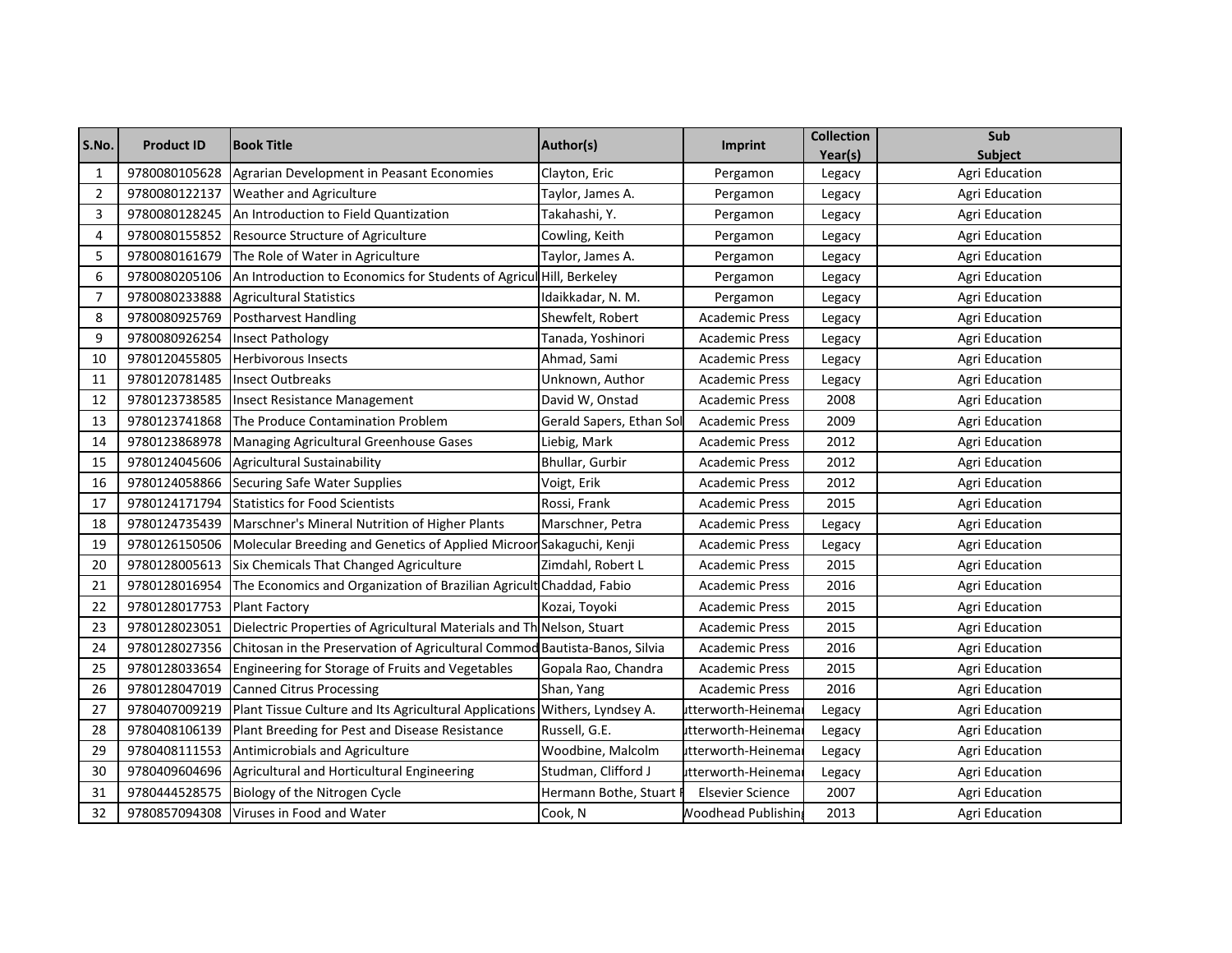| 33 | 9781782420187 | Global Safety Of Fresh Produce                                         | Hoorfar, J           | <b>Noodhead Publishin</b> | 2014   | <b>Agri Education</b> |
|----|---------------|------------------------------------------------------------------------|----------------------|---------------------------|--------|-----------------------|
| 34 | 9780080114705 | Soil Organic Matter                                                    | Kononova, M. M.      | Pergamon                  | Legacy | Agri Extension        |
| 35 | 9780857090720 | Improving the Safety and Quality of Eggs and Egg Pro Van Immerseel, F  |                      | <b>Noodhead Publishin</b> | 2011   | Agri Extension        |
| 36 | 9780857096777 | A Complete Course in Canning and Related Processes Featherstone, S     |                      | <b>Noodhead Publishin</b> | 2015   | Agri Extension        |
| 37 | 9780857096784 | A Complete Course in Canning and Related Processes Featherstone, S     |                      | <b>Noodhead Publishin</b> | 2015   | Agri Extension        |
| 38 | 9780857096791 | A Complete Course in Canning and Related Processes Featherstone, S     |                      | <b>Noodhead Publishin</b> | 2015   | Agri Extension        |
| 39 | 9781845694388 | Improving the Safety and Quality of Milk                               | Griffiths, M.        | <b>Noodhead Publishin</b> | 2010   | Agri Extension        |
| 40 | 9781845697549 | Improving the Safety and Quality of Eggs and Egg Pro Nys, Y            |                      | <b>Noodhead Publishin</b> | 2011   | Agri Extension        |
| 41 | 9781845698065 | Improving the Safety and Quality of Milk                               | Griffiths, M.        | <b>Noodhead Publishin</b> | 2010   | Agri Extension        |
| 42 | 9780080095844 | <b>Animal Hormones</b>                                                 | Jenkin, Penelope M.  | Pergamon                  | Legacy | <b>Animal Science</b> |
| 43 | 9780080117225 | Introduction to Animal Physiology and Physiological Pantelouris, E. M. |                      | Pergamon                  | Legacy | Animal Science        |
| 44 | 9780080118192 | The Structure and Function of Animal Cell Componer Campbell, P. N.     |                      | Pergamon                  | Legacy | Animal Science        |
| 45 | 9780080122090 | <b>Animal Toxins</b>                                                   | Russell, Findlay E.  | Pergamon                  | Legacy | Animal Science        |
| 46 | 9780080135984 | Osmotic and Ionic Regulation in Animals                                | Potts, W. T. W.      | Pergamon                  | Legacy | <b>Animal Science</b> |
| 47 | 9780080182094 | <b>Animal Science</b>                                                  | Yeates, N. T. M.     | Pergamon                  | Legacy | <b>Animal Science</b> |
| 48 | 9780080189581 | The Ultrastructure of the Animal Cell                                  | Threadgold, L. T.    | Pergamon                  | Legacy | <b>Animal Science</b> |
| 49 | 9780080232171 | Cyclic Phenomena in Marine Plants and Animals                          | Naylor, E.           | Pergamon                  | Legacy | <b>Animal Science</b> |
| 50 | 9780080237657 | Single-Cell Protein Safety for Animal and Human Fee Garattini, Silvio  |                      | Pergamon                  | Legacy | <b>Animal Science</b> |
| 51 | 9780080237725 | Introduction to Laboratory Animal Science and Techn Inglis, J. K.      |                      | Pergamon                  | Legacy | <b>Animal Science</b> |
| 52 | 9780080237893 | Lipid Metabolism in Ruminant Animals                                   | Christie, William W. | Pergamon                  | Legacy | Animal Science        |
| 53 | 9780080244099 | Controlled Breeding in Farm Animals                                    | Gordon, I.           | Pergamon                  | Legacy | <b>Animal Science</b> |
| 54 | 9780080249384 | Animals and Environmental Fitness: Physiological and Gilles, R.        |                      | Pergamon                  | Legacy | <b>Animal Science</b> |
| 55 | 9780080249391 | Animals and Environmental Fitness: Physiological and Gilles, R.        |                      | Pergamon                  | Legacy | <b>Animal Science</b> |
| 56 | 9780080254890 | Time in Animal Behaviour                                               | Richelle, M.         | Pergamon                  | Legacy | <b>Animal Science</b> |
| 57 | 9780080259116 | Animal Models and Hypoxia                                              | Stefanovich, V.      | Pergamon                  | Legacy | Animal Science        |
| 58 | 9780080273419 | Advances in Animal and Comparative Physiology                          | Pethes, G.           | Pergamon                  | Legacy | Animal Science        |
| 59 | 9780080347301 | Animal Biotechnology                                                   | Babiuk, L.A.         | Pergamon                  | Legacy | <b>Animal Science</b> |
| 60 | 9780080361574 | Jones's Animal Nursing                                                 | Lane, D. R.          | Pergamon                  | Legacy | <b>Animal Science</b> |
| 61 | 9780080422701 | Handbook of Small Animal Oral Emergencies                              | Gorrel, Cecilia      | Pergamon                  | Legacy | <b>Animal Science</b> |
| 62 | 9780080422848 | The Waltham Book of Human-Animal Interaction                           | Robinson, I.         | Pergamon                  | Legacy | <b>Animal Science</b> |
| 63 | 9780080571331 | Pathology of Domestic Animals                                          | Jubb, K.             | <b>Academic Press</b>     | Legacy | Animal Science        |
| 64 | 9780080571690 | Animal Learning and Cognition                                          | Mackintosh, N.       | <b>Academic Press</b>     | Legacy | Animal Science        |
| 65 | 9780080574806 | <b>Transgenic Animal Technology</b>                                    | Pinkert, Carl        | <b>Academic Press</b>     | Legacy | <b>Animal Science</b> |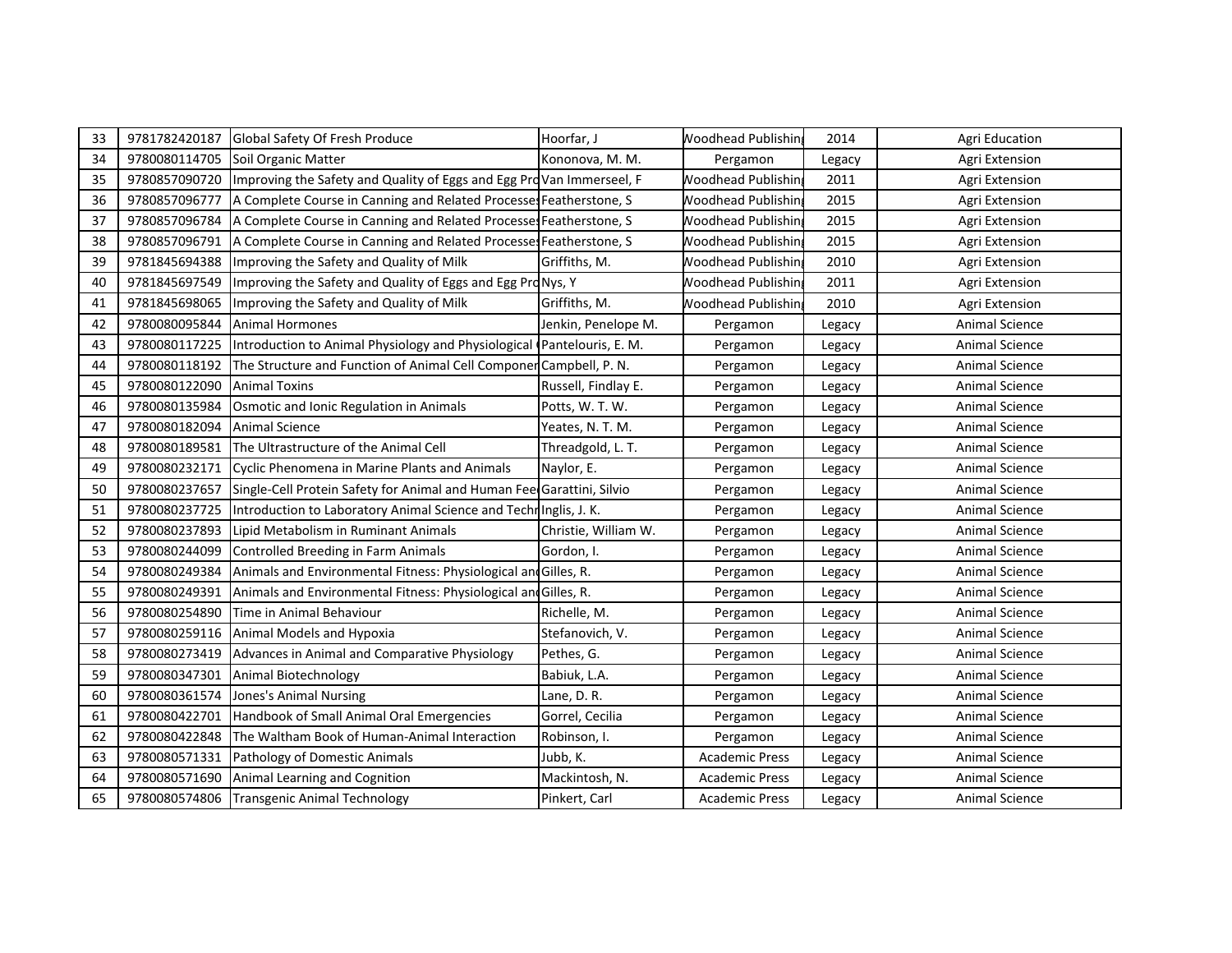| 66 | 9780080924687 | Trace Elements in Human and Animal Nutrition                         | Mertz, Walter            | <b>Academic Press</b>     | Legacy   | Animal Science        |
|----|---------------|----------------------------------------------------------------------|--------------------------|---------------------------|----------|-----------------------|
| 67 | 9780080924694 | Trace Elements in Human and Animal Nutrition                         |                          | <b>Academic Press</b>     | Legacy   | Animal Science        |
| 68 | 9780080925998 | Animal Cell Biotechnology                                            |                          | <b>Academic Press</b>     | Legacy   | Animal Science        |
| 69 | 9780081000991 | Modeling Neuropsychiatric disorders in laboratory an Hoffman, Kurt   |                          | <b>Noodhead Publishin</b> | 2015     | <b>Animal Science</b> |
| 70 | 9780081012154 | Advances in Agricultural Animal Welfare                              | Mench, JoyMench, Joy     | <b>Noodhead Publishin</b> | 2017     | <b>Animal Science</b> |
| 71 | 9780120392353 | Immunomodulation in Domestic Food Animals                            | Charley, Bernald         | <b>Academic Press</b>     | Legacy   | Animal Science        |
| 72 | 9780120440603 | Organization and Assembly of Plant and Animal Extra Adair, W. Steven |                          | <b>Academic Press</b>     | Legacy   | Animal Science        |
| 73 | 9780120562503 | <b>Bioavailability of Nutrients for Animals</b>                      | Clarence Ammerman/Da     | <b>Academic Press</b>     | Pre 2007 | <b>Animal Science</b> |
| 74 | 9780120585021 | Spontaneous Animal Models of Human Disease                           | Andrews, Edwin           | <b>Academic Press</b>     | Legacy   | Animal Science        |
| 75 | 9780120770304 | Animal Cognition in Nature                                           | Russell Balda/Irene Pepp | <b>Academic Press</b>     | Pre 2007 | Animal Science        |
| 76 | 9780120773503 | <b>Animal Virology</b>                                               | Baltimore, David         | <b>Academic Press</b>     | Legacy   | <b>Animal Science</b> |
| 77 | 9780120863808 | Animal Products in Human Nutrition                                   | Beitz, Donald            | <b>Academic Press</b>     | Legacy   | Animal Science        |
| 78 | 9780120883820 | Animal Models of Movement Disorders                                  | Mark LeDoux              | <b>Academic Press</b>     | Pre 2007 | Animal Science        |
| 79 | 9780121230616 | Control of Animal Cell Proliferation                                 | Boynton, Alton L.        | <b>Academic Press</b>     | Legacy   | Animal Science        |
| 80 | 9780121230623 | Control of Animal Cell Proliferation                                 | Boynton, Alton L.        | <b>Academic Press</b>     | Legacy   | <b>Animal Science</b> |
| 81 | 9780121234508 | New Technologies in Animal Breeding                                  | Brackett, B G            | Academic Press            | Legacy   | <b>Animal Science</b> |
| 82 | 9780121389024 | <b>Venomous Animals and Their Venoms</b>                             | Bücherl, Wolfgang        | <b>Academic Press</b>     | Legacy   | Animal Science        |
| 83 | 9780121389031 | Venomous Animals and Their Venoms                                    | Bücherl, Wolfgang        | <b>Academic Press</b>     | Legacy   | Animal Science        |
| 84 | 9780121792510 | Reproduction in Domestic Animals                                     | Cole, H. H.              | <b>Academic Press</b>     | Legacy   | <b>Animal Science</b> |
| 85 | 9780121880309 | An Introduction to Animal Law                                        | Cooper                   | <b>Academic Press</b>     | Legacy   | <b>Animal Science</b> |
| 86 | 9780121965754 | Reproduction in Domestic Animals                                     | Cupps, Perry             | <b>Academic Press</b>     | Legacy   | <b>Animal Science</b> |
| 87 | 9780122095504 | <b>Animal Population Ecology</b>                                     | Dempster, J              | <b>Academic Press</b>     | Legacy   | <b>Animal Science</b> |
| 88 | 9780122191404 | Scientific Perspectives on Animal Welfare                            | Dodds, W. Jean           | <b>Academic Press</b>     | Legacy   | Animal Science        |
| 89 | 9780122214806 | Advances in Gene Technology: Molecular Genetics of Downey, Kathleen  |                          | <b>Academic Press</b>     | Legacy   | Animal Science        |
| 90 | 9780122530401 | The Biology of Animal Viruses                                        | Fenner, Frank            | <b>Academic Press</b>     | Legacy   | <b>Animal Science</b> |
| 91 | 9780122558504 | <b>Animal Virus Genetics</b>                                         | Fields, Bernard N.       | <b>Academic Press</b>     | Legacy   | Animal Science        |
| 92 | 9780122603617 | Laboratory Animal Anaesthesia                                        | Paul Flecknell           | <b>Academic Press</b>     | Pre 2007 | Animal Science        |
| 93 | 9780122636202 | Laboratory Animal Medicine                                           | Fox, James G.            | <b>Academic Press</b>     | Legacy   | <b>Animal Science</b> |
| 94 | 9780122639517 | Laboratory Animal Medicine                                           | James Fox                | <b>Academic Press</b>     | Pre 2007 | Animal Science        |
| 95 | 9780122739651 | Social Learning in Animals                                           | Cecilia Heyes/Bennett G  | <b>Academic Press</b>     | Pre 2007 | Animal Science        |
| 96 | 9780122777509 | Animal Migration Orientation and Navigation                          | Gauthreaux               | <b>Academic Press</b>     | Legacy   | Animal Science        |
| 97 | 9780122780042 | Methods of Animal Experimentation                                    | Gay, William             | <b>Academic Press</b>     | Legacy   | Animal Science        |
| 98 |               | 9780122780066 Methods of Animal Experimentation                      | Gay, William I.          | <b>Academic Press</b>     | Legacy   | <b>Animal Science</b> |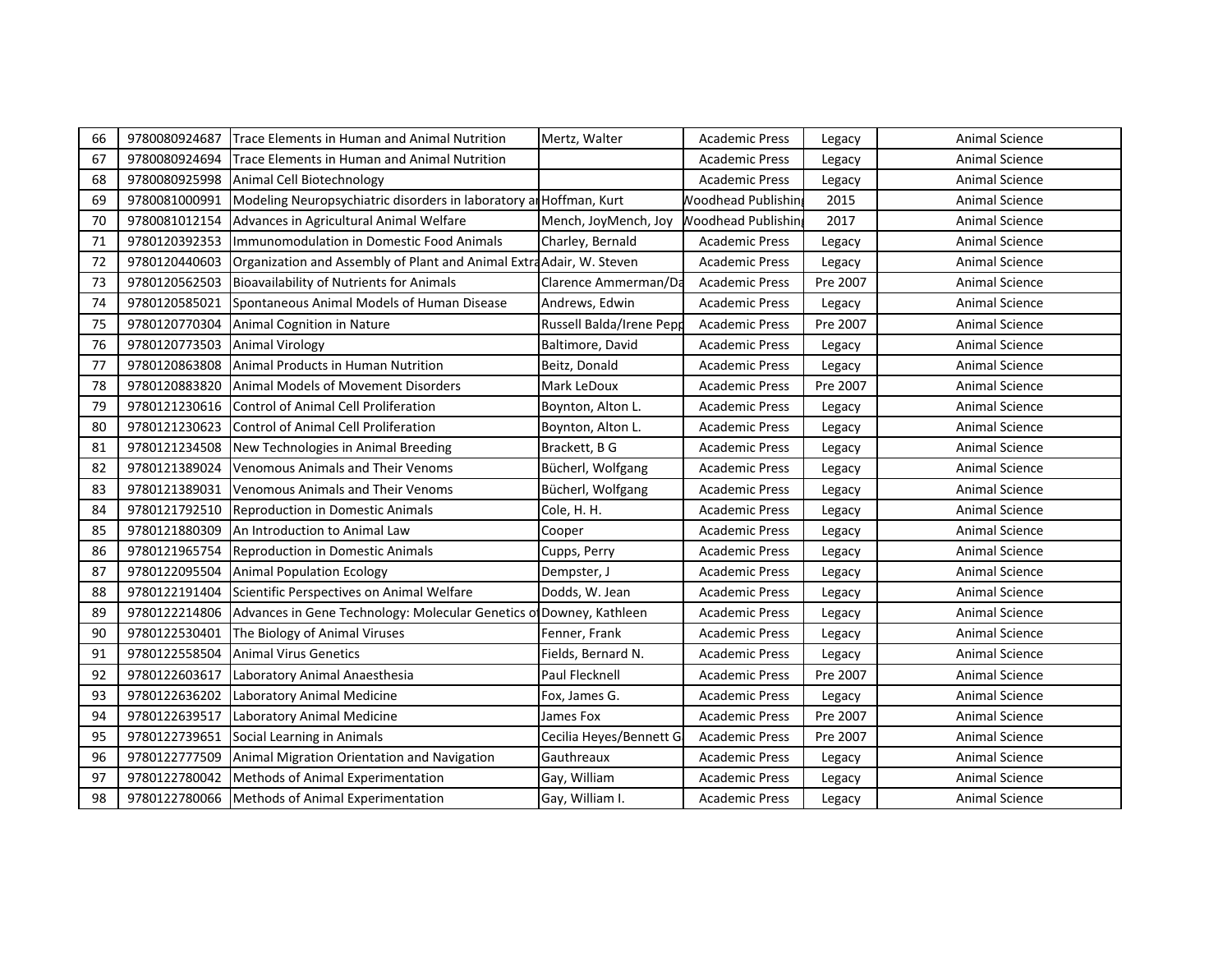| 99  | 9780122780073 | Research Surgery and Care of the Research Animal                           | Gay, William I.           | <b>Academic Press</b> | Legacy   | Animal Science        |
|-----|---------------|----------------------------------------------------------------------------|---------------------------|-----------------------|----------|-----------------------|
| 100 | 9780122780080 | Research Surgery and Care of the Research Animal                           | Gay, William I.           | <b>Academic Press</b> | Legacy   | Animal Science        |
| 101 | 9780122780097 | Research Surgery and Care of the Research Animal                           | Gay, William I.           | <b>Academic Press</b> | Legacy   | Animal Science        |
| 102 | 9780123352507 | Quantitative Methods in the Study of Animal Behavid Hazlett, Brian         |                           | <b>Academic Press</b> | Legacy   | <b>Animal Science</b> |
| 103 | 9780123550507 | Animal Memory                                                              | Honig, Werner K.          | <b>Academic Press</b> | Legacy   | Animal Science        |
| 104 | 9780123619556 | Effects of Resource Distribution on Animal Plant Inte Hunter, Mark         |                           | <b>Academic Press</b> | Legacy   | <b>Animal Science</b> |
| 105 | 9780123693761 | Laboratory Animal Anaesthesia                                              | Flecknell, Paul           | <b>Academic Press</b> | 2010     | <b>Animal Science</b> |
| 106 | 9780123694843 | Handbook on Animal-Assisted Therapy                                        | <b>Aubrey Fine</b>        | <b>Academic Press</b> | Pre 2007 | <b>Animal Science</b> |
| 107 | 9780123695178 | Planning and Designing Research Animal Facilities                          | Jack Hessler, Noel Lehne  | <b>Academic Press</b> | 2009     | <b>Animal Science</b> |
| 108 | 9780123704917 | <b>Clinical Biochemistry of Domestic Animals</b>                           | Jiro Jerry Kaneko, John \ | <b>Academic Press</b> | 2008     | Animal Science        |
| 109 | 9780123738615 | Animal and Translational Models for CNS Drug Disco Robert A. McArthur, Fra |                           | <b>Academic Press</b> | 2009     | Animal Science        |
| 110 | 9780123738677 | Tracking Animal Migration with Stable Isotopes                             | K.A. Hobson, L.I. Wasser  | <b>Academic Press</b> | 2008     | Animal Science        |
| 111 | 9780123738981 | Anesthesia and Analgesia in Laboratory Animals                             | Richard Fish, Peggy J. Da | <b>Academic Press</b> | 2008     | Animal Science        |
| 112 | 9780123741691 | Animal Models in Eye Research                                              | Panagiotis Antonios Tsor  | <b>Academic Press</b> | 2008     | Animal Science        |
| 113 | 9780123769503 | Fate of Pesticides in Large Animals                                        | Ivie, G. Wayne            | <b>Academic Press</b> | Legacy   | <b>Animal Science</b> |
| 114 | 9780123814531 | Handbook on Animal-Assisted Therapy                                        | Fine, Aubrey              | Academic Press        | 2010     | <b>Animal Science</b> |
| 115 | 9780123851031 | Laboratory Animal Welfare                                                  | Bayne, Kathryn            | <b>Academic Press</b> | 2013     | <b>Animal Science</b> |
| 116 | 9780123916020 | Pathology of Domestic Animals                                              | Jubb, K.V.F.              | <b>Academic Press</b> | Legacy   | <b>Animal Science</b> |
| 117 | 9780123916068 | Pathology of Domestic Animals                                              |                           | <b>Academic Press</b> | Legacy   | <b>Animal Science</b> |
| 118 | 9780123916075 | Pathology of Domestic Animals                                              |                           | <b>Academic Press</b> | Legacy   | Animal Science        |
| 119 | 9780123920508 | Water Relations in Membrane Transport in Plants an Jungreis, Arthur M.     |                           | <b>Academic Press</b> | Legacy   | Animal Science        |
| 120 | 9780123945860 | Genetics and the Behavior of Domestic Animals                              | Grandin, Temple           | <b>Academic Press</b> | 2013     | <b>Animal Science</b> |
| 121 | 9780123955517 | Comparative Nutrition of Man and Domestic Animals Mitchell, H              |                           | <b>Academic Press</b> | Legacy   | Animal Science        |
| 122 | 9780123957405 | Trace Elements in Human and Animal Nutrition                               | Underwood, E              | <b>Academic Press</b> | Legacy   | Animal Science        |
| 123 | 9780123963017 | <b>Clinical Biochemistry of Domestic Animals</b>                           | Kaneko, J. J.             | <b>Academic Press</b> | Legacy   | <b>Animal Science</b> |
| 124 | 9780123963055 | Clinical Biochemistry of Domestic Animals                                  | J. Jerry Kaneko/John Har  | <b>Academic Press</b> | Pre 2007 | <b>Animal Science</b> |
| 125 | 9780123963505 | Clinical Biochemistry of Domestic Animals                                  | Kaneko, Jiro J.           | <b>Academic Press</b> | Legacy   | Animal Science        |
| 126 | 9780123978561 | <b>Laboratory Animals</b>                                                  | Guillen, Javier           | <b>Academic Press</b> | 2013     | <b>Animal Science</b> |
| 127 | 9780124051911 | The Role of Animals in Emerging Viral Diseases                             | Johnson, Nicholas         | <b>Academic Press</b> | 2013     | Animal Science        |
| 128 | 9780124095274 | Laboratory Animal Medicine                                                 | Anderson, Lynn            | <b>Academic Press</b> | 2015     | <b>Animal Science</b> |
| 129 | 9780124104907 | <b>Transgenic Animal Technology</b>                                        | Pinkert, Carl             | Elsevier              | 2014     | Animal Science        |
| 130 | 9780124158948 | Animal Models for the study of human disease                               | Conn, P. Michael          | <b>Academic Press</b> | 2013     | <b>Animal Science</b> |
| 131 | 9780124159365 | Electrocardiography of Laboratory Animals                                  | Richig, Jeffrey           | <b>Academic Press</b> | 2013     | <b>Animal Science</b> |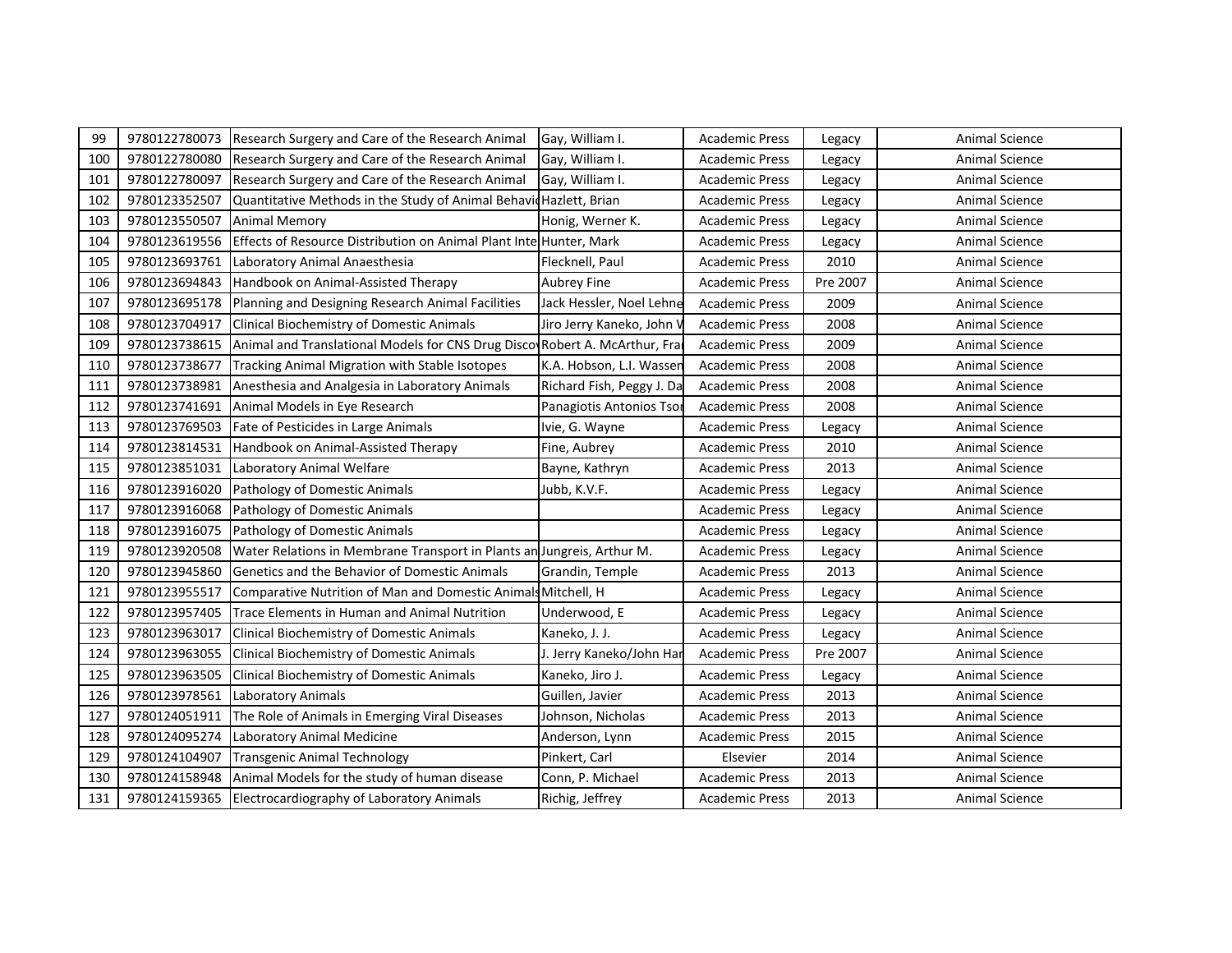| 132 | 9780124160026 | Animal Biotechnology                                                    | Verma, Ashish            |                       | 2013     | Animal Science        |
|-----|---------------|-------------------------------------------------------------------------|--------------------------|-----------------------|----------|-----------------------|
| 133 | 9780124175709 | Anesthesia and Analgesia in Laboratory Animals                          | Dennis Kohn              | <b>Academic Press</b> | Pre 2007 | <b>Animal Science</b> |
| 134 | 9780124297036 | Vertebrate Animal and Related Viruses                                   | Kurstak, Edouard         | Academic Press        | Legacy   | <b>Animal Science</b> |
| 135 | 9780124499409 | Toxic Constituents of Animal Foodstuffs                                 | Liener, Irvin            | <b>Academic Press</b> | Legacy   | <b>Animal Science</b> |
| 136 | 9780124702301 | Subviral Pathogens of Plants and Animals: Viroids an Maramorosch, Karl  |                          | Academic Press        | Legacy   | <b>Animal Science</b> |
| 137 | 9780124833722 | Vitamins in Animal Nutrition                                            | McDowell. Lee            | <b>Academic Press</b> | Legacy   | <b>Animal Science</b> |
| 138 | 9780124895201 | The Importance of Laboratory Animal Genetics Healt Melby, Edward C. Jr. |                          | <b>Academic Press</b> | Legacy   | <b>Animal Science</b> |
| 139 | 9780124977815 | Radio Tracking and Animal Populations                                   | Joshua Millspaugh / Johr | <b>Academic Press</b> | Pre 2007 | <b>Animal Science</b> |
| 140 | 9780125181501 | Trace Elements in Soil-plant-animal Systems                             | Nicholas, D              | <b>Academic Press</b> | Legacy   | <b>Animal Science</b> |
| 141 | 9780125241809 | The Geographical Distribution of Animal Viral Disease Hal, Stewart      |                          | <b>Academic Press</b> | Legacy   | Animal Science        |
| 142 | 9780125520607 | Animal Life-cycle Feeding and Nutrition                                 | Unknown, Author          | <b>Academic Press</b> | Legacy   | Animal Science        |
| 143 | 9780125571654 | <b>Transgenic Animal Technology</b>                                     | Pinkert, Carl            | <b>Academic Press</b> | Legacy   | Animal Science        |
| 144 | 9780125583305 | Exploring Animal Behavior in Laboratory and Field                       | Bonnie Ploger/Ken Yasul  | <b>Academic Press</b> | Pre 2007 | <b>Animal Science</b> |
| 145 | 9780125683005 | Handbook of Animal Science                                              | Putnam, Paul             | <b>Academic Press</b> | Legacy   | Animal Science        |
| 146 | 9780126404500 | Animal Communication by Pheromones                                      | Shorey, H. H.            | <b>Academic Press</b> | Legacy   | <b>Animal Science</b> |
| 147 | 9780126525700 | Sperm Competition and the Evolution of Animal Mat Smith, Robert L.      |                          | <b>Academic Press</b> | Legacy   | <b>Animal Science</b> |
| 148 | 9780126777505 | Mechanisms of Animal Discrimination Learning                            | Sutherland, N. S.        | <b>Academic Press</b> | Legacy   | <b>Animal Science</b> |
| 149 | 9780127090658 | <b>Trace Elements in Human and Animal Nutrition</b>                     | Underwood, E             | <b>Academic Press</b> | Legacy   | <b>Animal Science</b> |
| 150 | 9780127406039 | Molecular Aspects of Animal Development                                 | Weber, Rudolf            | <b>Academic Press</b> | Legacy   | <b>Animal Science</b> |
| 151 | 9780127753904 | Handbook of Animal Models of Infection                                  | Merle Sande/Oto Zak      | <b>Academic Press</b> | Pre 2007 | <b>Animal Science</b> |
| 152 | 9780128000366 | Laboratory Animal Anaesthesia                                           | Flecknell, Paul          | <b>Academic Press</b> | 2015     | <b>Animal Science</b> |
| 153 | 9780128006481 | Animal Creativity and Innovation                                        | Kaufman, Allison B.      | <b>Academic Press</b> | 2015     | <b>Animal Science</b> |
| 154 | 9780128012925 | Handbook on Animal-Assisted Therapy                                     | Fine, Aubrey             | <b>Academic Press</b> | 2015     | <b>Animal Science</b> |
| 155 | 9780128014493 | Pyrantel Parasiticide Therapy in Humans and Domest Marchiondo, Alan     |                          | <b>Academic Press</b> | 2016     | <b>Animal Science</b> |
| 156 | 9780128014783 | Environmental and Animal Rights Extremism, Terrori Posłuszna, Elzbieta  |                          | utterworth-Heinema    | 2015     | Animal Science        |
| 157 | 9780128019832 | Animal Vigilance                                                        | Beauchamp, Guy           | <b>Academic Press</b> | 2015     | <b>Animal Science</b> |
| 158 | 9780128021514 | Principles of Animal Research                                           | Suckow, Mark             | <b>Academic Press</b> | 2016     | <b>Animal Science</b> |
| 159 | 9780128033845 | Thermal Imaging Techniques to Survey and Monitor                        | Sharp, Edward            | <b>Academic Press</b> | 2015     | <b>Animal Science</b> |
| 160 | 9780128052471 | Animals and Human Society                                               | Scanes, Colin            | <b>Academic Press</b> | 2017     | Animal Science        |
| 161 | 9780128053065 | Pathology of Zoo and Wild Animals                                       | Terio, Karen             | <b>Academic Press</b> | 2017     | <b>Animal Science</b> |
| 162 | 9780128053553 | Mixed-Species Groups of Animals                                         | Goodale, Eben            | <b>Academic Press</b> | 2017     | Animal Science        |
| 163 | 9780128053720 | Dominance and Aggression in Humans and Other An Hermann, Henry          |                          | <b>Academic Press</b> | 2017     | Animal Science        |
| 164 | 9780128054192 | <b>Enzymes in Human and Animal Nutrition</b>                            | Nunes, Carlos            | <b>Academic Press</b> | 2017     | <b>Animal Science</b> |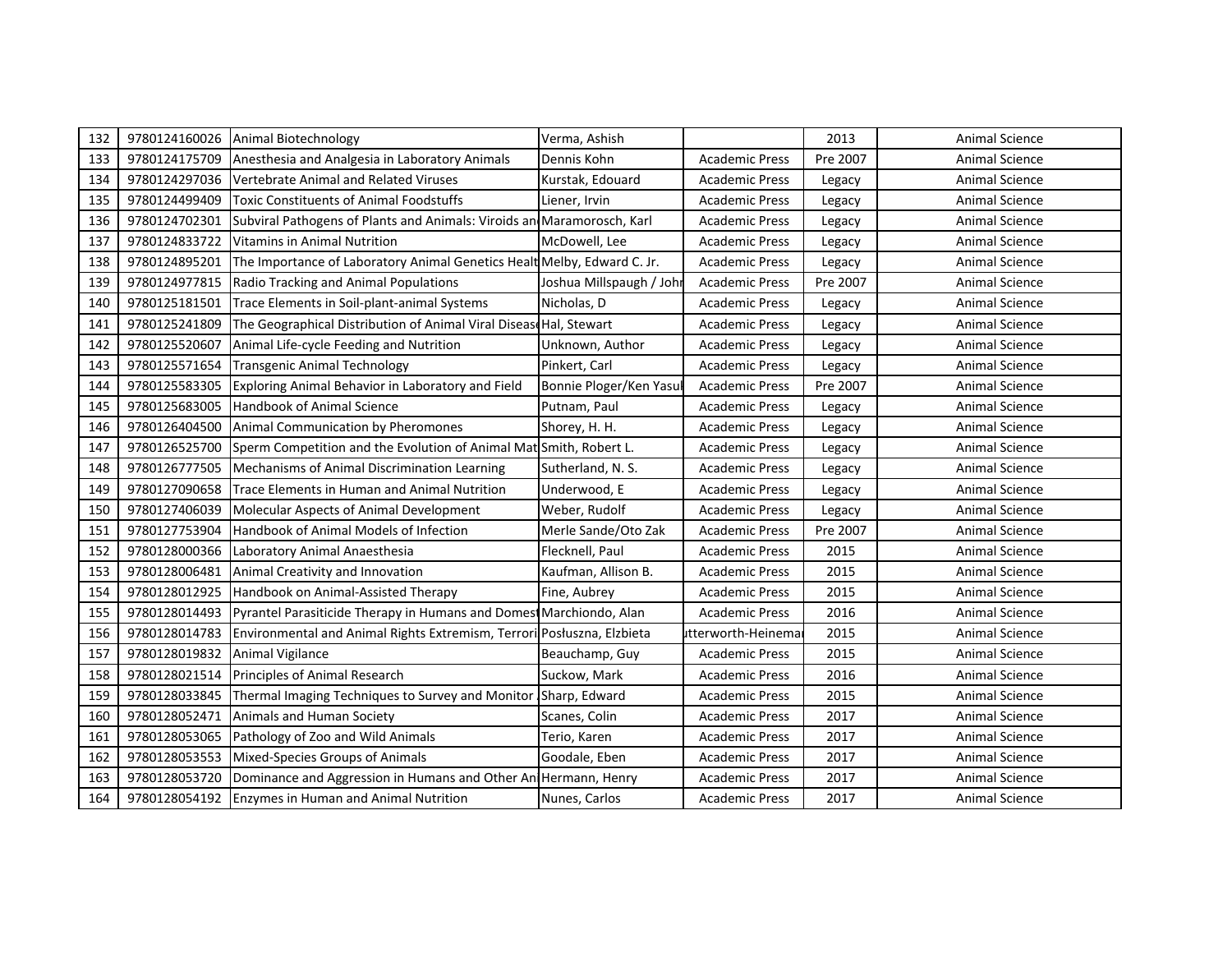| 165 | 9780128092651 | Conceptual Breakthroughs in Ethology and Animal BeBreed, Michael |                     | <b>Academic Press</b> | 2017   | Animal Science        |
|-----|---------------|------------------------------------------------------------------|---------------------|-----------------------|--------|-----------------------|
| 166 | 9780128094693 | Electrocardiography of Laboratory Animals                        | Richig, Jeffrey     | <b>Academic Press</b> | 2017   | Animal Science        |
| 167 | 9780323055789 | <b>Small Animal Endoscopy</b>                                    | Tams                | Mosby                 | 2010   | <b>Animal Science</b> |
| 168 | 9780323376518 | <b>Small Animal Dermatology</b>                                  | Hnilica, Keith      | Saunders              | 2016   | <b>Animal Science</b> |
| 169 | 9780323444507 | <b>Exotic Animal Formulary</b>                                   | Carpenter, James    | Saunders              | 2017   | <b>Animal Science</b> |
| 170 | 9780323498302 | Small Animal Medical Differential Diagnosis                      | Thompson, Mark      | Saunders              | 2017   | Animal Science        |
| 171 | 9780407004221 | Control and Manipulation of Animal Growth                        | Buttery, P.J.       | utterworth-Heinemar   | Legacy | <b>Animal Science</b> |
| 172 | 9780407011601 | Recent Advances in Animal Nutrition1984                          | Haresign, W.        | utterworth-Heinema    | Legacy | Animal Science        |
| 173 | 9780407011618 | <b>Recent Advances in Animal Nutrition</b>                       | Haresign, W.        | itterworth-Heinema    | Legacy | <b>Animal Science</b> |
| 174 | 9780407011625 | Recent Advances in Animal Nutrition                              | Haresign, W.        | utterworth-Heinema    | Legacy | <b>Animal Science</b> |
| 175 | 9780407011632 | <b>Recent Advances in Animal Nutrition</b>                       | Haresign, W.        | utterworth-Heinema    | Legacy | <b>Animal Science</b> |
| 176 | 9780407011656 | Recent Advances in Animal Nutrition 1988                         | Haresign, W.        | utterworth-Heinema    | Legacy | <b>Animal Science</b> |
| 177 | 9780407120907 | Bone Tumours in Man and Animals                                  | Owen, L. N.         | utterworth-Heinema    | Legacy | <b>Animal Science</b> |
| 178 | 9780408027328 | Modern Approaches to Animal Cell Technology                      | Spier, R.E.         | utterworth-Heinema    | Legacy | <b>Animal Science</b> |
| 179 | 9780408030700 | Animal Feeding Stuffs Legislation of the UK                      | Williams, D. R.     | utterworth-Heinema    | Legacy | <b>Animal Science</b> |
| 180 | 9780408041492 | <b>Recent Advances in Animal Nutrition</b>                       | Haresign, W.        | utterworth-Heinemar   | Legacy | <b>Animal Science</b> |
| 181 | 9780408041508 | <b>Recent Advances in Animal Nutrition</b>                       | Haresign, W.        | utterworth-Heinemar   | Legacy | <b>Animal Science</b> |
| 182 | 9780408106382 | <b>Growth in Animals</b>                                         | Lawrence, T.L.J.    | utterworth-Heinema    | Legacy | Animal Science        |
| 183 | 9780408106764 | Protein Deposition in Animals                                    | Buttery, P.J.       | utterworth-Heinema    | Legacy | <b>Animal Science</b> |
| 184 | 9780408106887 | Environmental Aspects of Housing for Animal Produd Clark, J. A.  |                     | utterworth-Heinemar   | Legacy | <b>Animal Science</b> |
| 185 | 9780408107709 | <b>Mineral Nutrition of Animals</b>                              | Georgievskii, V. I. | utterworth-Heinema    | Legacy | <b>Animal Science</b> |
| 186 | 9780408108645 | <b>Fats in Animal Nutrition</b>                                  | Wiseman, J.         | utterworth-Heinema    | Legacy | <b>Animal Science</b> |
| 187 | 9780408111546 | The Voluntary Food Intake of Farm Animals                        | Forbes, J. M.       | utterworth-Heinema    | Legacy | <b>Animal Science</b> |
| 188 | 9780408706520 | <b>Heat Loss from Animals and Man</b>                            | Monteith, J. L.     | utterworth-Heinema    | Legacy | <b>Animal Science</b> |
| 189 | 9780408710107 | Recent Advances in Animal Nutrition 1977                         | Haresign, William   | utterworth-Heinema    | Legacy | <b>Animal Science</b> |
| 190 | 9780408710114 | Recent Advances in Animal Nutrition 1978                         | Haresign, William   | utterworth-Heinema    | Legacy | <b>Animal Science</b> |
| 191 | 9780408710121 | Recent Advances in Animal Nutrition 1979                         | Haresign, William   | utterworth-Heinema    | Legacy | Animal Science        |
| 192 | 9780408710138 | Recent Advances in Animal Nutrition 1980                         | Haresign, William   | utterworth-Heinema    | Legacy | <b>Animal Science</b> |
| 193 | 9780408710145 | Recent Advances in Animal Nutrition                              | Haresign, W.        | utterworth-Heinema    | Legacy | <b>Animal Science</b> |
| 194 | 9780408710152 | <b>Recent Advances in Animal Nutrition</b>                       | Haresign, W.        | utterworth-Heinema    | Legacy | Animal Science        |
| 195 | 9780408710169 | Recent Advances in Animal Nutrition1983                          | Haresign, W.        | utterworth-Heinema    | Legacy | Animal Science        |
| 196 | 9780409901238 | <b>Animal Cell Bioreactors</b>                                   | Ho, Chester S.      | utterworth-Heinema    | Legacy | Animal Science        |
| 197 | 9780433006602 | The Anatomy of Aging in Man and Animals                          | Andrew, Warren      | utterworth-Heinemal   | Legacy | Animal Science        |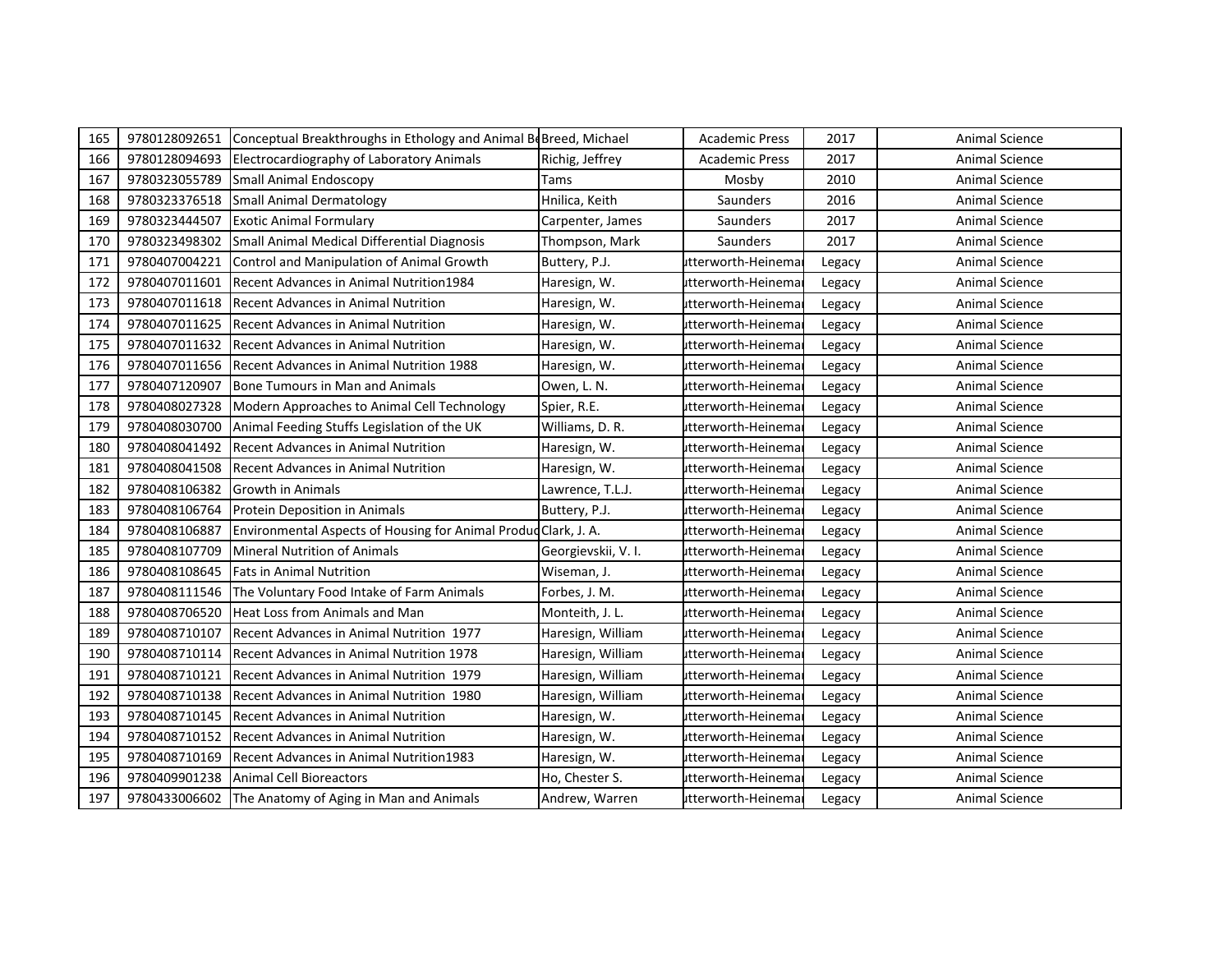| 198 | 9780433045908 | A Guide to Laboratory Animal Technology                          | Buckland, Martin D        | utterworth-Heinema      | Legacy   | Animal Science        |
|-----|---------------|------------------------------------------------------------------|---------------------------|-------------------------|----------|-----------------------|
| 199 | 9780433247500 | Metabolic Diseases in Farm Animals                               | Payne, Jack M.            | utterworth-Heinema      | Legacy   | Animal Science        |
| 200 | 9780444425287 | <b>Housing of Animals</b>                                        | Maton, A.                 | <b>Elsevier Science</b> | Legacy   | Animal Science        |
| 201 | 9780444509260 | Microbial Ecology in Growing Animals                             | Holzapfel                 | Elsevier                | Pre 2007 | <b>Animal Science</b> |
| 202 | 9780444509284 | Biology of the Intestine in Growing Animals                      | Zabielski                 | Elsevier                | Pre 2007 | <b>Animal Science</b> |
| 203 | 9780444510136 | Biology of Metabolism in Growing Animals                         | <b>Burrin</b>             | Elsevier                | Pre 2007 | <b>Animal Science</b> |
| 204 | 9780444513670 | Minerals in Animal and Human Nutrition                           | McDowell                  | Elsevier                | Pre 2007 | <b>Animal Science</b> |
| 205 | 9780444824011 | Stimulus Class Formation in Humans and Animals                   | T.R. Zentall, P.M. Smeets | North-Holland           | Pre 2007 | <b>Animal Science</b> |
| 206 | 9780444866271 | Animal Cognition and Behavior                                    | Roger L. Mellgren         | North-Holland           | Pre 2007 | <b>Animal Science</b> |
| 207 | 9780444889300 | Animal Biotechnology and the Quality of Meat Produ Fiems, L. O.  |                           | Elsevier                | Legacy   | <b>Animal Science</b> |
| 208 | 9780702017674 | Pain Management in Animals                                       | Flecknell                 | W.B. Saunders           | Pre 2007 | <b>Animal Science</b> |
| 209 | 9780702024856 | Handbook of Small Animal Radiological Differential DDennis       |                           | W.B. Saunders           | Pre 2007 | <b>Animal Science</b> |
| 210 | 9780702024870 | Emergency Procedures for the Small Animal Veterina Plunkett      |                           | W.B. Saunders           | Pre 2007 | <b>Animal Science</b> |
| 211 | 9780702027673 | <b>Behaviour Problems in Small Animals</b>                       | Bowen                     | W.B. Saunders           | Pre 2007 | Animal Science        |
| 212 | 9780702028007 | <b>Small Animal Oncology</b>                                     | North                     | W.B. Saunders           | 2009     | <b>Animal Science</b> |
| 213 | 9780702028236 | Jubb, Kennedy & Palmer's Pathology of Domestic An M. Grant Maxie |                           | Saunders Ltd.           | 2008     | Animal Science        |
| 214 | 9780702028588 | <b>Small Animal Clinical Pharmacology</b>                        | Maddison                  | W.B. Saunders           | 2008     | Animal Science        |
| 215 | 9780702028618 | Small Animal Ophthalmology                                       | Peiffer                   | W.B. Saunders           | 2009     | <b>Animal Science</b> |
| 216 | 9780702028786 | Animal Abuse and Unlawful Killing                                | Munro                     | W.B. Saunders           | 2008     | <b>Animal Science</b> |
| 217 | 9780702028946 | Handbook of Small Animal Radiology and Ultrasound Dennis         |                           | W.B. Saunders           | 2010     | <b>Animal Science</b> |
| 218 | 9780702029684 | Medical History and Physical Examination in Compan Rijnberk      |                           | W.B. Saunders           | 2009     | Animal Science        |
| 219 | 9780702035197 | Background Lesions in Laboratory Animals                         | McInnes, Elizabeth        | Saunders Ltd.           | 2012     | <b>Animal Science</b> |
| 220 | 9780702053177 | Jubb Kennedy & Palmer's Pathology of Domestic Ani Maxie, Grant   |                           | Saunders Ltd.           | 2015     | <b>Animal Science</b> |
| 221 | 9780702053184 | Jubb, Kennedy & Palmer's Pathology of Domestic An Maxie, M.      |                           | Saunders Ltd.           | 2016     | <b>Animal Science</b> |
| 222 | 9780702053191 | Jubb, Kennedy & Palmer's Pathology of Domestic Ani Maxie, M.     |                           | Saunders Ltd.           | 2016     | <b>Animal Science</b> |
| 223 | 9780721601373 | Small Animal Ear Diseases                                        | Gotthelf                  | W.B. Saunders           | Pre 2007 | <b>Animal Science</b> |
| 224 | 9780721604220 | Saunders Manual of Small Animal Practice                         | Birchard                  | W.B. Saunders           | Pre 2007 | <b>Animal Science</b> |
| 225 | 9780721605586 | Withrow & MacEwen's Small Animal Clinical Oncolog Withrow        |                           | W.B. Saunders           | 2007     | <b>Animal Science</b> |
| 226 | 9780721606392 | <b>Small Animal Toxicology</b>                                   | Peterson                  | W.B. Saunders           | Pre 2007 | Animal Science        |
| 227 | 9780721628257 | <b>Small Animal Dermatology</b>                                  | Medleau                   | W.B. Saunders           | Pre 2007 | Animal Science        |
| 228 | 9780721636535 | Veterinary Endoscopy for the Small Animal Practition McCarthy    |                           | W.B. Saunders           | Pre 2007 | Animal Science        |
| 229 | 9780721639499 | Fluid, Electrolyte, and Acid-Base Disorders in Small A DiBartola |                           | W.B. Saunders           | Pre 2007 | Animal Science        |
| 230 | 9780721676180 | Muller & Kirk's Small Animal Dermatology                         | Scott                     | W.B. Saunders           | Pre 2007 | <b>Animal Science</b> |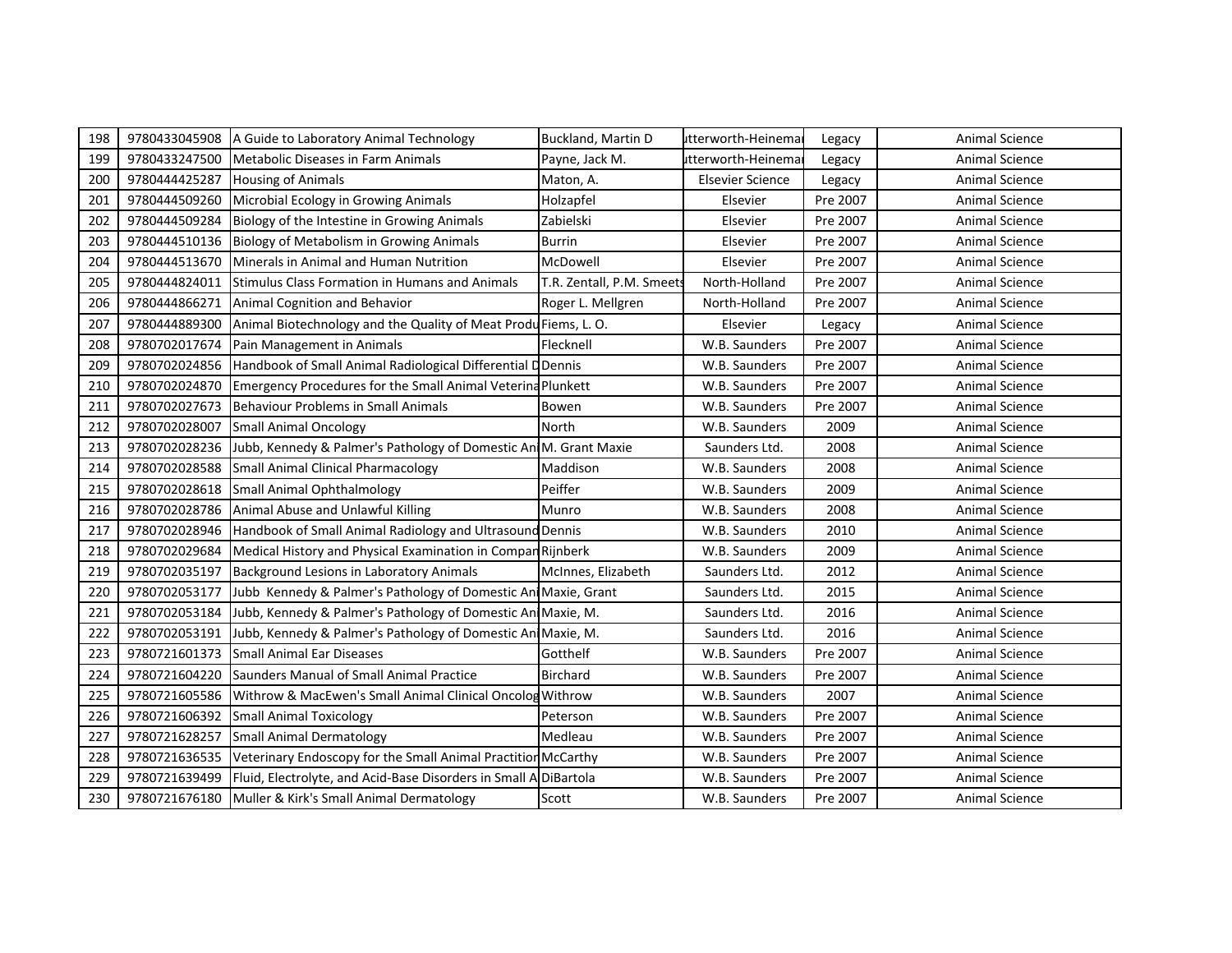| 231 | 9780721677880 | Small Animal Diagnostic Ultrasound                                                        | Nyland               | W.B. Saunders       | Pre 2007 | Animal Science        |
|-----|---------------|-------------------------------------------------------------------------------------------|----------------------|---------------------|----------|-----------------------|
| 232 | 9780721681771 | Small Animal Radiology and Ultrasonography                                                | <b>Burk</b>          | W.B. Saunders       | Pre 2007 | <b>Animal Science</b> |
| 233 | 9780721686769 | Handbook of Small Animal Gastroenterology                                                 | Tams                 | W.B. Saunders       | Pre 2007 | <b>Animal Science</b> |
| 234 | 9780721689036 | Small Animal Clinical Diagnosis by Laboratory Metho Willard                               |                      | W.B. Saunders       | Pre 2007 | <b>Animal Science</b> |
| 235 | 9780721689692 | <b>Small Animal Arthroscopy</b>                                                           | Beale                | W.B. Saunders       | Pre 2007 | <b>Animal Science</b> |
| 236 | 9780721690629 | <b>Farm Animal Surgery</b>                                                                | Fubini               | W.B. Saunders       | Pre 2007 | Animal Science        |
| 237 | 9780721692142 | Brinker, Piermattei, and Flo's Handbook of Small Animermattei                             |                      | W.B. Saunders       | Pre 2007 | <b>Animal Science</b> |
| 238 | 9780721693231 | Current Therapy in Large Animal Theriogenology                                            | Youngquist           | W.B. Saunders       | 2007     | Animal Science        |
| 239 | 9780721693835 | Veterinary Dental Techniques for the Small Animal PHolmstrom                              |                      | W.B. Saunders       | Pre 2007 | <b>Animal Science</b> |
| 240 | 9780723432098 | <b>Small Animal Spinal Disorders</b>                                                      | Sharp                | Mosby               | Pre 2007 | <b>Animal Science</b> |
| 241 | 9780723609308 | <b>Small Animal Therapeutics</b>                                                          | Martin, R. J.        | utterworth-Heinema  | Legacy   | <b>Animal Science</b> |
| 242 | 9780750604215 | Animal Cell Technology                                                                    | Spier, R. E.         | utterworth-Heinema  | Legacy   | <b>Animal Science</b> |
| 243 | 9780750607148 | <b>Recent Advances in Animal Nutrition</b>                                                | Garnsworthy, P.C.    | utterworth-Heinemar | Legacy   | <b>Animal Science</b> |
| 244 | 9780750611039 | Production of Biologicals from Animal Cells in Culture Spier, R. E.                       |                      | utterworth-Heinema  | Legacy   | <b>Animal Science</b> |
| 245 | 9780750613972 | Recent Advances in Animal Nutrition 1991                                                  | Haresign, W.         | itterworth-Heinema  | Legacy   | <b>Animal Science</b> |
| 246 | 9780750615112 | Biotechnological Innovations in Animal Productivity                                       | <b>BIOTOL</b>        | itterworth-Heinemai | Legacy   | <b>Animal Science</b> |
| 247 | 9780750618458 | Animal Cell Technology                                                                    | Spier, R. E.         | utterworth-Heinemar | Legacy   | <b>Animal Science</b> |
| 248 | 9780750645751 | <b>Small Animal Nutrition</b>                                                             | Agar                 | utterworth-Heinemar | Pre 2007 | <b>Animal Science</b> |
| 249 | 9780750672986 | <b>Small Animal Cardiology</b>                                                            | Nelson               | itterworth-Heinema  | Pre 2007 | <b>Animal Science</b> |
| 250 | 9780750673211 | <b>Small Animal Dentistry</b>                                                             | Mitchell             | itterworth-Heinema  | Pre 2007 | <b>Animal Science</b> |
| 251 | 9780750674089 | <b>Small Animal Theriogenology</b>                                                        | <b>Root Kustritz</b> | utterworth-Heinema  | Pre 2007 | <b>Animal Science</b> |
| 252 | 9780839100669 | Life Cycles of Coccidia of Domestic Animals                                               | Kheysin, Yevgeniy M. | utterworth-Heinema  | Legacy   | <b>Animal Science</b> |
| 253 | 9780856080265 | <b>Practical Animal Husbandry</b>                                                         | Ewer, T. K.          | itterworth-Heinema  | Legacy   | <b>Animal Science</b> |
| 254 | 9781416025917 | Small Animal Critical Care Medicine                                                       | Silverstein          | W.B. Saunders       | 2009     | <b>Animal Science</b> |
| 255 | 9781416031833 | Cancer Management in Small Animal Practice                                                | Henry                | W.B. Saunders       | 2010     | <b>Animal Science</b> |
| 256 | 9781416035916 | <b>Food Animal Practice</b>                                                               | Anderson             | W.B. Saunders       | 2009     | <b>Animal Science</b> |
| 257 | 9781416039495 | Handbook of Small Animal Practice                                                         | Morgan               | W.B. Saunders       | 2008     | Animal Science        |
| 258 | 9781416040477 | Zoo and Wild Animal Medicine                                                              | Fowler               | W.B. Saunders       | 2008     | <b>Animal Science</b> |
| 259 | 9781416048671 | Small Animal Diagnostic Ultrasound                                                        | Mattoon, John        | Saunders            | 2014     | <b>Animal Science</b> |
| 260 | 9781416048893 | <b>Small Animal Pediatrics</b>                                                            | Peterson             | W.B. Saunders       | 2010     | Animal Science        |
| 261 | 9781416056638 | <b>Small Animal Dermatology</b>                                                           | Hnilica, Keith       | Saunders            | 2011     | Animal Science        |
| 262 | 9781416068372 | Human-Animal Medicine                                                                     | Rabinowitz           | W.B. Saunders       | 2010     | Animal Science        |
| 263 |               | 9781437706543   Fluid, Electrolyte, and Acid-Base Disorders in Small A DiBartola, Stephen |                      | Saunders            | 2011     | <b>Animal Science</b> |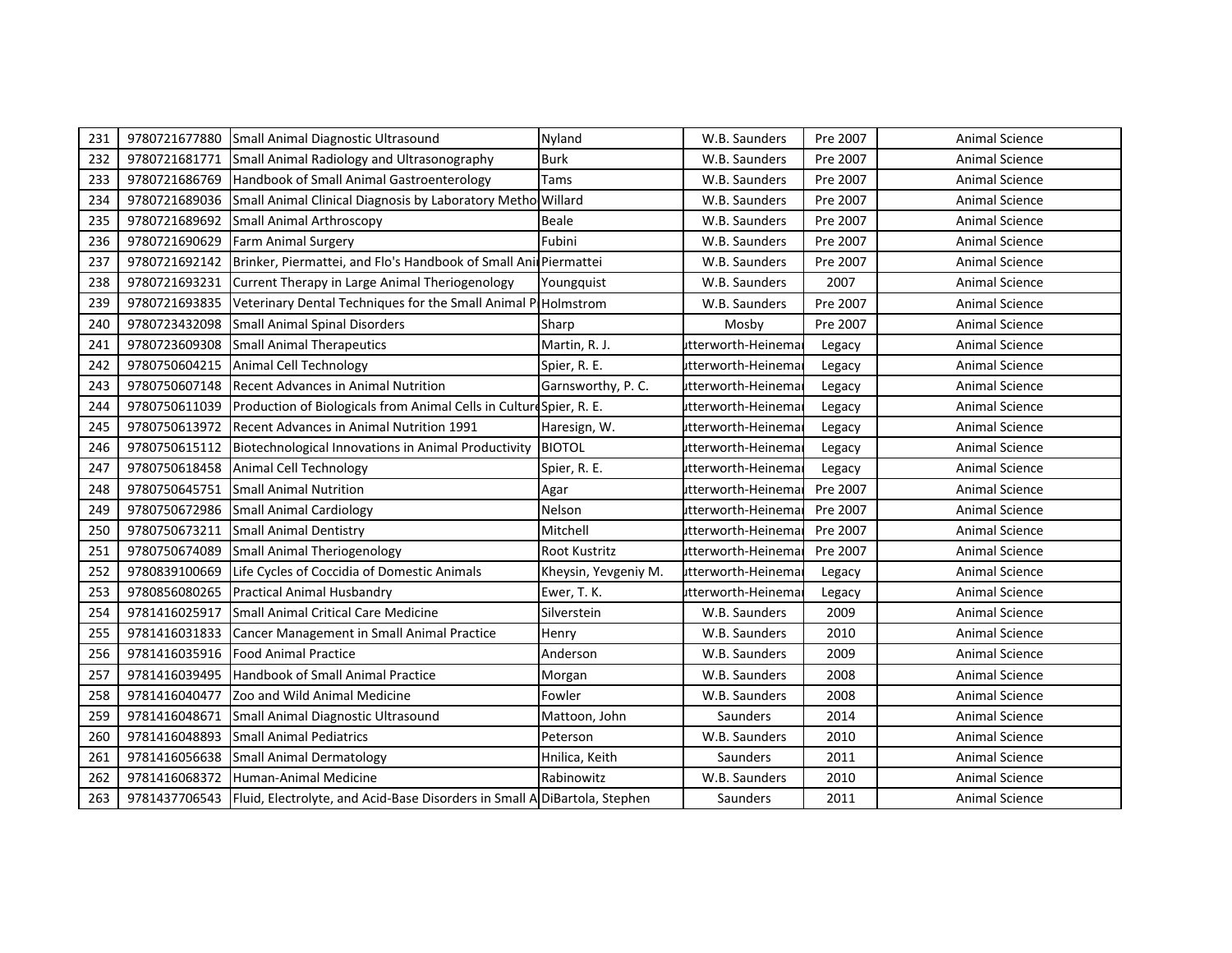| 264 | 9781437706574 | Small Animal Clinical Diagnosis by Laboratory Metho Willard, Michael |                      | Saunders                  | 2011     | Animal Science        |
|-----|---------------|----------------------------------------------------------------------|----------------------|---------------------------|----------|-----------------------|
| 265 | 9781437719864 | Fowler's Zoo and Wild Animal Medicine Current Then Miller, R. Eric   |                      | Saunders                  | 2011     | Animal Science        |
| 266 | 9781437723625 | Withrow and MacEwen's Small Animal Clinical Oncol Withrow, Stephen   |                      | Saunders                  | 2012     | <b>Animal Science</b> |
| 267 | 9781437723649 | Brinker Piermattei and Flo's Handbook of Small Anin DeCamp, Charles  |                      | Saunders                  | 2016     | Animal Science        |
| 268 | 9781455703067 | Small Animal Critical Care Medicine                                  | Silverstein, Deborah | Saunders                  | 2014     | <b>Animal Science</b> |
| 269 | 9781455707171 | <b>Small Animal Toxicology</b>                                       | Peterson, Michael    | Saunders                  | 2012     | Animal Science        |
| 270 | 9781455744541 | Small Animal Medical Differential Diagnosis                          | Thompson, Mark       | Saunders                  | 2013     | <b>Animal Science</b> |
| 271 | 9781455773978 | Fowler's Zoo and Wild Animal Medicine Volume 8                       | Miller, R. Eric      | Saunders                  | 2014     | <b>Animal Science</b> |
| 272 | 9781483166742 | <b>Animal Simples</b>                                                | Fernie, W.T.         | itterworth-Heinema        | Legacy   | Animal Science        |
| 273 | 9781483198194 | Oxygen in the Animal Organism                                        | Dickens, Frank       | Pergamon                  | Legacy   | <b>Animal Science</b> |
| 274 | 9781483200347 | A Theory of the Formation of Animals                                 | Hillier, W. T.       | utterworth-Heinema        | Legacy   | Animal Science        |
| 275 | 9781483201115 | <b>Wild Animals in Captivity</b>                                     | Hediger, H.          | itterworth-Heinema        | Legacy   | Animal Science        |
| 276 | 9781483229492 | Venomous Animals and Their Venoms                                    | Bücherl, Wolfgang    | <b>Academic Press</b>     | Legacy   | Animal Science        |
| 277 | 9781483230344 | Steroidal Activity in Experimental Animals and Man                   | Dorfman, Ralph I.    | <b>Academic Press</b>     | Legacy   | <b>Animal Science</b> |
| 278 | 9781483230351 | Steroidal Activity in Experimental Animals and Man                   | Dorfman, Ralph I.    | <b>Academic Press</b>     | Legacy   | Animal Science        |
| 279 | 9781483231303 | Animal Electroencephalography                                        | Klemm, W.R.          | <b>Academic Press</b>     | Legacy   | <b>Animal Science</b> |
| 280 | 9781483232201 | Methods of Animal Experimentation                                    | Gay, William I.      | <b>Academic Press</b>     | Legacy   | Animal Science        |
| 281 | 9781483232218 | Methods of Animal Experimentation                                    | Gay, William I.      | <b>Academic Press</b>     | Legacy   | <b>Animal Science</b> |
| 282 | 9781483232225 | Methods of Animal Experimentation                                    | Gay, William I.      | <b>Academic Press</b>     | Legacy   | Animal Science        |
| 283 | 9781483232355 | Pathology of Domestic Animals                                        | Jubb, K. V. F.       | <b>Academic Press</b>     | Legacy   | <b>Animal Science</b> |
| 284 | 9781483232843 | Textbook of Special Pathological Anatomy of Domest Cohrs, Paul       |                      | Pergamon                  | Legacy   | <b>Animal Science</b> |
| 285 | 9781483233192 | Viral and Rickettsial Infections of Animals                          | Betts, A.O.          | <b>Academic Press</b>     | Legacy   | <b>Animal Science</b> |
| 286 | 9781483282978 | <b>Blood Platelets in Man and Animals</b>                            | Maupin, Bernard      | Pergamon                  | Legacy   | Animal Science        |
| 287 | 9781560533528 | <b>Small Animal Cardiology Secrets</b>                               | Abbott               | Hanley & Belfus           | Pre 2007 | Animal Science        |
| 288 | 9781560534075 | Small Animal Ophthalmology Secrets                                   | Riis                 | Hanley & Belfus           | Pre 2007 | <b>Animal Science</b> |
| 289 | 9781560535799 | <b>Small Animal Surgery Secrets</b>                                  | Harari               | Hanley & Belfus           | Pre 2007 | Animal Science        |
| 290 | 9781560536260 | <b>Small Animal Dermatology Secrets</b>                              | Campbell             | Hanley & Belfus           | Pre 2007 | Animal Science        |
| 291 | 9781845697259 | Animal Feed Contamination                                            | Fink-Gremmels, J     | <b>Noodhead Publishin</b> | 2012     | <b>Animal Science</b> |
| 292 | 9780080101118 | The Biochemistry of Poliomyelitis Viruses                            | Kovács, Ernest       | Pergamon                  | Legacy   | Biochemistry          |
| 293 | 9780080101903 | Biochemistry and Physiology of Plant Immunity                        | Rubin, B. A.         | Pergamon                  | Legacy   | Biochemistry          |
| 294 | 9780080104676 | Principles of Plant Biochemistry                                     | Kretovich, V. L.     | Pergamon                  | Legacy   | Biochemistry          |
| 295 | 9780080122021 | The Biochemistry of Foreign Compounds                                | Parke, Dennis V.     | Pergamon                  | Legacy   | Biochemistry          |
| 296 |               | 9780080136653 The Biochemistry of Development                        | Brachet, Jean        | Pergamon                  | Legacy   | Biochemistry          |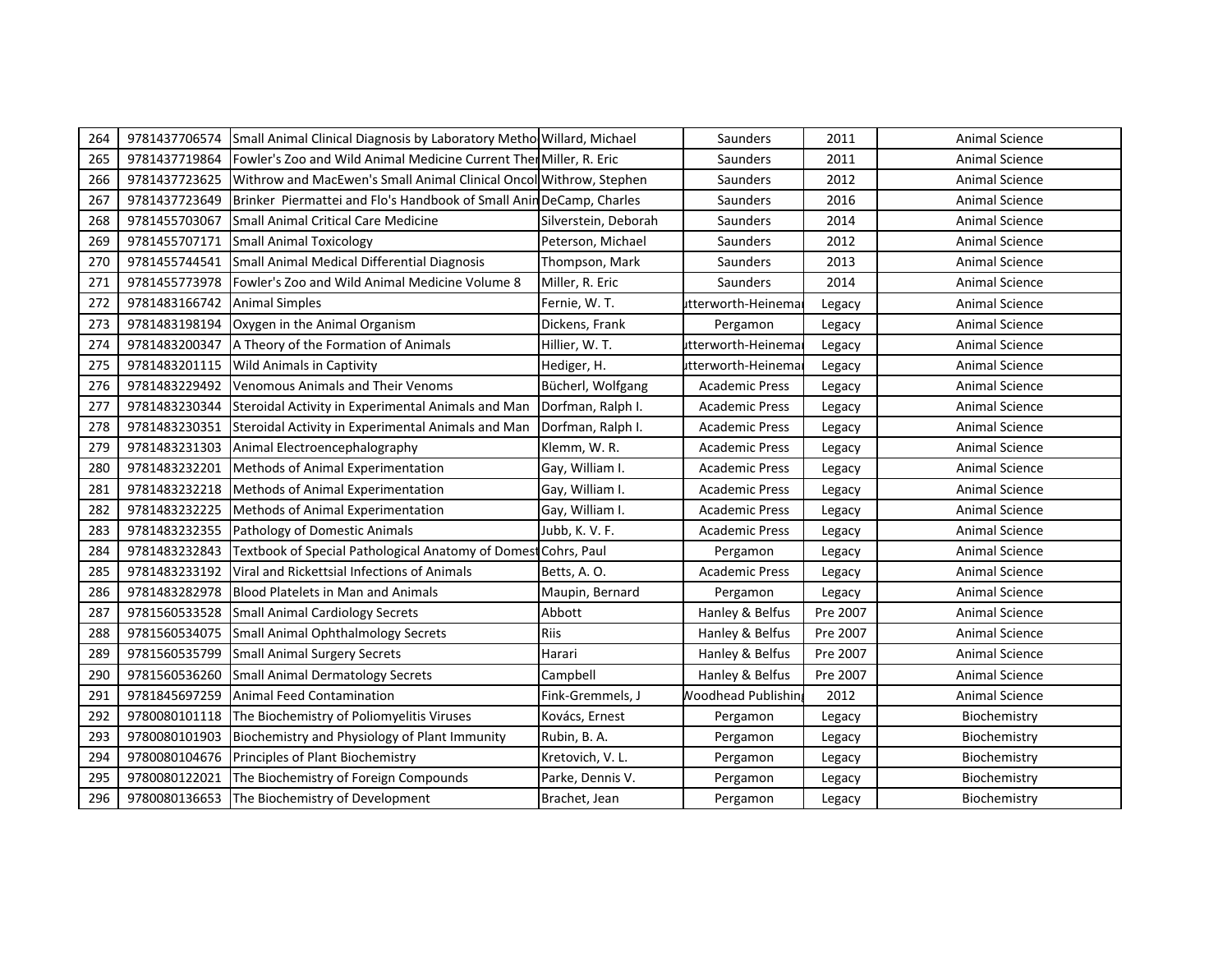| 297 | 9780080197098 | Recent Advances in Steroid Biochemistry                                  | Pasqualini, J. R.     | Pergamon              | Legacy   | Biochemistry |
|-----|---------------|--------------------------------------------------------------------------|-----------------------|-----------------------|----------|--------------|
| 298 | 9780080210100 | Reflections on Biochemistry                                              | Kornberg, A.          | Pergamon              | Legacy   | Biochemistry |
| 299 | 9780080213453 | <b>Biochemistry of Brain</b>                                             | Kumar, Sudhir         | Pergamon              | Legacy   | Biochemistry |
| 300 | 9780080215037 | <b>Biochemistry of Characterised Neurons</b>                             | Osborne, Neville N.   | Pergamon              | Legacy   | Biochemistry |
| 301 | 9780080237992 | Chemistry Biochemistry and Pharmacological Activity Roberts, Stanley M.  |                       | Pergamon              | Legacy   | Biochemistry |
| 302 | 9780080243849 | Antimetabolites in Biochemistry Biology and Medicil Skoda, J.            |                       | Pergamon              | Legacy   | Biochemistry |
| 303 | 9780080262246 | Carotenoid Chemistry and Biochemistry                                    | Britton, George       | Pergamon              | Legacy   | Biochemistry |
| 304 | 9780080263816 | The Biochemistry of Parasites                                            | Slutzky, Gerald M.    | Pergamon              | Legacy   | Biochemistry |
| 305 | 9780080273792 | Biochemistry Pathology and Genetics of Pulmonary E Bignon, J.            |                       | Pergamon              | Legacy   | Biochemistry |
| 306 | 9780080308111 | Biochemistry                                                             | Kerkut, G. A.         | Pergamon              | Legacy   | Biochemistry |
| 307 | 9780080361406 | <b>Practical Biochemistry for Colleges</b>                               | Wood, E. J.           | Pergamon              | Legacy   | Biochemistry |
| 308 | 9780080451251 | Integrative Plant Biochemistry                                           | J.T. Romeo            | Elsevier              | Pre 2007 | Biochemistry |
| 309 | 9780080918082 | <b>Biochemistry of Foods</b>                                             | Eskin, N.A.           | <b>Academic Press</b> | Legacy   | Biochemistry |
| 310 | 9780080918587 | Introduction to Ecological Biochemistry                                  | Harborne, J.          | <b>Academic Press</b> | Legacy   | Biochemistry |
| 311 | 9780120115044 | Advances in Comparative Physiology and Biochemist Lowenstein, O          |                       | <b>Academic Press</b> | Legacy   | Biochemistry |
| 312 | 9780120115051 | Advances in Comparative Physiology and Biochemist Lowenstein, O          |                       | <b>Academic Press</b> | Legacy   | Biochemistry |
| 313 | 9780120115068 | Advances in Comparative Physiology and Biochemist Lowenstein, O          |                       | <b>Academic Press</b> | Legacy   | Biochemistry |
| 314 | 9780120115075 | Advances in Comparative Physiology and Biochemist Lowenstein, O          |                       | <b>Academic Press</b> | Legacy   | Biochemistry |
| 315 | 9780120115082 | Advances in Comparative Physiology and Biochemist Lowenstein, O          |                       | <b>Academic Press</b> | Legacy   | Biochemistry |
| 316 | 9780120375042 | Advances in Steroid Biochemistry and Pharmacology Briggs, M. H.          |                       | <b>Academic Press</b> | Legacy   | Biochemistry |
| 317 | 9780120411023 | Applied Biochemistry and Bioengineering                                  | Wingard, Lemuel       | <b>Academic Press</b> | Legacy   | Biochemistry |
| 318 | 9780120480012 | Newer Methods of Nutritional Biochemistry with AppAlbanese, Anthony      |                       | <b>Academic Press</b> | Legacy   | Biochemistry |
| 319 | 9780120480036 | Newer Methods of Nutritional Biochemistry with AppAlbanese, Anthony      |                       | <b>Academic Press</b> | Legacy   | Biochemistry |
| 320 | 9780120480043 | Newer Methods of Nutritional Biochemistry with AprAlbanese, Anthony      |                       | <b>Academic Press</b> | Legacy   | Biochemistry |
| 321 | 9780120480050 | Newer Methods of Nutritional Biochemistry                                | Albanese, Anthony     | <b>Academic Press</b> | Legacy   | Biochemistry |
| 322 | 9780120587506 | <b>Current Topics in Biochemistry</b>                                    | Anfinsen, C.B.        | <b>Academic Press</b> | Legacy   | Biochemistry |
| 323 | 9780120587513 | Current Topics in Biochemistry 1973                                      | Anfinsen, C.B.        | <b>Academic Press</b> | Legacy   | Biochemistry |
| 324 | 9780120712502 | <b>Biochemistry and Genetics of Yeast</b>                                | Bacila, Metry         | <b>Academic Press</b> | Legacy   | Biochemistry |
| 325 | 9780120781607 | <b>Biochemistry of Smooth Muscle Contraction</b>                         | <b>Michael Barany</b> | <b>Academic Press</b> | Pre 2007 | Biochemistry |
| 326 | 9780120883912 | Plant Biochemistry, 3rd ed.                                              | Hans-Walter Heldt     | <b>Academic Press</b> | Pre 2007 | Biochemistry |
| 327 | 9780120954407 | <b>Medical Biochemistry</b>                                              | N.V. Bhagavan         | <b>Academic Press</b> | Pre 2007 | Biochemistry |
| 328 | 9780121071516 | Insect Pheromone Biochemistry and Molecular Biolo Gary Blomquist/Richard |                       | <b>Academic Press</b> | Pre 2007 | Biochemistry |
| 329 | 9780121098506 | Biochemistry of Human Cancer                                             | Bodansky, Oscar       | <b>Academic Press</b> | Legacy   | Biochemistry |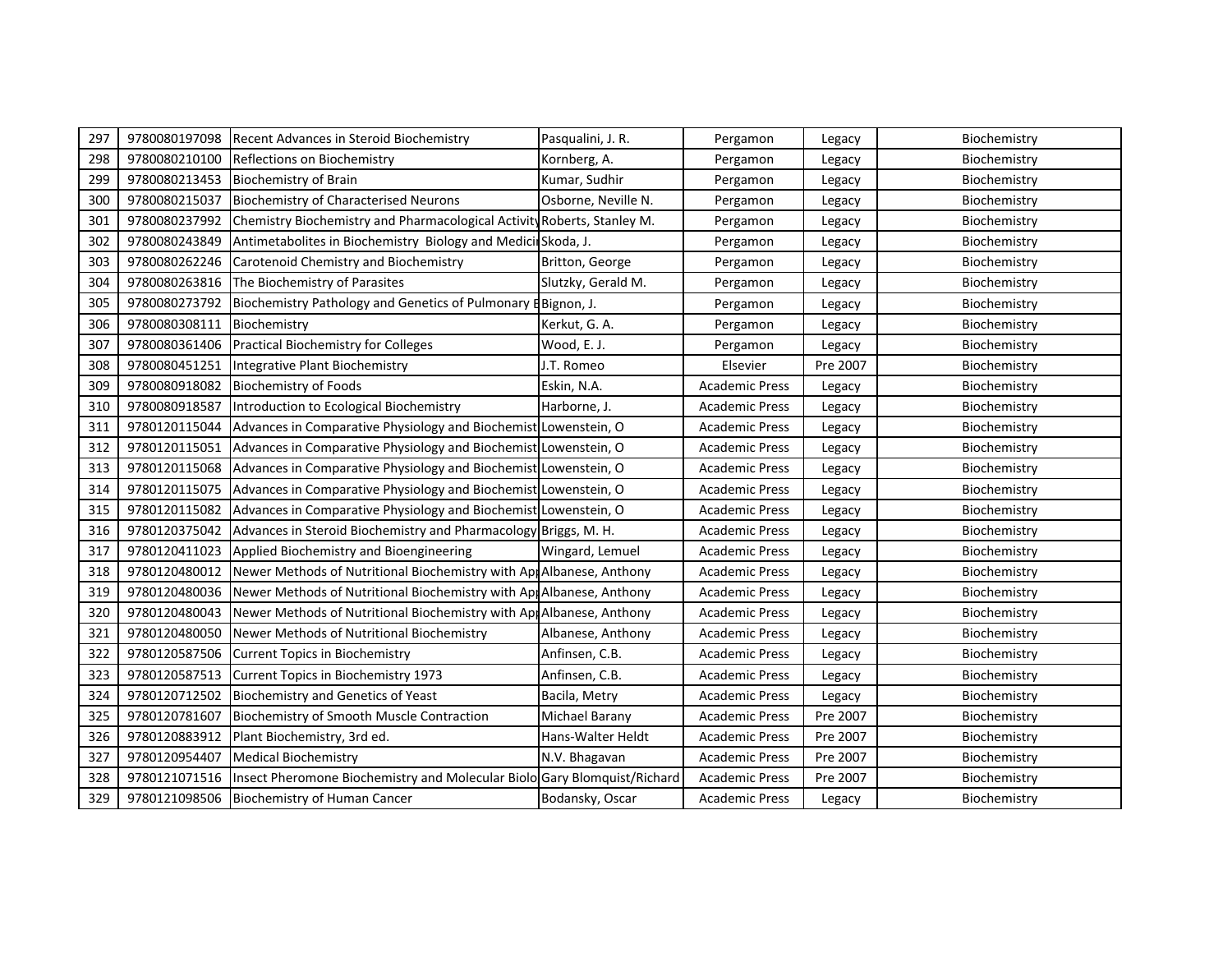| 330 | 9780121148607 | <b>Plant Biochemistry</b>                                        | Bonner, James       | <b>Academic Press</b> | Legacy   | Biochemistry |
|-----|---------------|------------------------------------------------------------------|---------------------|-----------------------|----------|--------------|
| 331 | 9780121191030 | Physiology and Biochemistry                                      | Bourne, Geoffrey    | <b>Academic Press</b> | Legacy   | Biochemistry |
| 332 | 9780121348366 | <b>Nutritional Biochemistry</b>                                  | Tom Brody           | <b>Academic Press</b> | Pre 2007 | Biochemistry |
| 333 | 9780121399047 | Subcellular Biochemistry and Molecular Biology                   | Buetow, Dennis E.   | <b>Academic Press</b> | Legacy   | Biochemistry |
| 334 | 9780121544508 | Biochemistry of Taste and Olfaction                              | Cagan, Robert       | <b>Academic Press</b> | Legacy   | Biochemistry |
| 335 | 9780121581251 | <b>Essays in Biochemistry</b>                                    | Tipton, K. F.       | <b>Academic Press</b> | Legacy   | Biochemistry |
| 336 | 9780121673406 | <b>Biochemistry LabFax</b>                                       | Chambers, J.        | <b>Academic Press</b> | Legacy   | Biochemistry |
| 337 | 9780121946500 | ORD and CD in Chemistry and Biochemistry                         | Crabbe, Pierre      | <b>Academic Press</b> | Legacy   | Biochemistry |
| 338 | 9780122053504 | The Biochemistry of the Nucleic Acids                            | Davidson, J.N.      | <b>Academic Press</b> | Legacy   | Biochemistry |
| 339 | 9780122146749 | <b>Plant Biochemistry</b>                                        | P. Dey/J. Harborne  | <b>Academic Press</b> | Pre 2007 | Biochemistry |
| 340 | 9780122423505 | <b>Biochemistry of Foods</b>                                     | Eskin, N.A.M.       | <b>Academic Press</b> | Legacy   | Biochemistry |
| 341 | 9780122423529 | <b>Biochemistry of Foods</b>                                     | Eskin, N.A.         | <b>Academic Press</b> | 2012     | Biochemistry |
| 342 | 9780122682506 | <b>Biochemistry of Thermophily</b>                               | Friedman, S. Marvin | <b>Academic Press</b> | Legacy   | Biochemistry |
| 343 | 9780123483508 | The Biochemistry and Physiology of Tetrahymena                   | Hill, Donald        | <b>Academic Press</b> | Legacy   | Biochemistry |
| 344 | 9780123739711 | Chemistry, Biochemistry, and Biology of 1-3 Beta Glu Bruce Stone |                     | <b>Academic Press</b> | 2009     | Biochemistry |
| 345 | 9780123809506 | Nuclear Magnetic Resonance in Biochemistry                       | James, Thomas       | <b>Academic Press</b> | Legacy   | Biochemistry |
| 346 | 9780123847478 | Insect Molecular Biology and Biochemistry                        | Gilbert, Lawrence   | <b>Academic Press</b> | 2011     | Biochemistry |
| 347 | 9780123849861 | <b>Plant Biochemistry</b>                                        | Heldt, Hans-Walter  | <b>Academic Press</b> | 2010     | Biochemistry |
| 348 | 9780123866028 | Biochemistry                                                     | Johnson, A.D.       | <b>Academic Press</b> | Legacy   | Biochemistry |
| 349 | 9780123866042 | Advances in Physiology Biochemistry and Function                 | Johnson, A.D.       | <b>Academic Press</b> | Legacy   | Biochemistry |
| 350 | 9780123955067 | Hormonal Steroids Biochemistry Pharmacology and                  | 1 Martini, L        | <b>Academic Press</b> | Legacy   | Biochemistry |
| 351 | 9780123955111 | Advances in Comparative Physiology and Biochemist Lowenstein, O  |                     | <b>Academic Press</b> | Legacy   | Biochemistry |
| 352 | 9780123955128 | Advances in Comparative Physiology and Biochemist Lowenstein, O  |                     | <b>Academic Press</b> | Legacy   | Biochemistry |
| 353 | 9780123955227 | Biochemistry and Physiology of Nutrition                         | Bourne, Geoffrey    | <b>Academic Press</b> | Legacy   | Biochemistry |
| 354 | 9780123955234 | Biochemistry of the Amino Acids                                  | Meister, Alton      | <b>Academic Press</b> | Legacy   | Biochemistry |
| 355 | 9780123955425 | <b>Comparative Biochemistry</b>                                  | Florkin, Marcel     | <b>Academic Press</b> | Legacy   | Biochemistry |
| 356 | 9780123955432 | Comparative Biochemistry                                         | Florkin, Marcel     | <b>Academic Press</b> | Legacy   | Biochemistry |
| 357 | 9780123955449 | <b>Comparative Biochemistry</b>                                  | Florkin, Marcel     | <b>Academic Press</b> | Legacy   | Biochemistry |
| 358 | 9780123955456 | <b>Comparative Biochemistry</b>                                  | Florkin, Marcel     | <b>Academic Press</b> | Legacy   | Biochemistry |
| 359 | 9780123955463 | Comparative Biochemistry                                         | Florkin, Marcel     | <b>Academic Press</b> | Legacy   | Biochemistry |
| 360 | 9780123955470 | <b>Comparative Biochemistry</b>                                  | Florkin, Marcel     | <b>Academic Press</b> | Legacy   | Biochemistry |
| 361 | 9780123955487 | Comparative Biochemistry                                         | Florkin, Marcel     | <b>Academic Press</b> | Legacy   | Biochemistry |
| 362 | 9780123956460 | Newer Methods of Nutritional Biochemistry                        | Albanese, Anthony   | <b>Academic Press</b> | Legacy   | Biochemistry |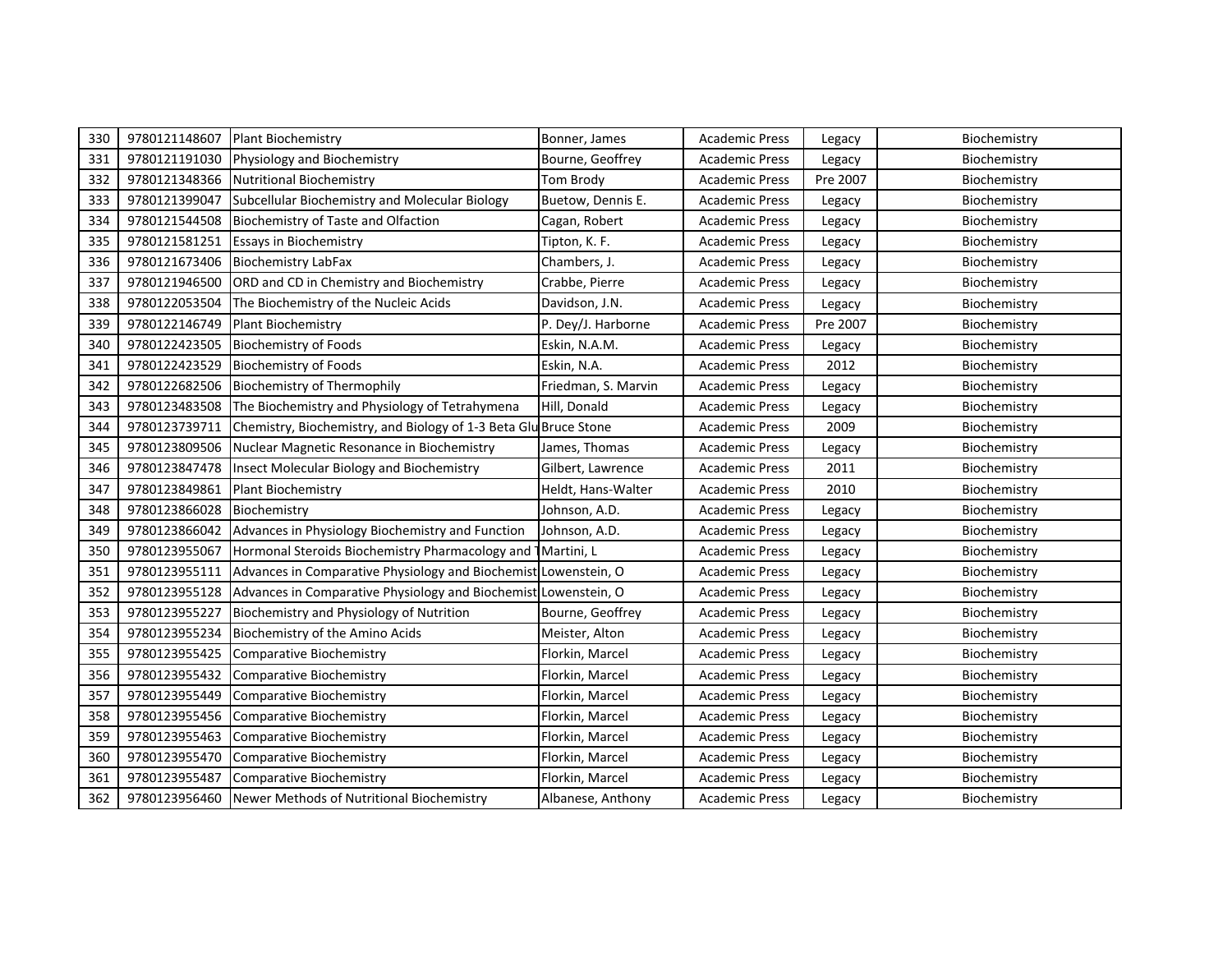| 363 | 9780123956477 | Newer Methods of Nutritional Biochemistry                                 | Albanese, Anthony      | <b>Academic Press</b> | Legacy    | Biochemistry |
|-----|---------------|---------------------------------------------------------------------------|------------------------|-----------------------|-----------|--------------|
| 364 | 9780123997647 | Introduction to Modern Biochemistry                                       | Karlson, P             | <b>Academic Press</b> | Legacy    | Biochemistry |
| 365 | 9780124367036 | Nutrition and Biochemistry of Milk/maintenance                            | Larson, Bruce          | <b>Academic Press</b> | Legacy    | Biochemistry |
| 366 | 9780124446014 | Biochemistry and Physiology of Protozoa                                   | Levendowsky, M         | <b>Academic Press</b> | Legacy    | Biochemistry |
| 367 | 9780124610118 | Methods in Plants Biochemistry                                            | Dey, P. M.             | <b>Academic Press</b> | Legacy    | Biochemistry |
| 368 | 9780124656505 | Data Analysis in Biochemistry and Biophysics                              | Mager, Magar           | <b>Academic Press</b> | Legacy    | Biochemistry |
| 369 | 9780124733459 | <b>Biochemistry and Molecular Biology of Parasites</b>                    | Joseph Marr/Miklos Mul | <b>Academic Press</b> | Pre 2007  | Biochemistry |
| 370 | 9780124925502 | Biochemistry                                                              | Metzler, David         | <b>Academic Press</b> | Legacy    | Biochemistry |
| 371 | 9780125138406 | Methods in Applied Soil Microbiology and Biochemis Kassem Alef/Paolo Nann |                        | <b>Academic Press</b> | Pre 2007  | Biochemistry |
| 372 | 9780125468053 | Soil Microbiology and Biochemistry                                        | Paul, Eldor            | <b>Academic Press</b> | Legacy    | Biochemistry |
| 373 | 9780125480550 | Muscle and Meat Biochemistry                                              | Pearson, A.M.          | <b>Academic Press</b> | Legacy    | Biochemistry |
| 374 | 9780125532402 | <b>Biochemistry of Platelets</b>                                          | Phillips, David        | <b>Academic Press</b> | Legacy    | Biochemistry |
| 375 | 9780125572507 | Biochemistry of the Glycosidic Linkage: An Integrated Piras, Romano       |                        | <b>Academic Press</b> | Legacy    | Biochemistry |
| 376 | 9780125644853 | Pheromone Biochemistry                                                    | Prestwich, Glenn D.    | <b>Academic Press</b> | Legacy    | Biochemistry |
| 377 | 9780125916400 | <b>Biochemistry of Insects</b>                                            | Rockstein, Morris      | <b>Academic Press</b> | Legacy    | Biochemistry |
| 378 | 9780125988049 | The Kidney Morphology Biochemistry Physiology                             | Rouiller, Charles      | <b>Academic Press</b> | Legacy    | Biochemistry |
| 379 | 9780126124071 | The Chemistry and Biochemistry of Plant Hormones                          | Runeckles, V. C.       | <b>Academic Press</b> | Legacy    | Biochemistry |
| 380 | 9780126400205 | <b>Biochemistry of Vision</b>                                             | Shichi, Hitoshi        | <b>Academic Press</b> | Legacy    | Biochemistry |
| 381 | 9780126571011 | <b>Clinical Biochemistry</b>                                              | Spiegel, Herbert       | <b>Academic Press</b> | Legacy    | Biochemistry |
| 382 | 9780126571028 | <b>Clinical Biochemistry</b>                                              | Spiegel, Herbert       | <b>Academic Press</b> | Legacy    | Biochemistry |
| 383 | 9780126571035 | <b>Clinical Biochemistry</b>                                              | Spiegel, Herbert       | <b>Academic Press</b> | Legacy    | Biochemistry |
| 384 | 9780126754117 | <b>Biochemistry of Metabolism</b>                                         | Davies, David D.       | <b>Academic Press</b> | Legacy    | Biochemistry |
| 385 | 9780127110509 | Comparative Biochemistry of Parasites                                     | Van den Bossche, H     | <b>Academic Press</b> | Legacy    | Biochemistry |
| 386 | 9780127241609 | <b>Biochemistry of Parasites</b>                                          | Von Brand, Theodor     | <b>Academic Press</b> | Legacy    | Biochemistry |
| 387 | 9780127514017 | Metabolic Biochemistry and Molecular Biomechanics Hochachka, Peter W.     |                        | <b>Academic Press</b> | Legacy    | Biochemistry |
| 388 | 9780127616506 | Separation Methods in Organic Chemistry and Bioch Wolf, Frank J.          |                        | <b>Academic Press</b> | Legacy    | Biochemistry |
| 389 | 9780128019184 | <b>Biochemistry for Medical Professionals</b>                             | Komoda, Tsugikazu      | <b>Academic Press</b> | 2015      | Biochemistry |
| 390 | 9780128031575 | Sorghum Biochemistry: An Industrial Perspective                           | Ratnavathi, CV         | <b>Academic Press</b> | 2016      | Biochemistry |
| 391 | 9780128036990 | Human Physiology Biochemistry and Basic Medicine Cole, Laurence           |                        | <b>Academic Press</b> | 2015      | Biochemistry |
| 392 | 9780128097113 | Problem Sets Series: Case Studies in Biochemistry                         | Lo, Stanley            | <b>Academic Press</b> | 2017      | Biochemistry |
| 393 | 9780128098479 | Biochemistry of Collagens Laminins and Elastin                            | Karsdal, Morten        | <b>Academic Press</b> | 2016      | Biochemistry |
| 394 | 9780323034104 | Elsevier's Integrated Biochemistry                                        | Pelley, John           | Mosby                 | 2004-2014 | Biochemistry |
| 395 | 9780409082685 | <b>Elementary Medical Biochemistry</b>                                    | Brown, J. M. M.        | utterworth-Heinemal   | Legacy    | Biochemistry |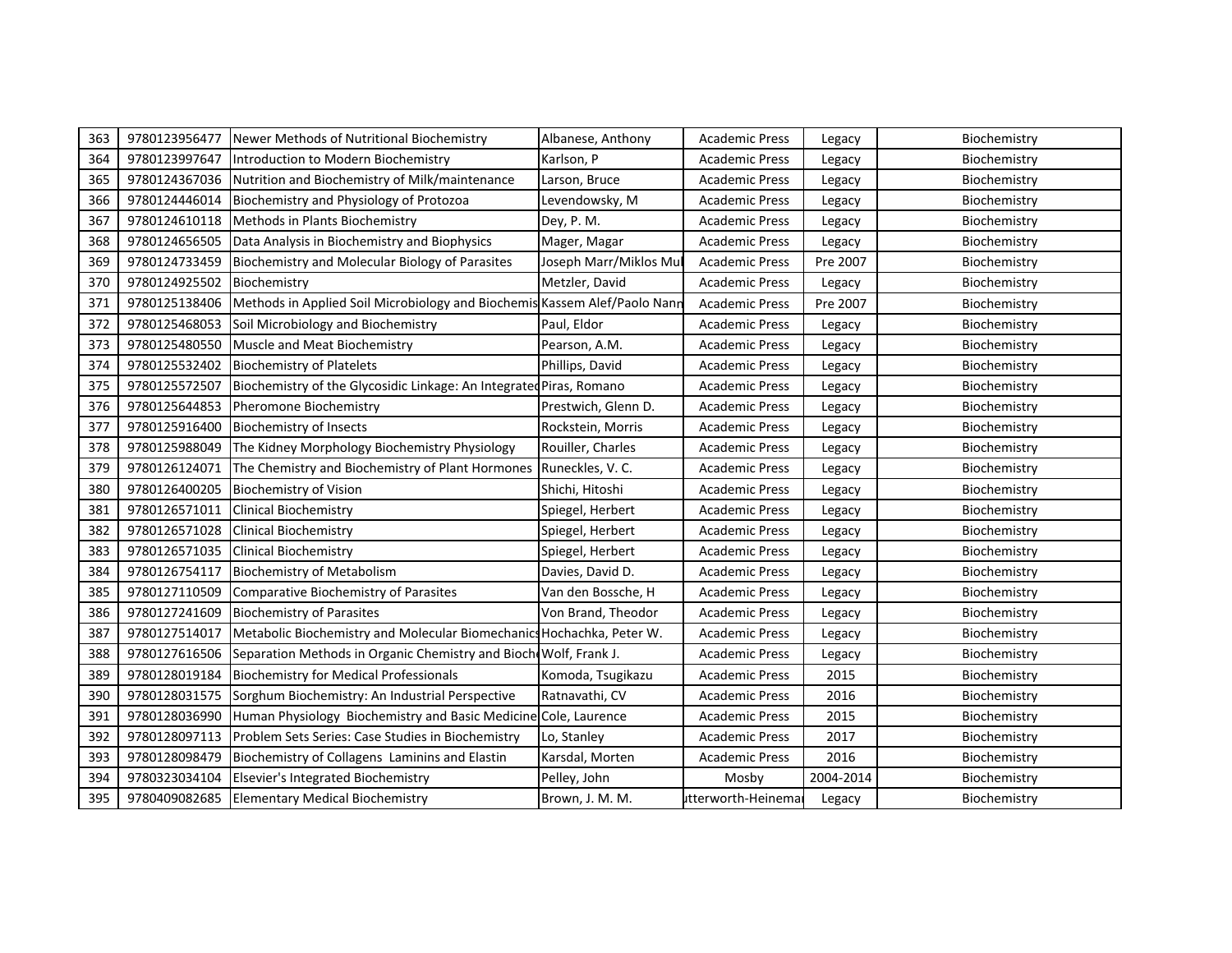| 396 | 9780444502926 | Theoretical Biochemistry - Processes and Properties Leif A. Eriksson                                |                                            | Elsevier                | Pre 2007 | Biochemistry |
|-----|---------------|-----------------------------------------------------------------------------------------------------|--------------------------------------------|-------------------------|----------|--------------|
| 397 | 9780444505477 | Selected Topics in the History of Biochemistry: Perso G. Semenza, R. Jaenicke Elsevier Science B.V  |                                            |                         | Pre 2007 | Biochemistry |
| 398 | 9780444509246 | Selected Topics in the History of Biochemistry. Perso G. Semenza, A.J. Turner Elsevier Science B.V. |                                            |                         | Pre 2007 | Biochemistry |
| 399 | 9780444517227 | Selected Topics in the History of Biochemistry. Perso G. Semenza, A.J. Turner Elsevier Science B.V. |                                            |                         | Pre 2007 | Biochemistry |
| 400 | 9780444518668 | Selected Topics in the History of Biochemistry: Perso G. Semenza, A.J. Turner Elsevier Science B.V  |                                            |                         | Pre 2007 | Biochemistry |
| 401 | 9780444530714 | The Nutritional Biochemistry of Chromium (III)                                                      | John Vincent                               | <b>Elsevier Science</b> | 2007     | Biochemistry |
| 402 | 9780444532190 | Biochemistry of Lipids, Lipoproteins and Membranes D.E. Vance, J.E. Vance                           |                                            | <b>Elsevier Science</b> | 2008     | Biochemistry |
| 403 | 9780444634382 | Biochemistry of Lipids, Lipoproteins and Membranes Ridgway, Neale                                   |                                            | <b>Elsevier Science</b> | 2015     | Biochemistry |
| 404 | 9780444805072 | Selected Topics in the History of Biochemistry                                                      | Semenza, G.                                | <b>Elsevier Science</b> | Legacy   | Biochemistry |
| 405 | 9780444807021 | Selected Topics in the History of Biochemistry                                                      | Semenza, G.                                | <b>Elsevier Science</b> | Legacy   | Biochemistry |
| 406 | 9780444812162 | Selected Topics in the History of Biochemistry. Perso Semenza, G.                                   |                                            | <b>Elsevier Science</b> | Legacy   | Biochemistry |
| 407 | 9780444819420 | Selected Topics in the History of Biochemistry. Perso Semenza, G.                                   |                                            | <b>Elsevier Science</b> | Legacy   | Biochemistry |
| 408 | 9780444826589 | Selected Topics in the History of Biochemistry. Perso G. Semenza, R. Jaenicke Elsevier Science B.V  |                                            |                         | Pre 2007 | Biochemistry |
| 409 | 9780723611516 | Guide to Biochemistry                                                                               | Blackstock, James C.                       | utterworth-Heinema      | Legacy   | Biochemistry |
| 410 | 9780723617518 | <b>Biochemistry and Oral Biology</b>                                                                | Cole, A.S.                                 | utterworth-Heinema      | Legacy   | Biochemistry |
| 411 | 9780750601672 | Scientific Foundations of Biochemistry in Clinical Prad Williams, David L.                          |                                            | utterworth-Heinemar     | Legacy   | Biochemistry |
| 412 | 9780750671521 | Biochemistry of the Eye                                                                             | Whikehart                                  | itterworth-Heinemai     | Pre 2007 | Biochemistry |
| 413 | 9780750690959 | Genetics and Biochemistry of Antibiotic Production                                                  | Stuttard, Colin                            | utterworth-Heinema      | Legacy   | Biochemistry |
| 414 | 9780762300778 | Quantum Leaps in Biochemistry                                                                       | M.G. Ord, L.A. Stocken                     | Elsevier                | Pre 2007 | Biochemistry |
| 415 | 9780762300785 | <b>Further Milestones in Biochemistry</b>                                                           | M.G. Ord, L.A. Stocken                     | Elsevier                | Pre 2007 | Biochemistry |
| 416 | 9780762303519 | More Landmarks in Biochemistry                                                                      | M.G. Ord, L.A. Stocken                     | Elsevier                | Pre 2007 | Biochemistry |
| 417 | 9780839110439 | <b>Biochemistry of Lipids</b>                                                                       | Goodwin, T. W.                             | utterworth-Heinemar     | Legacy   | Biochemistry |
| 418 | 9781483168081 | Fearon's Introduction to Biochemistry                                                               | Jessop, William John Edutterworth-Heinemar |                         | Legacy   | Biochemistry |
| 419 | 9781483200361 | An Introduction to Biochemistry                                                                     | Fearon, William Robert utterworth-Heinema  |                         | Legacy   | Biochemistry |
| 420 | 9781483200415 | <b>Biochemistry of Glucuronic Acid</b>                                                              | Artz, Neal E.                              | <b>Academic Press</b>   | Legacy   | Biochemistry |
| 421 | 9781483200828 | Problems of the Biochemistry of the Nervous System Palladin, A.V.                                   |                                            | Pergamon                | Legacy   | Biochemistry |
| 422 | 9781483227481 | Unity and Diversity in Biochemistry                                                                 | Florkin, Marcel                            | Pergamon                | Legacy   | Biochemistry |
| 423 | 9781483230900 | Vegetative Physiology and Biochemistry                                                              | Davson, Hugh                               | <b>Academic Press</b>   | Legacy   | Biochemistry |
| 424 | 9781483231242 | Amino Acids Proteins and Cancer Biochemistry                                                        | Greenstein, Jesse P.                       | <b>Academic Press</b>   | Legacy   | Biochemistry |
| 425 | 9781483231396 | Biochemistry and Physiology of Protozoa                                                             | Lwoff, André                               | <b>Academic Press</b>   | Legacy   | Biochemistry |
| 426 | 9781483231402 | <b>Biochemistry of Cancer</b>                                                                       | Greenstein, Jesse P.                       | <b>Academic Press</b>   | Legacy   | Biochemistry |
| 427 | 9781483231990 | Introduction to Modern Biochemistry                                                                 | Karlson, P                                 | <b>Academic Press</b>   | Legacy   | Biochemistry |
| 428 | 9781483232430 | <b>Plant Biochemistry</b>                                                                           | Bonner, James                              | <b>Academic Press</b>   | Legacy   | Biochemistry |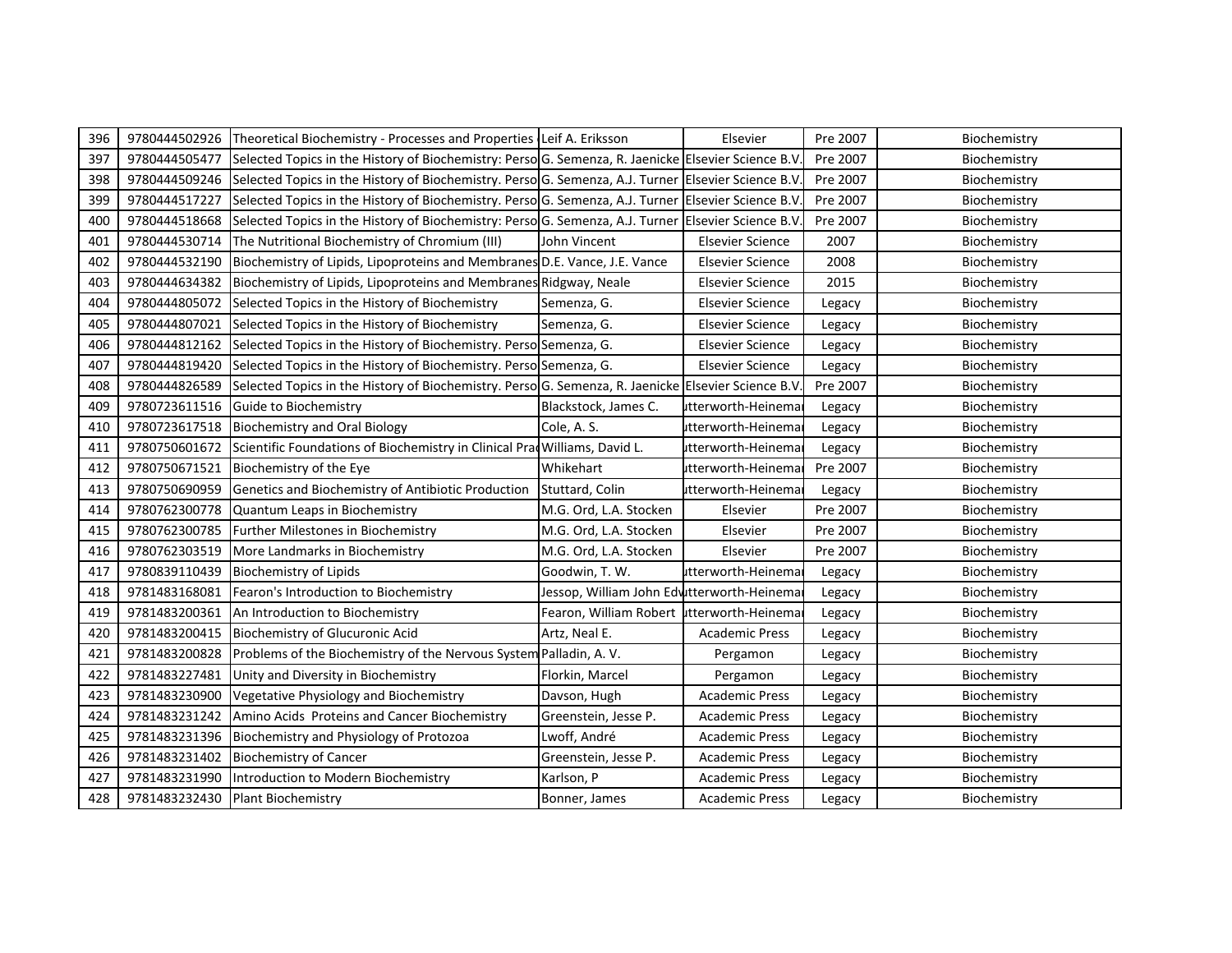| 429 | 9781483232607 | Rapid Mixing and Sampling Techniques in Biochemist Chance, Britton     |                           | <b>Academic Press</b>      | Legacy   | Biochemistry |
|-----|---------------|------------------------------------------------------------------------|---------------------------|----------------------------|----------|--------------|
| 430 | 9781483232867 | The Biochemistry and Physiology of Bone                                | Bourne, Geoffrey H.       | <b>Academic Press</b>      | Legacy   | Biochemistry |
| 431 | 9781483233178 | Ultracentrifugation in Biochemistry                                    | Schachman, Howard K.      | <b>Academic Press</b>      | Legacy   | Biochemistry |
| 432 | 9781559389600 | Early Adventures in Biochemistry                                       | M.G. Ord, L.A. Stocken    | Elsevier                   | Pre 2007 | Biochemistry |
| 433 | 9781845697242 | Human Milk Biochemistry And Infant Formula Manul Guo, M                |                           | <b>Noodhead Publishin</b>  | 2014     | Biochemistry |
| 434 | 9781855737754 | <b>Biochemistry of Milk Products</b>                                   | Andrews, AT               | <b>Noodhead Publishin</b>  | Pre 2007 | Biochemistry |
| 435 | 9781907568626 | Deterministic Versus Stochastic Modelling in Biocher Lecca, P          |                           | <b>Noodhead Publishing</b> | 2013     | Biochemistry |
| 436 | 9780123741066 | <b>Genetically Modified Plants</b>                                     | Hull, Roger               | <b>Academic Press</b>      | 2010     | Crop Science |
| 437 | 9780123748812 | The Science of Grapevines: Anatomy and Physiology Keller, Markus       |                           | <b>Academic Press</b>      | 2010     | Crop Science |
| 438 | 9780123750211 | Molecular Wine Microbiology                                            | Carrascosa Santiago, Alfo | <b>Academic Press</b>      | 2011     | Crop Science |
| 439 | 9780123814951 | A History of Weed Science in the United States                         | Zimdahl, Robert L         | Elsevier                   | 2010     | Crop Science |
| 440 | 9780123820181 | <b>Pulse Foods</b>                                                     | Tiwari, Brijesh           | <b>Academic Press</b>      | 2011     | Crop Science |
| 441 | 9780123846778 | The Agronomy and Economy of Important Tree Crop Nair, K.P. Prabhakaran |                           | Elsevier                   | 2010     | Crop Science |
| 442 | 9780123868954 | <b>Insect Pests of Potato</b>                                          | Alyokhin, Andrei          | <b>Academic Press</b>      | 2012     | Crop Science |
| 443 | 9780123877376 | Tomato Diseases                                                        | Blancard, Dominique       | <b>Academic Press</b>      | 2013     | Crop Science |
| 444 | 9780123948014 | The Agronomy and Economy of Turmeric and Ginger Nair, K.P. Prabhakaran |                           | Elsevier                   | 2013     | Crop Science |
| 445 | 9780123969552 | Insect Resistance Management                                           | Onstad, David W,          | <b>Academic Press</b>      | 2013     | Crop Science |
| 446 | 9780123985293 | Integrated Pest Management                                             | Abrol, Dharam             | <b>Academic Press</b>      | 2013     | Crop Science |
| 447 | 9780124046115 | The Produce Contamination Problem                                      | Matthews, Karl            | <b>Academic Press</b>      | 2014     | Crop Science |
| 448 | 9780124081178 | Nutritional Composition of Fruit Cultivars                             | Simmonds, Monique         | <b>Academic Press</b>      | 2015     | Crop Science |
| 449 | 9780124081376 | <b>Postharvest Handling</b>                                            | Florkowski, Wojciech      | <b>Academic Press</b>      | 2014     | Crop Science |
| 450 | 9780124115521 | <b>Postharvest Decay</b>                                               | Bautista-Banos, Silvia    | <b>Academic Press</b>      | 2014     | Crop Science |
| 451 | 9780124166202 | <b>Food Plant Safety</b>                                               | Koutchma, Tatiana         | Academic Press             | 2014     | Crop Science |
| 452 | 9780124166219 | Preservation and Shelf Life Extension                                  | Koutchma, Tatiana         | <b>Academic Press</b>      | 2014     | Crop Science |
| 453 | 9780124166776 | Seeds                                                                  | Baskin, Carol             | <b>Academic Press</b>      | 2014     | Crop Science |
| 454 | 9780124169999 | Molecular Microbial Diagnostic Methods                                 | Cook, Nigel               | <b>Academic Press</b>      | 2015     | Crop Science |
| 455 | 9780124171046 | <b>Crop Physiology</b>                                                 | Sadras, Victor            | <b>Academic Press</b>      | 2014     | Crop Science |
| 456 | 9780124171770 | Origin and Phylogeny of Rices                                          | Nayar, N.M.               | <b>Academic Press</b>      | 2014     | Crop Science |
| 457 | 9780124186972 | Seaweed Sustainability                                                 | Tiwari, Brijesh           | <b>Academic Press</b>      | 2015     | Crop Science |
| 458 | 9780124199873 | The Science of Grapevines                                              | Keller, Markus            | <b>Academic Press</b>      | 2015     | Crop Science |
| 459 | 9780128001127 | Corn and Grain Sorghum Comparison                                      | Assefa, Yared             | <b>Academic Press</b>      | 2014     | Crop Science |
| 460 | 9780128013090 | Breeding Oilseed Crops for Sustainable Production                      | Gupta, Surinder           | <b>Academic Press</b>      | 2015     | Crop Science |
| 461 | 9780128020005 | Genetic and Genomic Resources for Grain Cereals Im Singh, Mohar        |                           | <b>Academic Press</b>      | 2015     | Crop Science |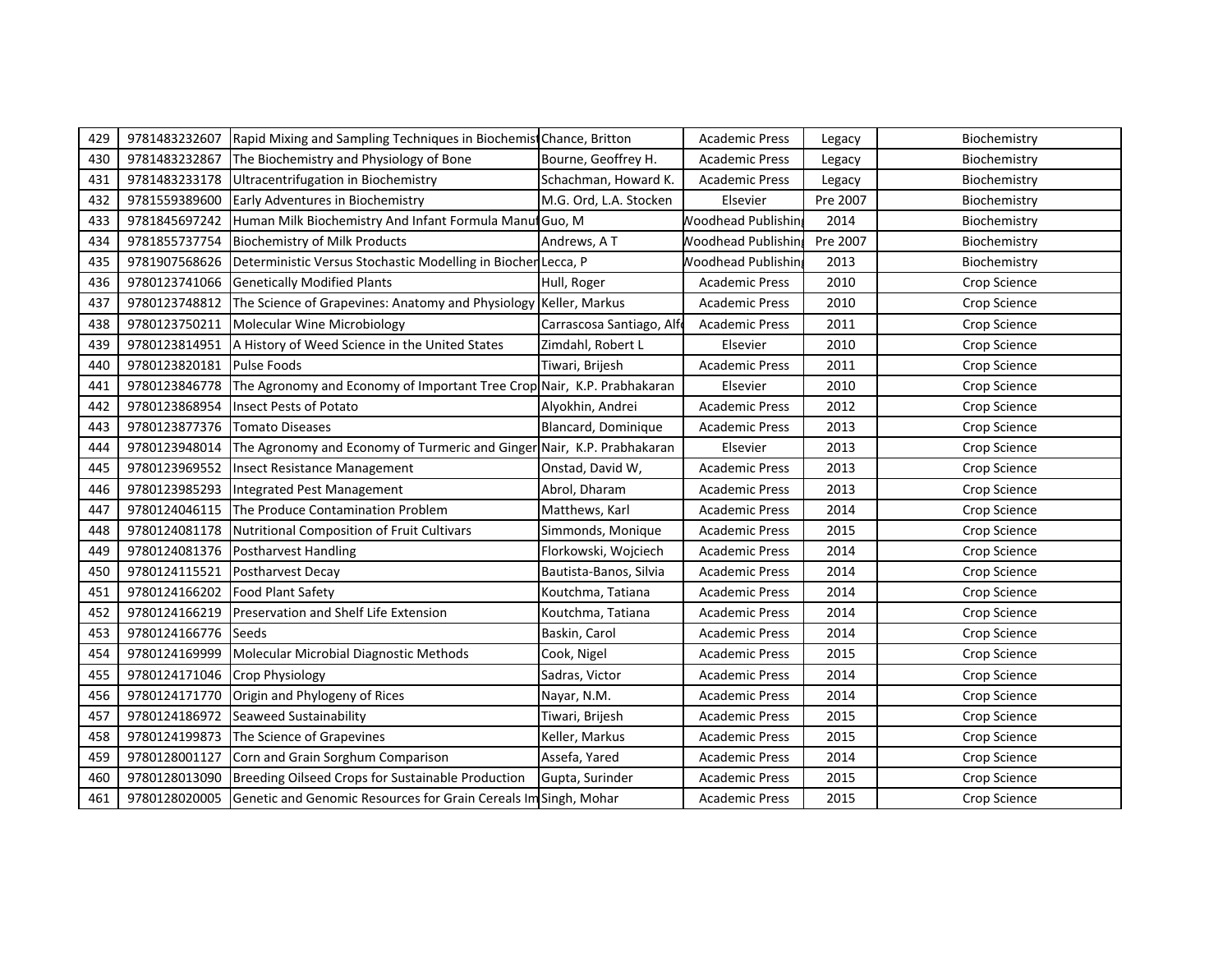| 462 | 9780128022399 | Sugarcane                                                                   | Borém, Aluízio         | <b>Academic Press</b>      | 2015     | Crop Science     |
|-----|---------------|-----------------------------------------------------------------------------|------------------------|----------------------------|----------|------------------|
| 463 | 9780444532343 | Cereal Straw as a Resource for Sustainable Biomater Sun, RunCang            |                        | Elsevier                   | 2010     | Crop Science     |
| 464 | 9780857090386 | Fibre-Rich and Wholegrain Foods                                             | Delcour, J             | <b>Noodhead Publishin</b>  | 2013     | Crop Science     |
| 465 | 9780857090904 | Postharvest Biology and Technology of Tropical and SYahia, E                |                        | <b>Noodhead Publishin</b>  | 2011     | Crop Science     |
| 466 | 9780857091253 | The International Cocoa Trade                                               | Dand, Robin            | <b>Noodhead Publishin</b>  | 2011     | Crop Science     |
| 467 | 9780857092663 | Improving the Safety and Quality of Nuts                                    | Harris, L              | <b>Noodhead Publishin</b>  | 2013     | Crop Science     |
| 468 | 9780857094131 | Cereal Grains for the Food and Beverage Industries                          | Arendt, E              | <b>Noodhead Publishin</b>  | 2013     | Crop Science     |
| 469 | 9780857097767 | <b>Heat Treatment For Insect Control</b>                                    | Hammond, D             | <b>Noodhead Publishin</b>  | 2014     | Crop Science     |
| 470 | 9781782420750 | Grapevine Breeding Programs for the Wine Industry Reynolds, A G             |                        | <b>Noodhead Publishin</b>  | 2015     | Crop Science     |
| 471 | 9781845694852 | <b>Rice Quality</b>                                                         | Bhattacharya, KR       | <b>Noodhead Publishin</b>  | 2011     | Crop Science     |
| 472 | 9781845694968 | Tracing Pathogens in the Food Chain                                         | Brul, S                | <b>Noodhead Publishin</b>  | 2011     | Crop Science     |
| 473 | 9781845695637 | <b>Cereal Grains</b>                                                        | Wrigley, C             | <b>Noodhead Publishin</b>  | 2010     | Crop Science     |
| 474 | 9781845697334 | Postharvest Biology and Technology of Tropical and                          | SYahia, E              | <b>Noodhead Publishin</b>  | 2011     | Crop Science     |
| 475 | 9781845697341 | Postharvest Biology and Technology of Tropical and Syahia, E                |                        | <b>Noodhead Publishin</b>  | 2011     | Crop Science     |
| 476 | 9781845697358 | Postharvest Biology and Technology of Tropical and Yahia, E                 |                        | <b>Noodhead Publishin</b>  | 2011     | Crop Science     |
| 477 | 9780123858818 | Handbook of Farm, Dairy and Food Machinery Engin Kutz, Myer                 |                        | <b>Academic Press</b>      | 2013     | Dairy            |
| 478 | 9780124976504 | Dairy Cattle Feeding and Nutrition                                          | Miller, W.             | <b>Academic Press</b>      | Legacy   | Dairy            |
| 479 | 9780408007177 | Nutrition and Lactation in the Dairy Cow                                    | Garnsworthy, Philip C. | utterworth-Heinema         | Legacy   | Dairy            |
| 480 | 9780815515388 | Handbook of Farm, Dairy, and Food Machinery                                 | Myer Kutz              | <b>WAP</b>                 | 2007     | Dairy            |
| 481 | 9781416031376 | Rebhun's Diseases of Dairy Cattle                                           | Divers                 | W.B. Saunders              | 2008     | Dairy            |
| 482 | 9781845691530 | <b>Functional Dairy Products</b>                                            | Saarela, M             | <b>Noodhead Publishin</b>  | 2007     | Dairy            |
| 483 | 9781845694654 | Dairy-Derived Ingredients                                                   | Corredig, M            | <b>Noodhead Publishin</b>  | 2009     | Dairy            |
| 484 | 9781855735842 | <b>Functional Dairy Products</b>                                            | Mattila-Sandholm, T    | <b>Noodhead Publishin</b>  | Pre 2007 | Dairy            |
| 485 | 9781855736764 | <b>Dairy Processing</b>                                                     | Smit, G                | <b>Noodhead Publishin</b>  | Pre 2007 | Dairy            |
| 486 | 9780080171234 | The Detection of Fish                                                       | Cushing, David         | Pergamon                   | Legacy   | <b>Fisheries</b> |
| 487 | 9780080219509 | Proceedings of the Conference on Assessing the Effe Van Winkle, Webster     |                        | Pergamon                   | Legacy   | <b>Fisheries</b> |
| 488 | 9780080249193 | <b>Fish Aquaculture</b>                                                     | Meske, C.P.B.          | Pergamon                   | Legacy   | Fisheries        |
| 489 | 9780080444505 | More Efficient Utilization of Fish and Fisheries Produ M. Sakaguchi         |                        | Elsevier                   | Pre 2007 | <b>Fisheries</b> |
| 490 | 9780080571171 | Artificial Habitats for Marine and Freshwater Fisherid Seaman, Jr., William |                        | <b>Academic Press</b>      | Legacy   | <b>Fisheries</b> |
| 491 | 9780080925516 | The Ecology of Fishes on Coral Reefs                                        | Sale, Peter            | <b>Academic Press</b>      | Legacy   | <b>Fisheries</b> |
| 492 | 9780081002940 | Innovative Food Processing Technologies                                     | Knoerzer, K            | <b>Noodhead Publishin</b>  | 2016     | Fisheries        |
| 493 | 9780081004357 | The Stability and Shelf-life of Food                                        | Subramaniam, Persis    | <b>Noodhead Publishin</b>  | 2016     | Fisheries        |
| 494 | 9780081005026 | The Microbiological Quality of Food                                         | Fast, A.W.             | <b>Noodhead Publishing</b> | 2016     | Fisheries        |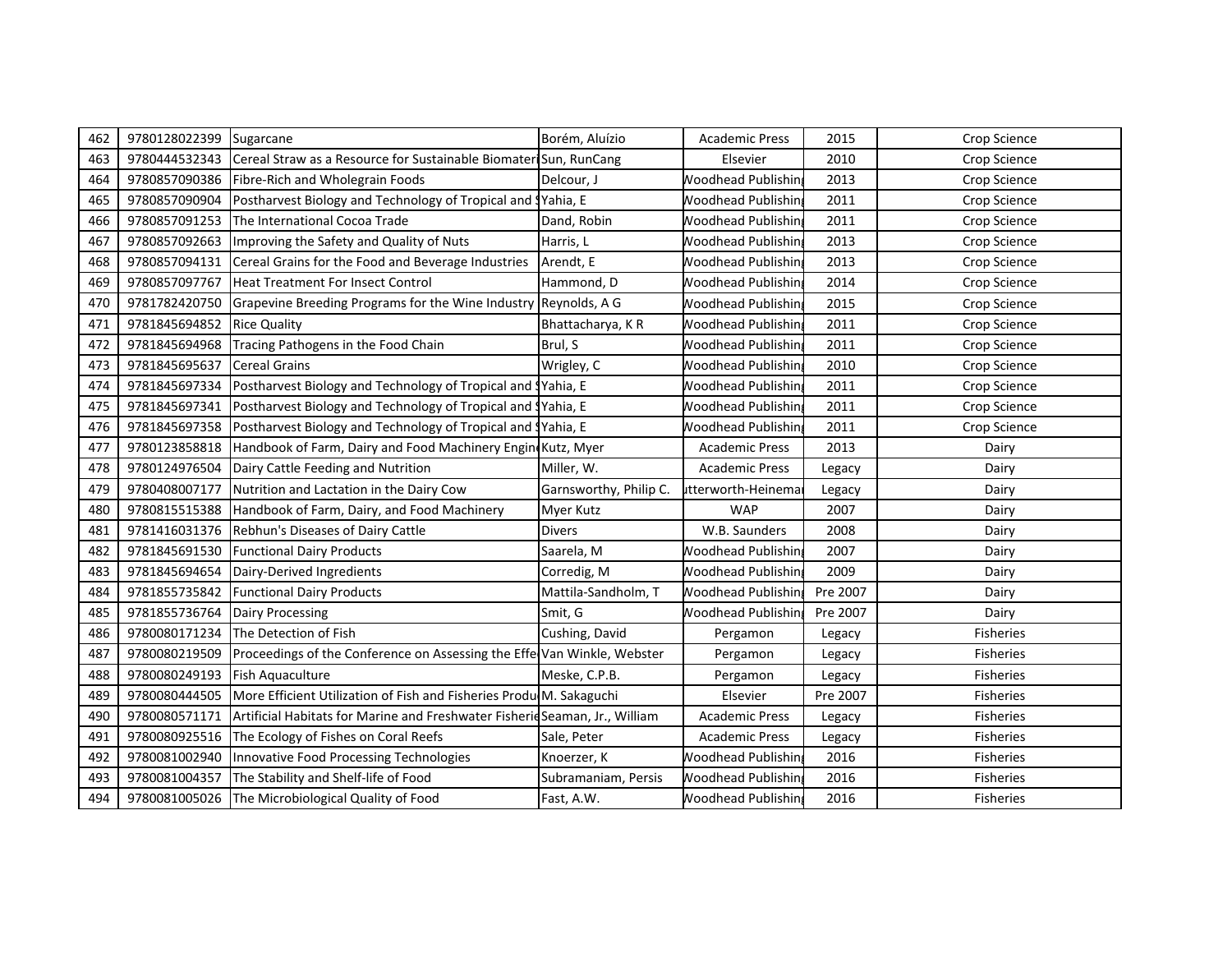| 495 | 9780120931569 | <b>Freshwater Fish Distribution</b>                                 | Tim Berra                  | <b>Academic Press</b> | Pre 2007 | <b>Fisheries</b> |
|-----|---------------|---------------------------------------------------------------------|----------------------------|-----------------------|----------|------------------|
| 496 | 9780121064105 | Economic Aspects: Fisheries and Culture                             | Provenzano, Anthony Jr.    | <b>Academic Press</b> | Legacy   | <b>Fisheries</b> |
| 497 | 9780121727406 | Microbial Safety of Fishery Products                                | Chichester, C.O.           | <b>Academic Press</b> | Legacy   | <b>Fisheries</b> |
| 498 | 9780122281402 | <b>Antarctic Fish Biology</b>                                       | Eastman, Joseph            | <b>Academic Press</b> | Legacy   | <b>Fisheries</b> |
| 499 | 9780122573057 | Handbook of Biological Control                                      | T.W. Fisher / Thomas S.    | <b>Academic Press</b> | Pre 2007 | <b>Fisheries</b> |
| 500 | 9780122807800 | Feeding Ecology of Fish                                             | Gerking, Shelby            | <b>Academic Press</b> | Legacy   | <b>Fisheries</b> |
| 501 | 9780122948602 | Air-Breathing Fishes                                                | Jeffrey Graham             | <b>Academic Press</b> | Pre 2007 | <b>Fisheries</b> |
| 502 | 9780123196507 | <b>Fish Nutrition</b>                                               | Halver, John               | <b>Academic Press</b> | Legacy   | <b>Fisheries</b> |
| 503 | 9780123196521 | <b>Fish Nutrition</b>                                               | John Halver/Ronald Hard    | <b>Academic Press</b> | Pre 2007 | <b>Fisheries</b> |
| 504 | 9780123560407 | <b>Intertidal Fishes</b>                                            | Michael Horn/Karen Ma      | <b>Academic Press</b> | Pre 2007 | Fisheries        |
| 505 | 9780123740168 | Atlas of Zebrafish Development                                      | Bryson-Richardson, Robe    | <b>Academic Press</b> | 2011     | <b>Fisheries</b> |
| 506 | 9780123746313 | <b>Fish Neuroendocrinology</b>                                      | Nicholas J Bernier, Glen   | <b>Academic Press</b> | 2009     | <b>Fisheries</b> |
| 507 | 9780123746320 | <b>Hypoxia in Fishes</b>                                            | Jeffrey G. Richards, Anth  | <b>Academic Press</b> | 2009     | <b>Fisheries</b> |
| 508 | 9780123868992 | Manual of Techniques in Invertebrate Pathology                      | Lacey, Lawrence            | <b>Academic Press</b> | 2012     | <b>Fisheries</b> |
| 509 | 9780123955692 | Fish As Food                                                        | Borgstrom, Georg           | <b>Academic Press</b> | Legacy   | <b>Fisheries</b> |
| 510 | 9780123955708 | Fish As Food                                                        | Borgstrom, Georg           | <b>Academic Press</b> | Legacy   | Fisheries        |
| 511 | 9780123955715 | Fish As Food                                                        | Borgstrom, Georg           | <b>Academic Press</b> | Legacy   | <b>Fisheries</b> |
| 512 | 9780123955722 | Fish As Food                                                        | Borgstrom, Georg           | <b>Academic Press</b> | Legacy   | <b>Fisheries</b> |
| 513 | 9780123964915 | Sea Urchins                                                         | Lawrence, John M.          | <b>Academic Press</b> | 2013     | Fisheries        |
| 514 | 9780124077201 | Approaches to Research on the Systematics of Fish-B Waikagul, Jitra |                            | <b>Academic Press</b> | 2014     | <b>Fisheries</b> |
| 515 | 9780124175402 | Molecular Systematics of Fishes                                     | Thomas D. Kocher / Card    | <b>Academic Press</b> | Pre 2007 | Fisheries        |
| 516 | 9780124186699 | Atlas of Early Zebrafish Brain Development                          | Mueller, Dr. Thomas        | <b>Academic Press</b> | 2016     | <b>Fisheries</b> |
| 517 | 9780124260016 | Taxonomy Kinetoplastids and Flagellates of Fish                     | Kreir, Julius              | <b>Academic Press</b> | Legacy   | <b>Fisheries</b> |
| 518 | 9780124692305 | Fish Immunology                                                     | Manning, Margaret J.       | <b>Academic Press</b> | Legacy   | <b>Fisheries</b> |
| 519 | 9780125092500 | The Behavior of Fish and Other Aquatic Animals                      | Mostofsky, David           | <b>Academic Press</b> | Legacy   | <b>Fisheries</b> |
| 520 | 9780125158503 | <b>Fish in Research</b>                                             | Neuhaus, Otto W.           | <b>Academic Press</b> | Legacy   | <b>Fisheries</b> |
| 521 | 9780125296502 | The Laboratory Fish                                                 | Gary K. Ostrander, Gilliaı | <b>Academic Press</b> | Pre 2007 | <b>Fisheries</b> |
| 522 | 9780126009507 | Introduction to the Fishery Sciences                                | Royce, William F.          | <b>Academic Press</b> | Legacy   | <b>Fisheries</b> |
| 523 | 9780126009521 | Introduction to the Practice of Fishery Science                     | William F. Royce           | <b>Academic Press</b> | Pre 2007 | <b>Fisheries</b> |
| 524 | 9780126009552 | <b>Fishery Development</b>                                          | Unknown, Author            | <b>Academic Press</b> | Legacy   | <b>Fisheries</b> |
| 525 | 9780126009606 | Introduction to the Practice of Fishery Science                     | Royce, William F.          | <b>Academic Press</b> | Legacy   | Fisheries        |
| 526 | 9780126151855 | <b>Coral Reef Fishes</b>                                            | Peter Sale                 | <b>Academic Press</b> | Pre 2007 | Fisheries        |
| 527 | 9780126709506 | Interrelationships of Fishes                                        | Melanie Stiassny / Lynne   | <b>Academic Press</b> | Pre 2007 | Fisheries        |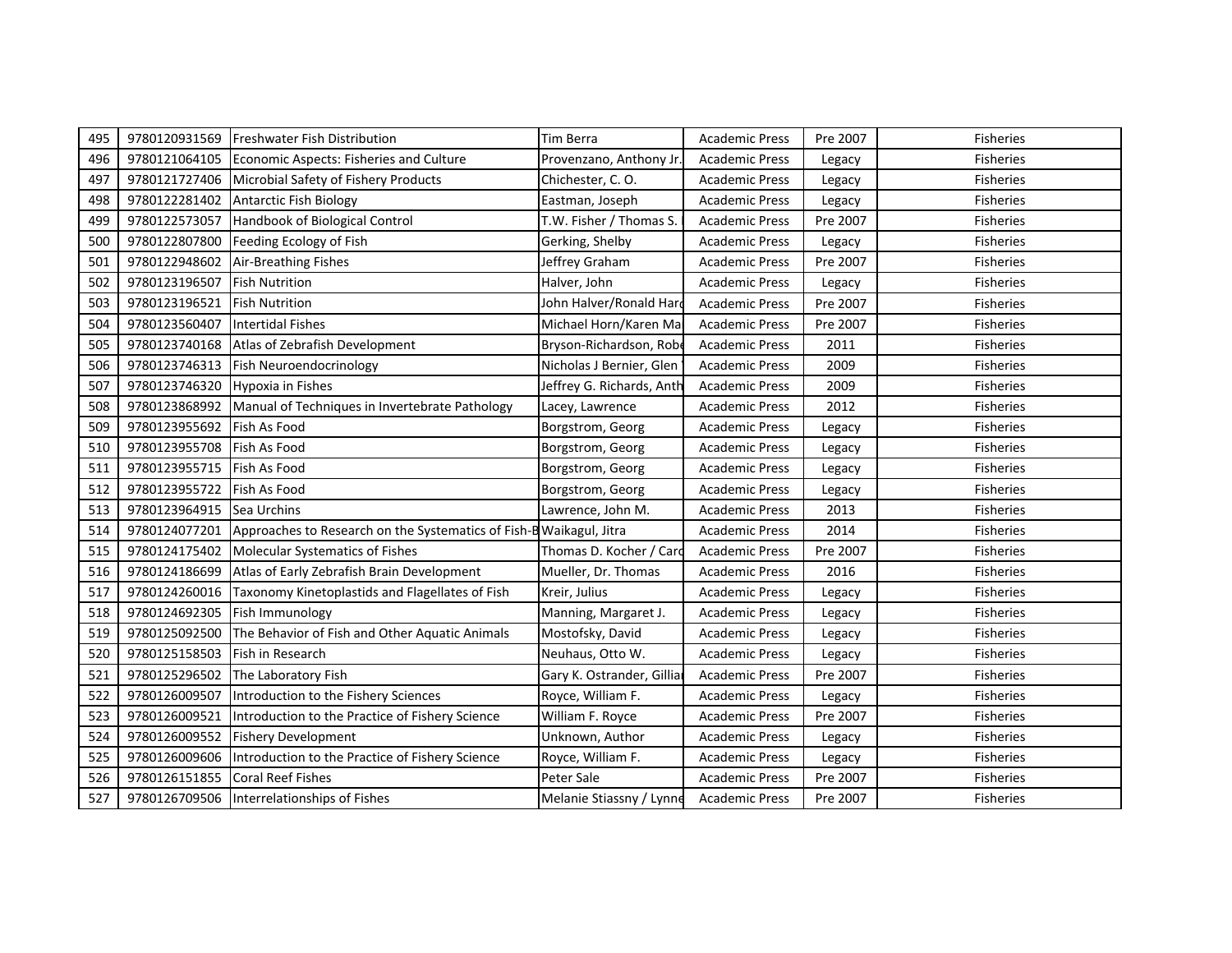| 528 | 9780126906851 | Conservation of Fish and Shellfish Resources                             | J. Thorpe/Graham Gall/J    | <b>Academic Press</b>   | Pre 2007 | <b>Fisheries</b> |
|-----|---------------|--------------------------------------------------------------------------|----------------------------|-------------------------|----------|------------------|
| 529 | 9780127999531 | The Sea Cucumber Apostichopus japonicus                                  | Yang, Hongsheng            | <b>Academic Press</b>   | 2015     | <b>Fisheries</b> |
| 530 | 9780128013724 | Genomics in Food Safety                                                  | Weimer, BartWeimer, Ba     | <b>Academic Press</b>   | 2017     | Fisheries        |
| 531 | 9780128017746 | Induced Fish Breeding                                                    | Chattopadhyay, Nihar Ra    | <b>Academic Press</b>   | 2016     | Fisheries        |
| 532 | 9780128021484 | Biology and Evolution of the Mexican Cavefish                            | Keene, Alex                | <b>Academic Press</b>   | 2015     | Fisheries        |
| 533 | 9780128025048 | Epizootic Ulcerative Fish Disease Syndrome                               | Kar, Devashish             | <b>Academic Press</b>   | 2015     | <b>Fisheries</b> |
| 534 | 9780128028445 | Fish and Fish Oil in Health and Disease Prevention                       | Raatz, Susan               | <b>Academic Press</b>   | 2016     | <b>Fisheries</b> |
| 535 | 9780128045640 | <b>Fish Diseases</b>                                                     | Galina, Jeney              | <b>Academic Press</b>   | 2017     | Fisheries        |
| 536 | 9780408108492 | Water Quality Criteria for Freshwater Fish                               | Alabaster, J S             | utterworth-Heinema      | Legacy   | <b>Fisheries</b> |
| 537 | 9780408196000 | Fish and River Pollution                                                 | Erichsen Jones, J. R.      | itterworth-Heinema      | Legacy   | Fisheries        |
| 538 | 9780444503909 | Edible Sea Urchins: Biology and Ecology                                  | J.M. Lawrence              | Elsevier                | Pre 2007 | <b>Fisheries</b> |
| 539 | 9780444504821 | Scallops: Biology, Ecology and Aquaculture                               | Sandra Shumway, Jay Pa     | Elsevier                | Pre 2007 | <b>Fisheries</b> |
| 540 | 9780444505767 | Biology and Culture of Channel Catfish                                   | Craig S. Tucker, John A.   | Elsevier                | Pre 2007 | <b>Fisheries</b> |
| 541 | 9780444505774 | Design and Operating Guide for Aquaculture Seawat J.E. Huguenin, J. Colt |                            | Elsevier                | Pre 2007 | <b>Fisheries</b> |
| 542 | 9780444509130 | Reproductive Biotechnology in Finfish Aquaculture                        | Lee, C.-S.                 | <b>Elsevier Science</b> | Legacy   | Fisheries        |
| 543 | 9780444510280 | The Gulf of Guinea Large Marine Ecosystem                                | Jacqueline M. McGlade,     | Elsevier                | Pre 2007 | Fisheries        |
| 544 | 9780444512321 | <b>Biology of Nutrition in Growing Animals</b>                           | Mosenthin                  | Elsevier                | Pre 2007 | <b>Fisheries</b> |
| 545 | 9780444518330 | <b>Environmental Toxicology</b>                                          | T.P. Mommsen               | Elsevier                | Pre 2007 | <b>Fisheries</b> |
| 546 | 9780444528506 | The Knowledge Base for Fisheries Management                              | Lorenzo Motos, Douglas     | Elsevier                | Pre 2007 | Fisheries        |
| 547 | 9780444529404 | Edible Sea Urchins: Biology and Ecology                                  | J.M. Lawrence              | <b>Elsevier Science</b> | 2007     | <b>Fisheries</b> |
| 548 | 9780444627100 | <b>Scallops</b>                                                          | Shumway, Sandra            | <b>Elsevier Science</b> | 2016     | Fisheries        |
| 549 | 9780444819086 | Biology of the Hard Clam                                                 | J.N. Kraeuter, M. Castag   | Elsevier                | Pre 2007 | <b>Fisheries</b> |
| 550 | 9780444820334 | <b>Analytical Techniques</b>                                             | Mommsen, T.P.              | <b>Elsevier Science</b> | Legacy   | <b>Fisheries</b> |
| 551 | 9780444820709 | Whales, Seals, Fish and Man                                              | A. Schytte Blix, L. Walløe | Elsevier                | Pre 2007 | <b>Fisheries</b> |
| 552 | 9780444820822 | Metabolic Biochemistry                                                   | P.W. Hochachka             | Elsevier                | Pre 2007 | <b>Fisheries</b> |
| 553 | 9780444821522 | Principles of Salmonid Culture                                           | W. Pennell, B.A. Barton    | Elsevier                | Pre 2007 | <b>Fisheries</b> |
| 554 | 9780444821775 | <b>Environmental and Ecological Biochemistry</b>                         | P.W. Hochachka             | Elsevier                | Pre 2007 | <b>Fisheries</b> |
| 555 | 9780444825476 | Striped Bass and Other Morone Culture                                    | R.M. Harrell               | Elsevier                | Pre 2007 | <b>Fisheries</b> |
| 556 | 9780444886064 | Marine Shrimp Culture                                                    | Fast, A.W.                 | <b>Elsevier Science</b> | Legacy   | <b>Fisheries</b> |
| 557 | 9780444891242 | Phylogenetic and Biochemical Perspectives                                | Mommsen, T.P.              | <b>Elsevier Science</b> | Legacy   | Fisheries        |
| 558 | 9781483227634 | The Physiology of Fishes                                                 | Brown, Margaret E.         | <b>Academic Press</b>   | Legacy   | Fisheries        |
| 559 | 9781483228174 | The Physiology of Fishes                                                 | Brown, Margaret E.         | <b>Academic Press</b>   | Legacy   | Fisheries        |
| 560 |               | 9781483232034 Keeping and Breeding Aquarium Fishes                       | Emmens, C. W.              | <b>Academic Press</b>   | Legacy   | <b>Fisheries</b> |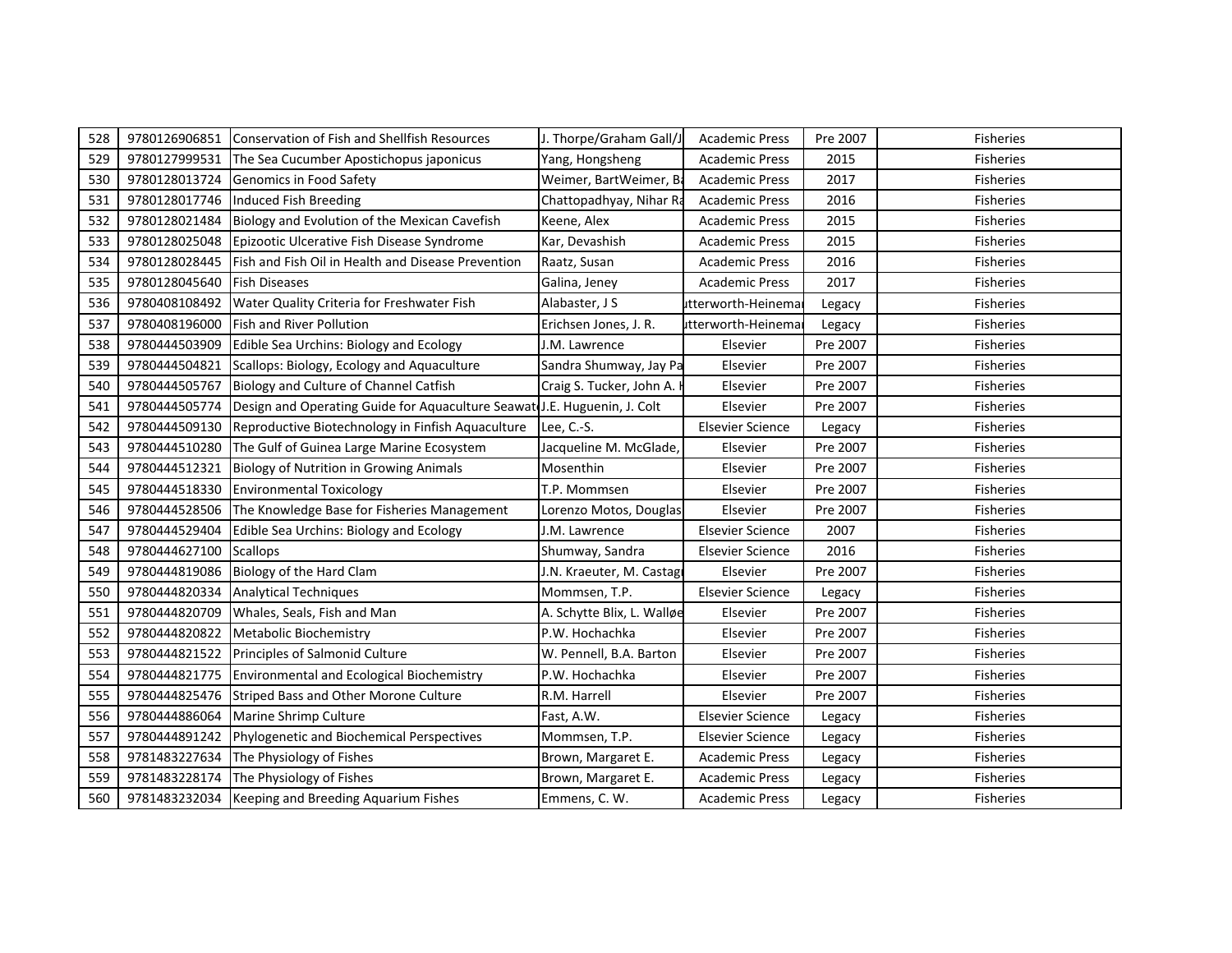| 561 | 9781559388368 | Genetics of Sex Determination                                      | R.S. Verma              | Elsevier                     | Pre 2007 | <b>Fisheries</b> |
|-----|---------------|--------------------------------------------------------------------|-------------------------|------------------------------|----------|------------------|
| 562 | 9781785481383 | Evolutionary History of Freshwater Fishes during the Cavin, Lionel |                         | <b>ISTE Press - Elsevier</b> | 2017     | <b>Fisheries</b> |
| 563 | 9781845691523 | Shellfish Safety and Quality                                       | Shumway, SE             | <b>Noodhead Publishin</b>    | 2009     | <b>Fisheries</b> |
| 564 | 9781845692995 | Improving Farmed Fish Quality and Safety                           | Lie, Ø                  | <b>Noodhead Publishin</b>    | 2008     | <b>Fisheries</b> |
| 565 | 9781855735521 | Safety and Quality Issues in Fish Processing                       | Bremner, H A            | <b>Noodhead Publishing</b>   | Pre 2007 | <b>Fisheries</b> |
| 566 | 9780121579203 | <b>Experimental Food Science</b>                                   |                         | <b>Academic Press</b>        | Legacy   | Food Sci         |
| 567 | 9780123741240 | Global Issues in Food Science and Technology                       | Gustavo V. Barbosa-Cano | <b>Academic Press</b>        | 2009     | Food Sci         |
| 568 | 9780126702507 | Introduction to Food Science and Technology                        | Stewart, George         | <b>Academic Press</b>        | Legacy   | Food Sci         |
| 569 | 9780126702569 | Introduction to Food Science and Technology                        | Stewart, George         | <b>Academic Press</b>        | Legacy   | Food Sci         |
| 570 | 9780128002438 | The Electronic Nose and Tongue in Food Science                     | Rodriguez-Mendez, Mar   | <b>Academic Press</b>        | 2016     | Food Sci         |
| 571 | 9780444888341 | Food Science and Human Nutrition                                   | Charalambous, G.        | <b>Elsevier Science</b>      | Legacy   | Food Sci         |
| 572 | 9781855732735 | Education and Training in Food Science                             | Morton, ID              | <b>Noodhead Publishin</b>    | Pre 2007 | Food Sci         |
| 573 | 9781855732742 | <b>Food Science Reviews</b>                                        | Watson, D               | <b>Noodhead Publishing</b>   | Pre 2007 | Food Sci         |
| 574 | 9781855737730 | Advances in Magnetic Resonance in Food Science                     | Belton, PS              | <b>Noodhead Publishin</b>    | Pre 2007 | Food Sci         |
| 575 | 9781855738232 | High Pressure Food Science Bioscience and Chemistr Isaacs, N S     |                         | <b>Noodhead Publishing</b>   | Pre 2007 | Food Sci         |
| 576 | 9780080214559 | Cost and Financial Accounting in Forestry                          | Openshaw, K.            | Pergamon                     | Legacy   | Forestry         |
| 577 | 9780123655035 | International Review of Forestry Research                          | Romberger, John A.      | <b>Academic Press</b>        | Legacy   | Forestry         |
| 578 | 9781483199757 | International Review of Forestry Research                          | Romberger, John A.      | <b>Academic Press</b>        | Legacy   | Forestry         |
| 579 | 9781483199764 | International Review of Forestry Research                          | Romberger, John A.      | <b>Academic Press</b>        | Legacy   | Forestry         |
| 580 | 9780080066592 | Lepidoptera Genetics                                               | Robinson, Roy           | Pergamon                     | Legacy   | Genetics         |
| 581 | 9780080105253 | Mammalian Cytogenetics and Related Problems in Ri Pavan, C.        |                         | Pergamon                     | Legacy   | Genetics         |
| 582 | 9780080106649 | Genetics of the Norway Rat                                         | Robinson, Roy           | Pergamon                     | Legacy   | Genetics         |
| 583 | 9780080182100 | Genetics and the Quality of Life                                   | Birch, Charles          | Pergamon                     | Legacy   | Genetics         |
| 584 | 9780080212098 | <b>Genetics for Cat Breeders</b>                                   | Robinson, Roy           | Pergamon                     | Legacy   | Genetics         |
| 585 | 9780080268187 | Genetics Structure and Function of Blood Cells                     | Hollán, S. R.           | Pergamon                     | Legacy   | Genetics         |
| 586 | 9780120337064 | Genetics of Plant Pathogenic Fungi                                 | Sidhu, G.S.             | <b>Academic Press</b>        | Legacy   | Genetics         |
| 587 | 9780120392414 | Molecular Genetics, Gene Transfer, and Therapy                     | W.J. Dodds, J.E. Womack | <b>Academic Press</b>        | Pre 2007 | Genetics         |
| 588 | 9780120443109 | <b>Human Molecular Genetics</b>                                    | Kenneth W. Adolph       | <b>Academic Press</b>        | Pre 2007 | Genetics         |
| 589 | 9780121156503 | The Genetics of Altruism                                           | Boorman, Scott          | <b>Academic Press</b>        | Legacy   | Genetics         |
| 590 | 9780121875718 | <b>Avian Genetics</b>                                              | Cooke, F.               | <b>Academic Press</b>        | Legacy   | Genetics         |
| 591 | 9780122334504 | <b>Genetics Environment and Behavior</b>                           | Ehrman, Lee             | <b>Academic Press</b>        | Legacy   | Genetics         |
| 592 | 9780122741555 | Bacillus Molecular Genetics and Biotechnology Appli Ganesan, A.T.  |                         | <b>Academic Press</b>        | Legacy   | Genetics         |
| 593 | 9780122741609 | Genetics and Biotechnology of Bacilli                              | Ganesan, A.T.           | <b>Academic Press</b>        | Legacy   | Genetics         |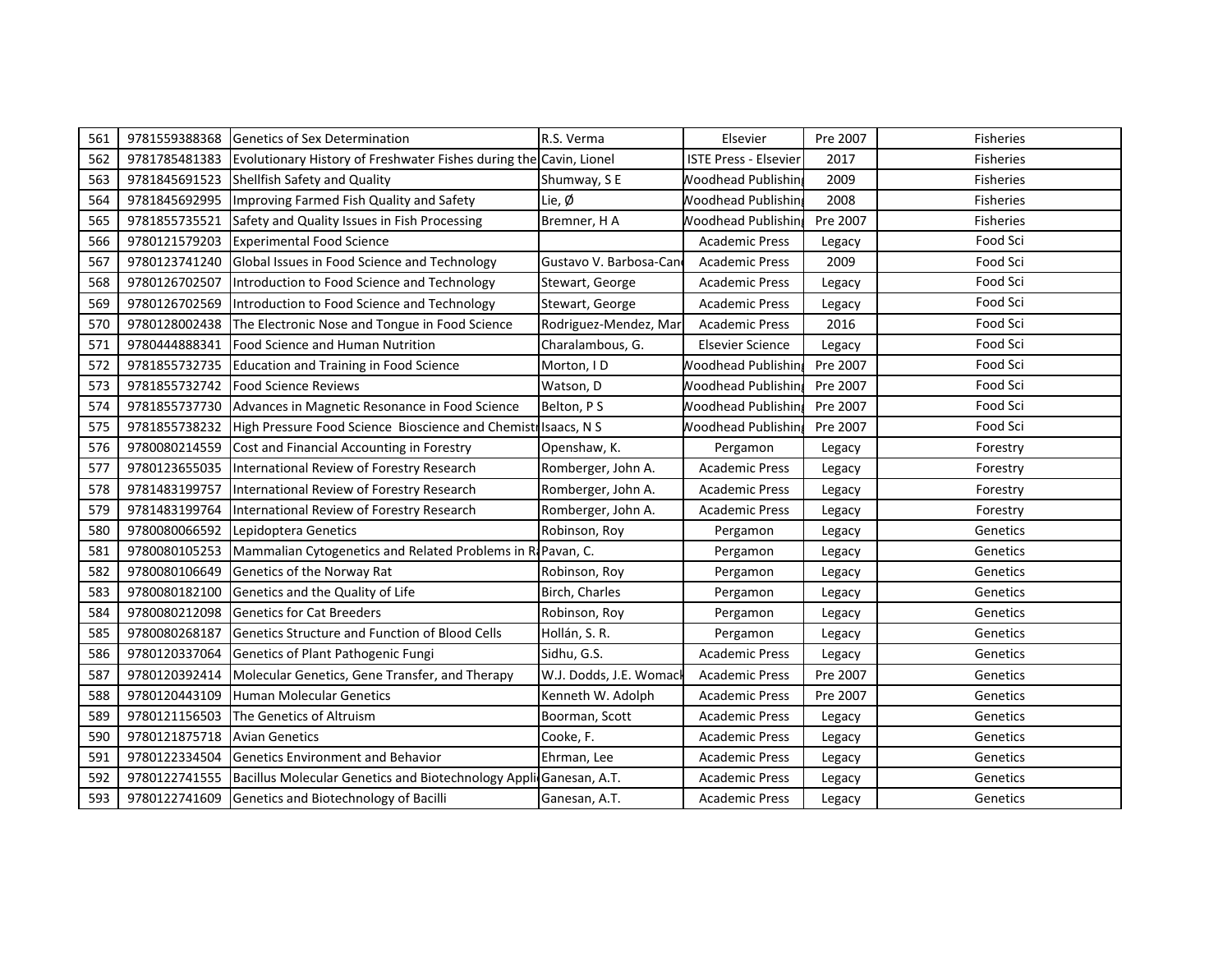| 594 | 9780122741616 | Genetics and Biotechnology of Bacilli                                       | Ganesan, A.T.         | <b>Academic Press</b> | Legacy   | Genetics |
|-----|---------------|-----------------------------------------------------------------------------|-----------------------|-----------------------|----------|----------|
| 595 | 9780122741623 | Genetics and Biotechnology of Bacilli                                       | Zukowski, Mark M.     | <b>Academic Press</b> | Legacy   | Genetics |
| 596 | 9780122961106 | Flow Cytogenetics                                                           |                       | Academic Press        | Legacy   | Genetics |
| 597 | 9780122978807 | Amphibian Cytogenetics and Evolution                                        | Green, David          | <b>Academic Press</b> | Legacy   | Genetics |
| 598 | 9780123042064 | Opioid Peptides: Biology Chemistry and Genetics                             | Udenfriend, Sidney    | <b>Academic Press</b> | Legacy   | Genetics |
| 599 | 9780123210029 | <b>Human Cytogenetics</b>                                                   | Hamerton, John L.     | <b>Academic Press</b> | Legacy   | Genetics |
| 600 | 9780123234483 | Ecology, Genetics and Evolution of Metapopulations Ilkka Hanski/Oscar Gaggi |                       | <b>Academic Press</b> | Pre 2007 | Genetics |
| 601 | 9780123555748 | <b>Genetics of Bacterial Diversity</b>                                      | Hopwood, David A.     | <b>Academic Press</b> | Legacy   | Genetics |
| 602 | 9780123555755 | <b>Genetics of Bacterial Diversity</b>                                      | Hopwood, David        | <b>Academic Press</b> | Legacy   | Genetics |
| 603 | 9780123570314 | Insect Molecular Genetics, 2nd ed.                                          | Marjorie Hoy          | <b>Academic Press</b> | Pre 2007 | Genetics |
| 604 | 9780123574909 | <b>Insect Molecular Genetics</b>                                            | Hoy, Marjorie         | <b>Academic Press</b> | Legacy   | Genetics |
| 605 | 9780123757098 | Handbook of Epigenetics                                                     | Tollefsbol, Trygve    | <b>Academic Press</b> | 2010     | Genetics |
| 606 | 9780123838346 | Emery and Rimoin's Principles and Practice of Medici Rimoin, David          |                       | <b>Academic Press</b> | 2013     | Genetics |
| 607 | 9780123848901 | Genetics and Evolution of Infectious Disease                                | Tibayrenc, Micahel    | Elsevier              | 2010     | Genetics |
| 608 | 9780123859006 | Nutrigenetics                                                               | Kohlmeier, Martin     | <b>Academic Press</b> | 2013     | Genetics |
| 609 | 9780123878298 | Genetics of Bone Biology and Skeletal Disease                               | Thakker, Rajesh       | <b>Academic Press</b> | 2012     | Genetics |
| 610 | 9780123884152 | Epigenetics in Human Disease                                                | Tollefsbol, Trygve    | <b>Academic Press</b> | 2012     | Genetics |
| 611 | 9780123955678 | <b>Experimental Pharmacogenetics</b>                                        | Meier, Hans           | <b>Academic Press</b> | Legacy   | Genetics |
| 612 | 9780123985606 | Population Genetics and Ecology                                             | Karlin, Samuel        | <b>Academic Press</b> | Legacy   | Genetics |
| 613 | 9780124059443 | <b>Transgenerational Epigenetics</b>                                        | Tollefsbol, Trygve    | <b>Academic Press</b> | 2014     | Genetics |
| 614 | 9780124059450 | Principles of Developmental Genetics                                        | Moody, Sally          | <b>Academic Press</b> | 2014     | Genetics |
| 615 | 9780124062504 | <b>Cytogenetics of Aneuploids</b>                                           | Khush, Gurdev         | <b>Academic Press</b> | Legacy   | Genetics |
| 616 | 9780124158740 | <b>Insect Molecular Genetics</b>                                            | Hoy, Marjorie         | Academic Press        | 2013     | Genetics |
| 617 | 9780124160385 | Dento/Oro/Craniofacial Anomalies and Genetics                               | Bloch-Zupan, Agnes    | Elsevier              | 2012     | Genetics |
| 618 | 9780124171145 | Epigenetics in Psychiatry                                                   | Avramopoulos, Dimitri | <b>Academic Press</b> | 2014     | Genetics |
| 619 | 9780124201354 | <b>Personalized Epigenetics</b>                                             | Tollefsbol, Trygve    | <b>Academic Press</b> | 2015     | Genetics |
| 620 | 9780124201668 | Conceptual Breakthroughs in Evolutionary Genetics                           | Avise, John           | <b>Academic Press</b> | 2014     | Genetics |
| 621 | 9780124620049 | <b>Molecular Genetics Medicine</b>                                          | Friedmann, Theodore   | <b>Academic Press</b> | Legacy   | Genetics |
| 622 | 9780125010405 | Genetics of Sex Differentiation                                             | Mittwoch, Ursula      | <b>Academic Press</b> | Legacy   | Genetics |
| 623 | 9780125073608 | <b>Eukaryotic Cell Genetics</b>                                             | Morrow, John          | <b>Academic Press</b> | Legacy   | Genetics |
| 624 | 9780125628556 | <b>Perinatal Genetics</b>                                                   | Porter, Ian H.        | <b>Academic Press</b> | Legacy   | Genetics |
| 625 | 9780125666527 | <b>Genetics of Movement Disorders</b>                                       | <b>Stefan Pulst</b>   | <b>Academic Press</b> | Pre 2007 | Genetics |
| 626 | 9780125889209 | Bee Genetics and Breeding                                                   | Rinderer, Thomas E.   | <b>Academic Press</b> | Legacy   | Genetics |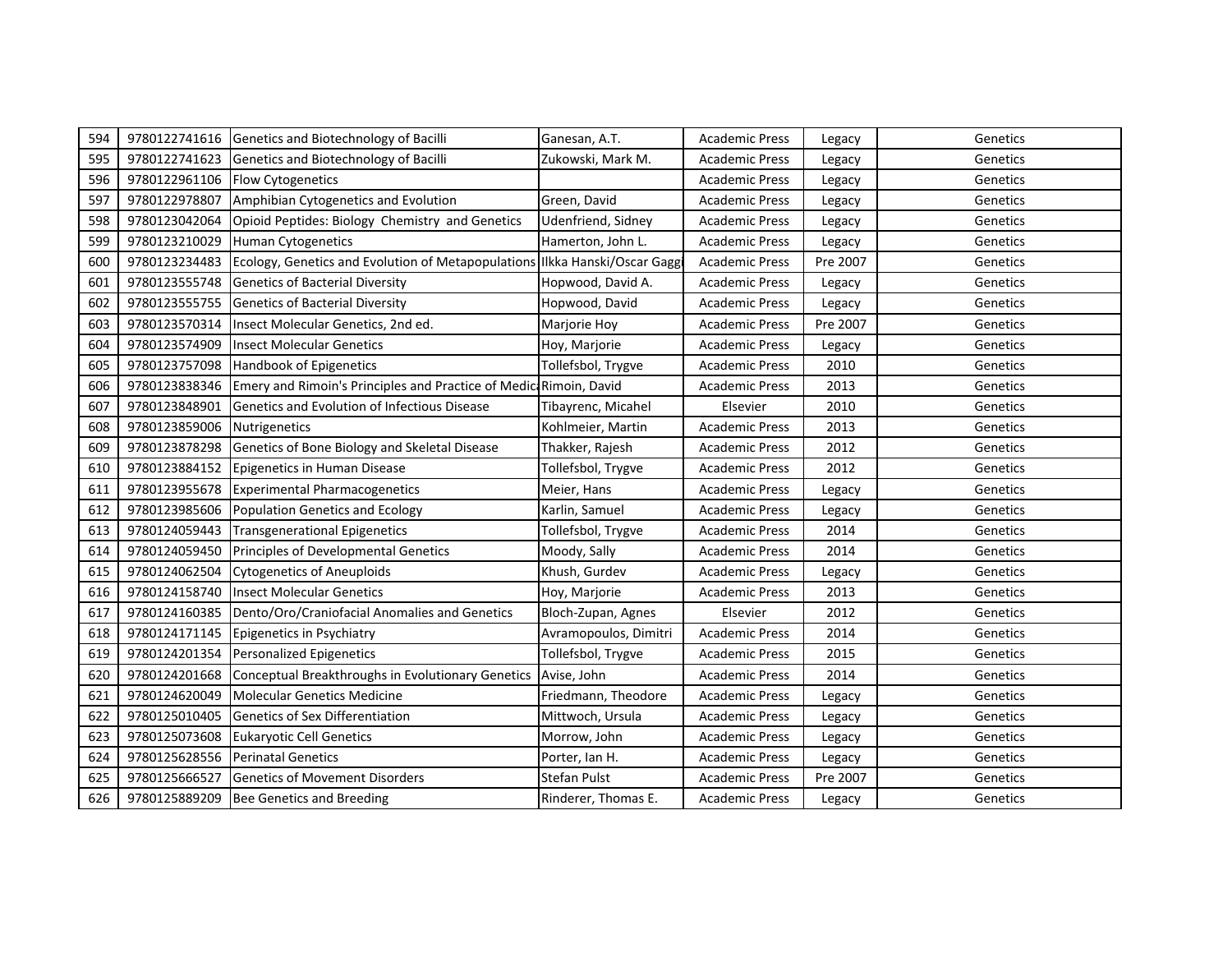| 627 | 9780126209808 | <b>Physiological Genetics</b>                                     | Scandalios, John G.       | <b>Academic Press</b>   | Legacy   | Genetics |
|-----|---------------|-------------------------------------------------------------------|---------------------------|-------------------------|----------|----------|
| 628 | 9780126320503 | Genetics and Morphogenesis in the Basidiomycetes                  | Schwalb, Marvin           | <b>Academic Press</b>   | Legacy   | Genetics |
| 629 | 9780126398755 | The Genetics of Cancer                                            | Gajanan V Sherbet/M. L    | <b>Academic Press</b>   | Pre 2007 | Genetics |
| 630 | 9780126844023 | <b>Molecular Genetics</b>                                         | Taylor, Herbert           | <b>Academic Press</b>   | Legacy   | Genetics |
| 631 | 9780126844030 | <b>Molecular Genetics</b>                                         | Taylor, Herbert           | <b>Academic Press</b>   | Legacy   | Genetics |
| 632 | 9780127149806 | Plant Improvement and Somatic Cell Genetics                       | Asil, Indra               | <b>Academic Press</b>   | Legacy   | Genetics |
| 633 | 9780127289601 | Molecular Genetics of Sex Determination                           | Wachtel, Stephen          | <b>Academic Press</b>   | Legacy   | Genetics |
| 634 | 9780127518602 | <b>Clinical Genetics</b>                                          | Willey, Ann M.            | <b>Academic Press</b>   | Legacy   | Genetics |
| 635 | 9780127652504 | Introduction to Forest Genetics                                   | Wright, Jonathan          | <b>Academic Press</b>   | Legacy   | Genetics |
| 636 | 9780127822020 | Cytogenetics Host-Parasite Interactions and Physiolo Zuckerman, B |                           | Academic Press          | Legacy   | Genetics |
| 637 | 9780128001059 | Handbook of Genetics and Genomics in Clinical Neur State, Matt    |                           | <b>Academic Press</b>   | 2016     | Genetics |
| 638 | 9780128009574 | <b>Epigenetics and Dermatology</b>                                | Lu, Qianjin               | <b>Academic Press</b>   | 2015     | Genetics |
| 639 | 9780128022085 | Drug Discovery in Cancer Epigenetics                              | Egger, Gerda              | <b>Academic Press</b>   | 2016     | Genetics |
| 640 | 9780128032398 | <b>Medical Epigenetics</b>                                        | Tollefsbol, Trygve        | <b>Academic Press</b>   | 2016     | Genetics |
| 641 | 9780407003026 | Genetics of Reproduction in Sheep                                 | Land, R.B.                | utterworth-Heinema      | Legacy   | Genetics |
| 642 | 9780407022805 | Immunogenetics                                                    | Panayi, Gabriel S         | utterworth-Heinema      | Legacy   | Genetics |
| 643 | 9780433105305 | A Handbook of Clinical Genetics                                   | Fitzsimmons, J. S.        | utterworth-Heinema      | Legacy   | Genetics |
| 644 | 9780443028182 | <b>Genetics and Neurology</b>                                     | Bundey, Sarah             | Elsevier                | Legacy   | Genetics |
| 645 | 9780443100772 | Genetics and Molecular Biology of Muscle Adaptatio Spurway        |                           | Churchill Livingstone   | Pre 2007 | Genetics |
| 646 | 9780444422262 | Isozymes in Plant Genetics and Breeding                           | Unknown, Author           | <b>Elsevier Science</b> | Legacy   | Genetics |
| 647 | 9780444422279 | Isozymes in Plant Genetics and Breeding                           | Unknown, Author           | <b>Elsevier Science</b> | Legacy   | Genetics |
| 648 | 9780444815279 | Genetics in Aquaculture                                           | Gall, Graham              | <b>Elsevier Science</b> | Legacy   | Genetics |
| 649 | 9780444987242 | <b>Genetics of Scots Pine</b>                                     | Giertych, M.              | <b>Elsevier Science</b> | Legacy   | Genetics |
| 650 | 9780750600293 | The New Genetics of Mental Illness                                | McGuffin, Peter           | utterworth-Heinema      | Legacy   | Genetics |
| 651 | 9780750654104 | <b>Practical Guide to Neurogenetics</b>                           | Warner                    | W.B. Saunders           | 2009     | Genetics |
| 652 | 9781483167572 | <b>Progress in Medical Genetics</b>                               | Steinberg, Arthur G.      | utterworth-Heinema      | Legacy   | Genetics |
| 653 | 9781483229140 | Introduction to Genetics                                          | McMillan, A. J. S.        | Pergamon                | Legacy   | Genetics |
| 654 | 9781483229553 | The Evolution of Genetics                                         | Ravin, Arnold W.          | <b>Academic Press</b>   | Legacy   | Genetics |
| 655 | 9781483230757 | Cytogenetics of Cells in Culture                                  | Harris, R. J. C.          | <b>Academic Press</b>   | Legacy   | Genetics |
| 656 | 9781483230764 | Cytogenetics of Cells in Culture                                  | Harris, R. J. C.          | <b>Academic Press</b>   | Legacy   | Genetics |
| 657 | 9781483230849 | The Foundations of Genetics                                       | Crew, F. A. E.            | Pergamon                | Legacy   | Genetics |
| 658 | 9781483232171 | Methods and Goals in Human Behavior Genetics                      | Vandenberg, Steven G.     | <b>Academic Press</b>   | Legacy   | Genetics |
| 659 |               | 9781559388092 Molecular and Cellular Genetics                     | E. Edward Bittar, Neville | Elsevier                | Pre 2007 | Genetics |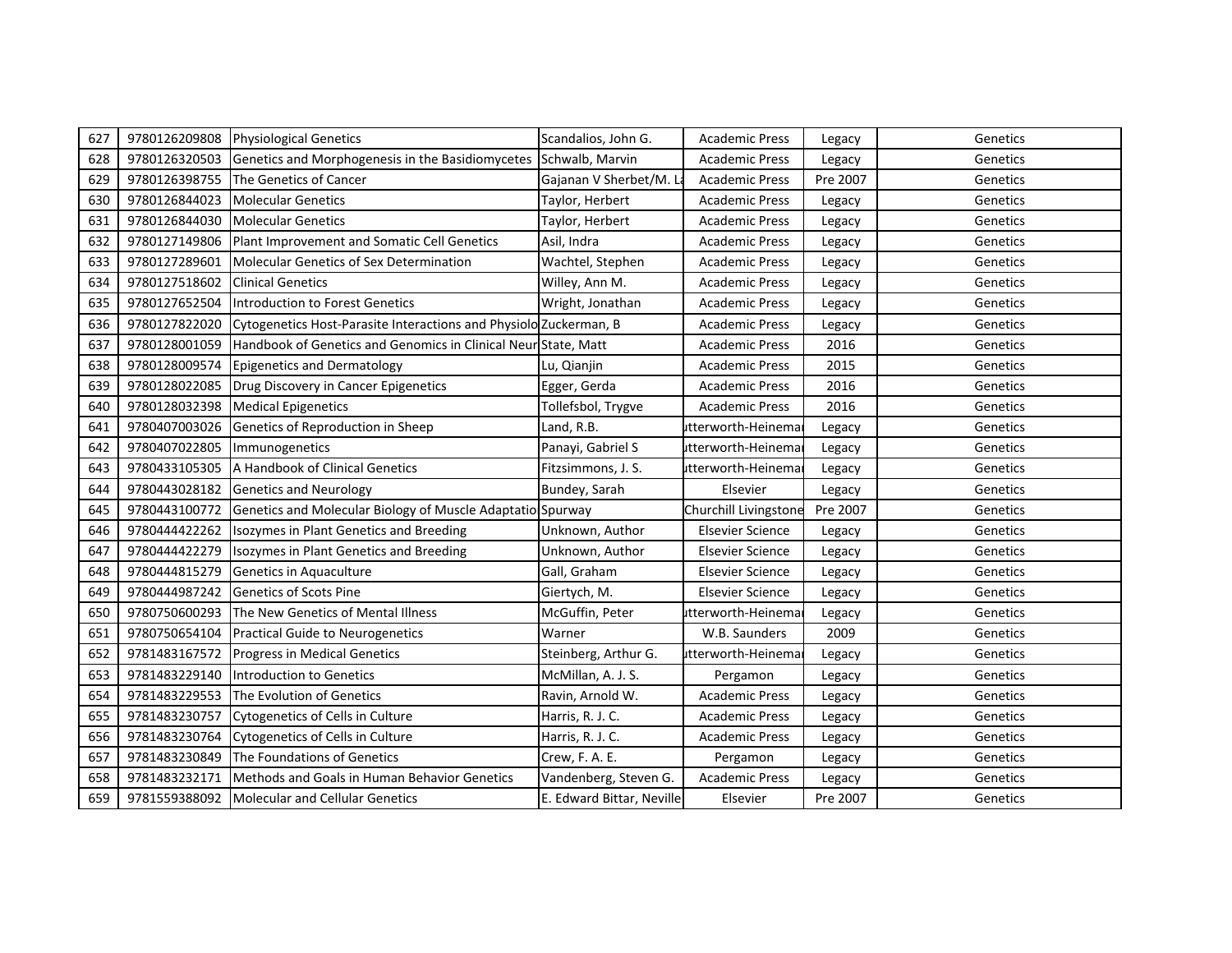| 660 | 9781559388351 | Genetics of Human Neoplasia                                           | R.S. Verma             | Elsevier                | Pre 2007 | Genetics     |
|-----|---------------|-----------------------------------------------------------------------|------------------------|-------------------------|----------|--------------|
| 661 | 9780080098494 | Vistas in Botany                                                      | Turrill, W. B.         | Pergamon                | Legacy   | Horticulture |
| 662 | 9780080121192 | <b>Tropical Plant Types</b>                                           | Jamieson, B. G. M.     | Pergamon                | Legacy   | Horticulture |
| 663 | 9780080412733 | Mathematical and Control Applications in Agriculture Day, W.          |                        | Pergamon                | Legacy   | Horticulture |
| 664 | 9780124241626 | Physiology of Woody Plants                                            | Theodore Kozlowski/Ste | <b>Academic Press</b>   | Pre 2007 | Horticulture |
| 665 | 9780124250505 | Physiology of Woody Plants                                            | Kramer, Paul           | <b>Academic Press</b>   | Legacy   | Horticulture |
| 666 | 9780407005709 | Manipulation of Flowering                                             | Atherton, J. G.        | itterworth-Heinema      | Legacy   | Horticulture |
| 667 | 9780750617222 | Principles of Horticulture                                            | Adams, C.R.            | utterworth-Heinema      | Legacy   | Horticulture |
| 668 | 9781483197319 | <b>Practical Botany</b>                                               | Wallis, C. J.          | itterworth-Heinema      | Legacy   | Horticulture |
| 669 | 9780080339153 | Land Water and Mineral Resources in Science Educat Graves, Norman J.  |                        | Pergamon                | Legacy   | <b>NRM</b>   |
| 670 | 9780120781461 | Introduction to Forest and Shade Tree Insects                         | Unknown, Author        | <b>Academic Press</b>   | Legacy   | <b>NRM</b>   |
| 671 | 9780123744609 | Physiological Ecology of Forest Production                            | Landsberg, J.          | <b>Academic Press</b>   | 2011     | <b>NRM</b>   |
| 672 | 9780124046474 | Natural Resource Administration                                       | Sparling, Donald       | <b>Academic Press</b>   | 2014     | <b>NRM</b>   |
| 673 | 9780128019481 | Marine Faunal Diversity in India                                      | Sivaperuman, Chandraka | <b>Academic Press</b>   | 2014     | <b>NRM</b>   |
| 674 | 9780250405497 | Artificial Recharge of Groundwater                                    | Asano, Takashi         | utterworth-Heinema      | Legacy   | <b>NRM</b>   |
| 675 | 9780407003040 | Plant Pests and their Control                                         | Fenemore, Peter G.     | itterworth-Heinema      | Legacy   | <b>NRM</b>   |
| 676 | 9780408106375 | Principles and Measurements in Environmental Biold Woodward, F I      |                        | utterworth-Heinema      | Legacy   | <b>NRM</b>   |
| 677 | 9780408107051 | Effects of Gaseous Air Pollution in Agriculture and HoUnsworth, M. H. |                        | itterworth-Heinema      | Legacy   | <b>NRM</b>   |
| 678 | 9780408707190 | Light and Plant Development                                           | Smith, H.              | utterworth-Heinema      | Legacy   | <b>NRM</b>   |
| 679 | 9780408713054 | The Equatorial Rain Forest                                            | Flenley, John R.       | utterworth-Heinemar     | Legacy   | <b>NRM</b>   |
| 680 | 9780444532619 | Synchrotron-based Techniques in Soils and Sediment Singh, Balwant     |                        | <b>Elsevier Science</b> | 2010     | <b>NRM</b>   |
| 681 | 9781483229706 | Lexicon of Plant Pests and Diseases                                   | Merino-Rodríguez, Mani | Elsevier                | Legacy   | <b>NRM</b>   |
| 682 | 9780080097183 | The Plant Cell Wall                                                   | Siegel, S. M.          | Pergamon                | Legacy   | Plant Sci    |
| 683 | 9780080136356 | Mineral Salts Absorption in Plants                                    | Sutcliffe, J. F.       | Pergamon                | Legacy   | Plant Sci    |
| 684 | 9780080167534 | <b>Plant Metabolism</b>                                               | Street, H. E.          | Pergamon                | Legacy   | Plant Sci    |
| 685 | 9780080170367 | Physiology of Plants and Their Cells                                  | Goss, James A.         | Pergamon                | Legacy   | Plant Sci    |
| 686 | 9780080174778 | West Australian Native Plants in Cultivation                          | Fairall, A. R.         | Pergamon                | Legacy   | Plant Sci    |
| 687 | 9780080176499 | The Molecular and Hormonal Basis of Plant-Growth I Leshem, Ya' Acov   |                        | Pergamon                | Legacy   | Plant Sci    |
| 688 | 9780080182933 | DesignOperation Interactions at Large Treatment PlanJenkins, S. H.    |                        | Pergamon                | Legacy   | Plant Sci    |
| 689 | 9780080197593 | <b>Commentaries in Plant Science</b>                                  | Smith, Harry           | Pergamon                | Legacy   | Plant Sci    |
| 690 | 9780080231792 | Regulation of Secondary Product and Plant Hormone Luckner, M.         |                        | Pergamon                | Legacy   | Plant Sci    |
| 691 | 9780080258980 | <b>Commentaries in Plant Science</b>                                  | Smith, Harry           | Pergamon                | Legacy   | Plant Sci    |
| 692 | 9780080368412 | Differential Growth in Plants                                         | Barlow, Peter W.       | Pergamon                | Legacy   | Plant Sci    |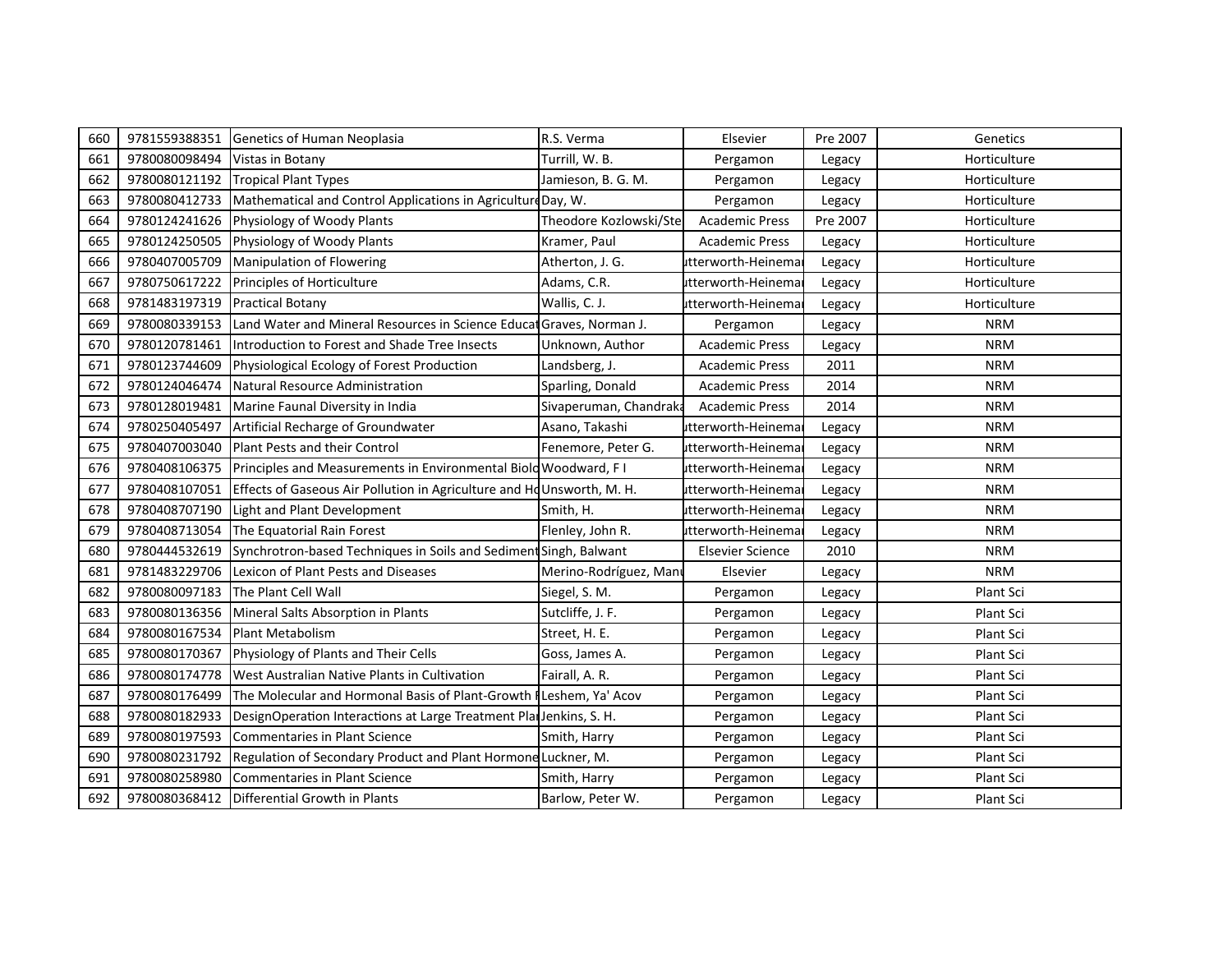| 693 | 9780080449722 | Bioengineering and Molecular Biology of Plant Pathw Hans J. Bohnert, Henry N |                           | Pergamon                  | 2008     | Plant Sci |
|-----|---------------|------------------------------------------------------------------------------|---------------------------|---------------------------|----------|-----------|
| 694 | 9780080916286 | Ethylene in Plant Biology                                                    | Abeles, Frederick         | <b>Academic Press</b>     | Legacy   | Plant Sci |
| 695 | 9780080917535 | Plant Molecular Biology Labfax                                               |                           | <b>Academic Press</b>     | Legacy   | Plant Sci |
| 696 | 9780080918303 | Principles of Plant Disease Management                                       | Fry, William              | <b>Academic Press</b>     | Legacy   | Plant Sci |
| 697 | 9780080924830 | <b>Response of Plants to Multiple Stresses</b>                               | Winner, William           | <b>Academic Press</b>     | Legacy   | Plant Sci |
| 698 | 9780080925455 | Herbivores: their Interactions with Secondary Plant Metabolites              |                           | <b>Academic Press</b>     | Legacy   | Plant Sci |
| 699 | 9780080925677 | Coastal Plant Communities of Latin America                                   | Seeliger, Ulrich          | <b>Academic Press</b>     | Legacy   | Plant Sci |
| 700 | 9780080971742 | Chemical and Process Plant Commissioning Handbod Killcross, Martin           |                           | utterworth-Heinema        | 2011     | Plant Sci |
| 701 | 9780081000687 | Applied Plant Genomics and Biotechnology                                     | Poltronieri, P            | <b>Noodhead Publishin</b> | 2015     | Plant Sci |
| 702 | 9780120337118 | Advances in Plant Pathology, Volume 11                                       | John Andrews, Inez Tom    | <b>Academic Press</b>     | Pre 2007 | Plant Sci |
| 703 | 9780120414505 | Ethylene in Plant Biology                                                    | Abeles, Frederick         | <b>Academic Press</b>     | Legacy   | Plant Sci |
| 704 | 9780120441402 | <b>Conservation of Plant Genes</b>                                           | Unknown, Author           | <b>Academic Press</b>     | Legacy   | Plant Sci |
| 705 | 9780120445509 | <b>Plant Pathology</b>                                                       | Agrios, George            | <b>Academic Press</b>     | Legacy   | Plant Sci |
| 706 | 9780120445608 | <b>Plant Pathology</b>                                                       | Agrios, George            | <b>Academic Press</b>     | Legacy   | Plant Sci |
| 707 | 9780120445639 | <b>Plant Pathology</b>                                                       | Agrios, George            | <b>Academic Press</b>     | Legacy   | Plant Sci |
| 708 | 9780120582501 | Ion Transport in Plants                                                      | Anderson, W. P.           | <b>Academic Press</b>     | Legacy   | Plant Sci |
| 709 | 9780120834907 | <b>Plant Resource Allocation</b>                                             | Fakhri A. Bazzaz, John Gr | <b>Academic Press</b>     | Pre 2007 | Plant Sci |
| 710 | 9780120883868 | Reproductive Allocation in Plants                                            | Edward G. Reekie, Fakhr   | Elsevier                  | Pre 2007 | Plant Sci |
| 711 | 9780120884575 | Vascular Transport in Plants                                                 | N. Michelle Holbrook, M   | Elsevier                  | Pre 2007 | Plant Sci |
| 712 | 9780120887651 | Physiology of Woody Plants                                                   | Stephen G. Pallardy       | <b>Academic Press</b>     | 2008     | Plant Sci |
| 713 | 9780120887781 | Plant Disturbance Ecology                                                    | Edward A. Johnson, Kiyo   | <b>Academic Press</b>     | 2007     | Plant Sci |
| 714 | 9780121488505 | Fungal Pathogenicity and the Plant's Response                                | Byrde, R.J.W.             | <b>Academic Press</b>     | Legacy   | Plant Sci |
| 715 | 9780121550707 | Exploitation of Environmental Heterogeneity by Plants                        |                           | <b>Academic Press</b>     | Legacy   | Plant Sci |
| 716 | 9780122041501 | Plant Geography                                                              | Daubenmire, Rexford       | <b>Academic Press</b>     | Legacy   | Plant Sci |
| 717 | 9780122091605 | Variable Plants and Herbivores in Natural and Manag Denno, Robert            |                           | <b>Academic Press</b>     | Legacy   | Plant Sci |
| 718 | 9780122150012 | <b>Biology of Plant Litter Decomposition</b>                                 | Dickinson, C.H.           | <b>Academic Press</b>     | Legacy   | Plant Sci |
| 719 | 9780122150029 | <b>Biology of Plant Litter Decomposition</b>                                 | Dickinson, C.H.           | <b>Academic Press</b>     | Legacy   | Plant Sci |
| 720 | 9780122150500 | Microbiology of Aerial Plant Surfaces                                        | Dickinson, C.H.           | <b>Academic Press</b>     | Legacy   | Plant Sci |
| 721 | 9780122151705 | Integrative Plant Anatomy                                                    | <b>William Dickison</b>   | <b>Academic Press</b>     | Pre 2007 | Plant Sci |
| 722 | 9780122212802 | Mitochondria in Higher Plants                                                | Douce, Roland             | <b>Academic Press</b>     | Legacy   | Plant Sci |
| 723 | 9780122214509 | Environment and the Experimental Control of Plant (Downs, R.J.               |                           | <b>Academic Press</b>     | Legacy   | Plant Sci |
| 724 | 9780122250507 | Toxins in Plant Disease                                                      | Durbin, R                 | <b>Academic Press</b>     | Legacy   | Plant Sci |
| 725 | 9780122333804 | Stable Isotopes and Plant Carbon-water Relations                             |                           | <b>Academic Press</b>     | Legacy   | Plant Sci |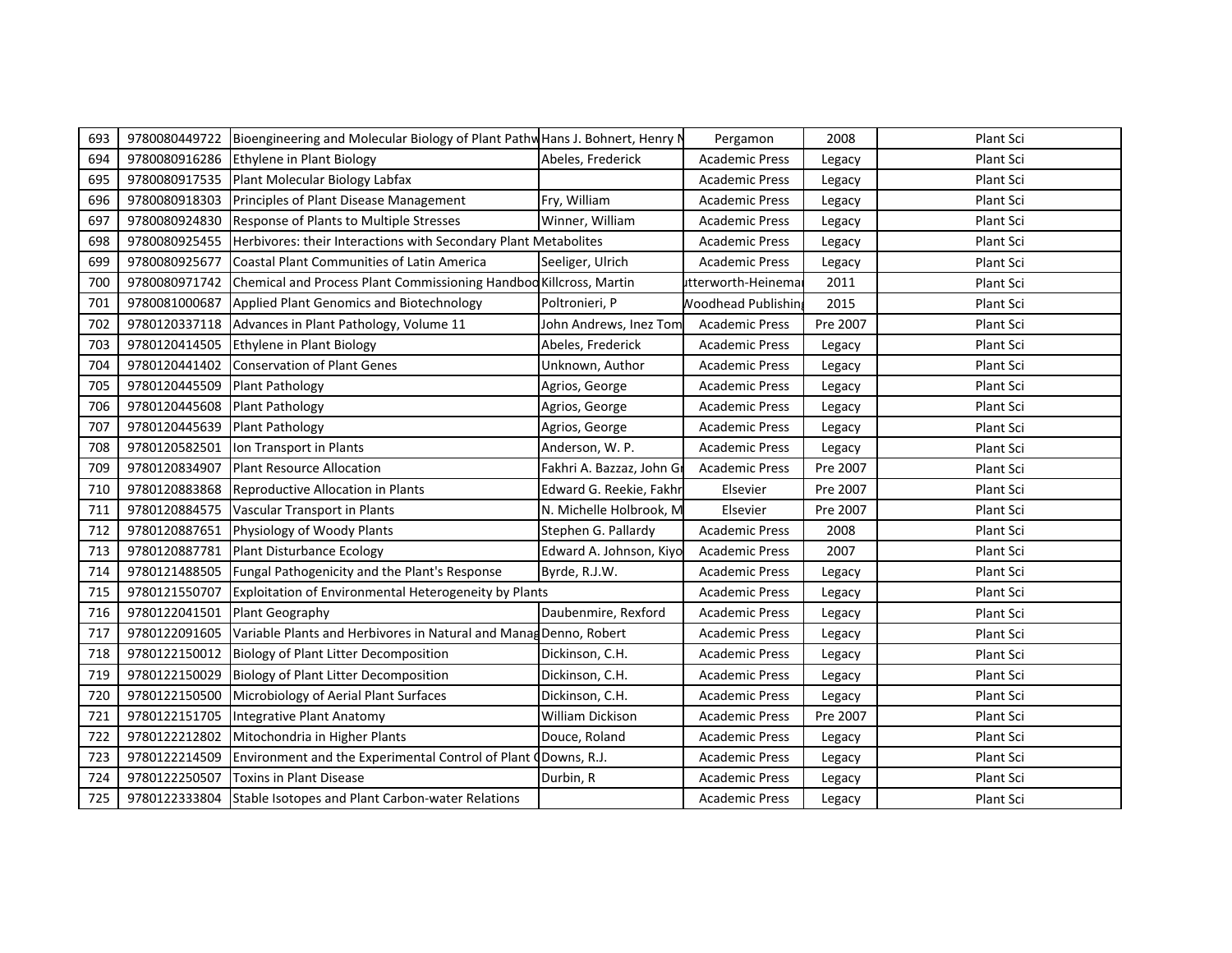| 726 | 9780122422508 | Plant Pigments Flavors and Textures                                 | Eskin, N.A.M.            | <b>Academic Press</b> | Legacy   | Plant Sci |
|-----|---------------|---------------------------------------------------------------------|--------------------------|-----------------------|----------|-----------|
| 727 | 9780122443503 | <b>Environmental Control of Plant Growth</b>                        | Evans, L.T.              | <b>Academic Press</b> | Legacy   | Plant Sci |
| 728 | 9780122577666 | Environmental Physiology of Plants                                  | Fitter, Alastair         | <b>Academic Press</b> | Legacy   | Plant Sci |
| 729 | 9780122679506 | Biochemical Aspects of Plant - Parasite Relationships Friend, J.    |                          | <b>Academic Press</b> | Legacy   | Plant Sci |
| 730 | 9780122764608 | <b>Plant Stems</b>                                                  | Barbara L. Gartner       | <b>Academic Press</b> | Pre 2007 | Plant Sci |
| 731 | 9780122897450 | Plant Resources of Arid and Semiarid Lands                          | Goodin, J. R.            | <b>Academic Press</b> | Legacy   | Plant Sci |
| 732 | 9780122934650 | Fundamentals of Bacterial Plant Pathology                           | Goto, Masao              | <b>Academic Press</b> | Legacy   | Plant Sci |
| 733 | 9780122943102 | Light Emission by Plants and Bacteria                               | Amesz, Jan               | <b>Academic Press</b> | Legacy   | Plant Sci |
| 734 | 9780122944529 | Perspectives on Plant Competition                                   | Grace, James             | <b>Academic Press</b> | Legacy   | Plant Sci |
| 735 | 9780122956805 | <b>Plant Biosystematics</b>                                         | Grant, William F.        | <b>Academic Press</b> | Legacy   | Plant Sci |
| 736 | 9780123188809 | <b>Electron Microscopy of Plant Cells</b>                           | Hawes, C                 | <b>Academic Press</b> | Legacy   | Plant Sci |
| 737 | 9780123264404 | Pathogens Vectors and Plant Diseases                                | Harris, Kerry F.         | <b>Academic Press</b> | Legacy   | Plant Sci |
| 738 | 9780123264503 | <b>Vectors of Plant Pathogens</b>                                   | Harris, Kerry F.         | <b>Academic Press</b> | Legacy   | Plant Sci |
| 739 | 9780123276810 | Virus-Insect-Plant Interactions                                     | Kerry Harris/Oney Smith  | <b>Academic Press</b> | Pre 2007 | Plant Sci |
| 740 | 9780123305855 | Measurement Techniques in Plant Science                             | Hashimoto, Yasushi       | <b>Academic Press</b> | Legacy   | Plant Sci |
| 741 | 9780123358455 | Tip Growth in Plant and Fungal Cells                                | Heath, I. B.             | <b>Academic Press</b> | Legacy   | Plant Sci |
| 742 | 9780123395528 | The Evolution of Plant Physiology                                   | Alan Hemsley/Imogen Po   | <b>Academic Press</b> | Pre 2007 | Plant Sci |
| 743 | 9780123564030 | <b>How Plants Suffer from Disease</b>                               | Horsfall, James G.       | <b>Academic Press</b> | Legacy   | Plant Sci |
| 744 | 9780123564054 | <b>How Plants Defend Themselves</b>                                 | Horsfall, James G.       | <b>Academic Press</b> | Legacy   | Plant Sci |
| 745 | 9780123582607 | <b>Plant Peroxisomes</b>                                            | Huang, Anthony H.C.      | <b>Academic Press</b> | Legacy   | Plant Sci |
| 746 | 9780123611604 | Matthews' Plant Virology                                            | Roger Hull               | <b>Academic Press</b> | Pre 2007 | Plant Sci |
| 747 | 9780123694157 | <b>Cellular Transplantation</b>                                     | Craig Halberstadt, Dwair | <b>Academic Press</b> | 2007     | Plant Sci |
| 748 | 9780123741431 | Physicochemical and Environmental Plant Physiology Park S. Nobel    |                          | <b>Academic Press</b> | 2009     | Plant Sci |
| 749 | 9780123742339 | Plant Cell Biology                                                  | Wayne, Randy             | <b>Academic Press</b> | 2010     | Plant Sci |
| 750 | 9780123814661 | Plant Biotechnology and Agriculture                                 | Altman, Arie             | <b>Academic Press</b> | 2011     | Plant Sci |
| 751 | 9780123849052 | Marschner's Mineral Nutrition of Higher Plants                      | Marschner, Petra         | <b>Academic Press</b> | 2011     | Plant Sci |
| 752 | 9780123943507 | <b>Transplantation Antigens</b>                                     | Kahan, Barry             | <b>Academic Press</b> | Legacy   | Plant Sci |
| 753 | 9780123943804 | Molecular Biology of Plant Tumors                                   | Kahl, Günter             | <b>Academic Press</b> | Legacy   | Plant Sci |
| 754 | 9780123955166 | Analysis of Growth: Behavior of Plants and their Orga Steward, F.C. |                          | <b>Academic Press</b> | Legacy   | Plant Sci |
| 755 | 9780123955401 | <b>Chemical Plant Taxonomy</b>                                      | Swain, T                 | <b>Academic Press</b> | Legacy   | Plant Sci |
| 756 | 9780123956002 | Inorganic Nutrition of Plants                                       | Steward, F.C.            | <b>Academic Press</b> | Legacy   | Plant Sci |
| 757 | 9780123956750 | <b>Plant and Bacterial Viruses</b>                                  | Burnet, F                | <b>Academic Press</b> | Legacy   | Plant Sci |
| 758 | 9780123956767 | <b>Plant Cell Organelles</b>                                        | Pridham, J               | Academic Press        | Legacy   | Plant Sci |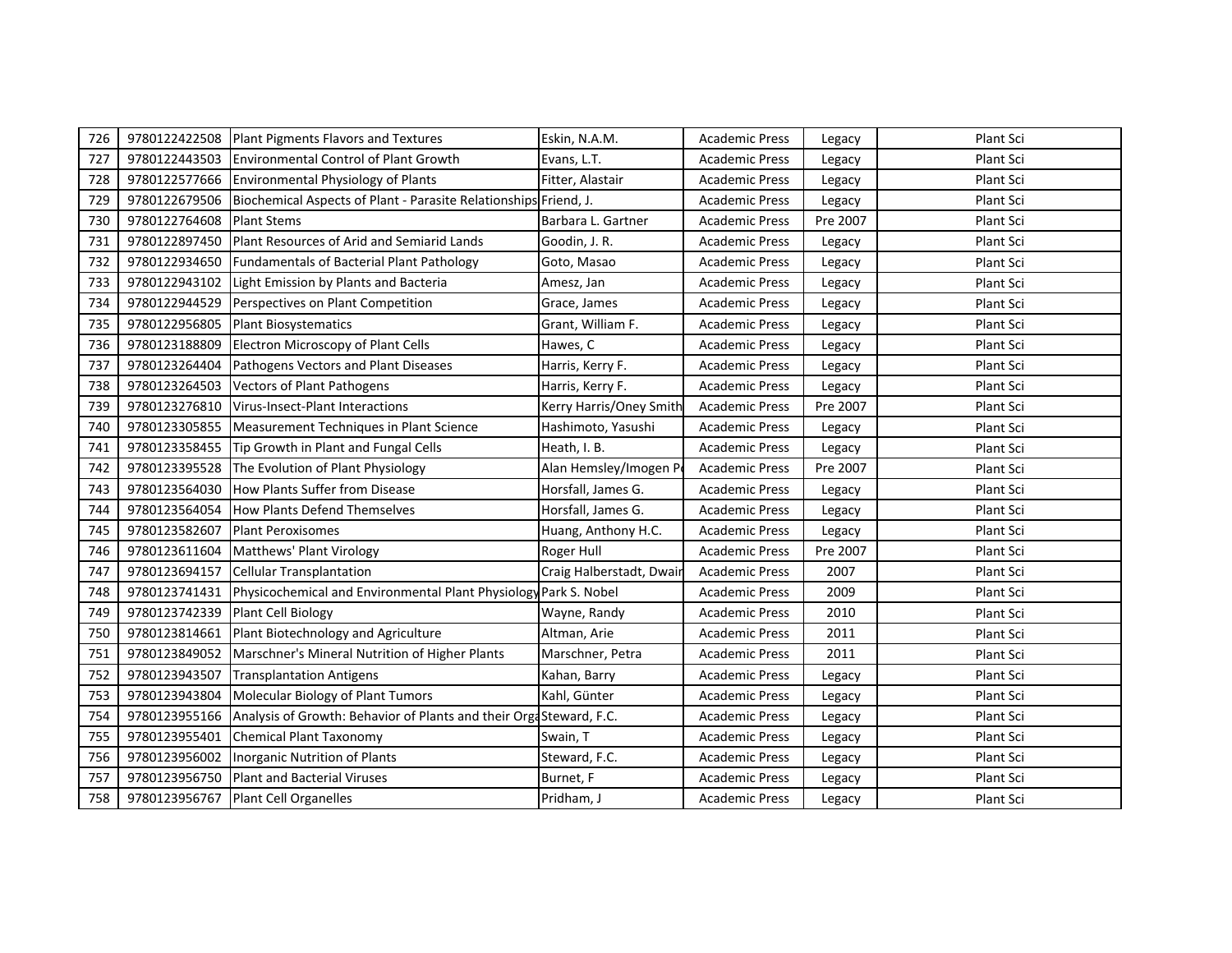| 759 | 9780123956774 | <b>Plant Pathology</b>                                                | Horsfall, James G.      | <b>Academic Press</b> | Legacy   | Plant Sci |
|-----|---------------|-----------------------------------------------------------------------|-------------------------|-----------------------|----------|-----------|
| 760 | 9780123956781 | Plant Pathology                                                       | Horsfall, James G.      | <b>Academic Press</b> | Legacy   | Plant Sci |
| 761 | 9780123956798 | <b>Plant Physiology</b>                                               | Steward, F.C.           | <b>Academic Press</b> | Legacy   | Plant Sci |
| 762 | 9780123957085 | The Action of Hormones in Plants and Invertebrates                    | Thimann, Kenneth        | <b>Academic Press</b> | Legacy   | Plant Sci |
| 763 | 9780123957399 | <b>Toxic Constituents of Plant Foodstuffs</b>                         | Liener, Irvin           | <b>Academic Press</b> | Legacy   | Plant Sci |
| 764 | 9780123979346 | Polyphenols in Plants                                                 | Watson, Ronald          | <b>Academic Press</b> | 2014     | Plant Sci |
| 765 | 9780123985231 | Regenerative Medicine Applications in Organ Transp Orlando, Giuseppe  |                         | <b>Academic Press</b> | 2013     | Plant Sci |
| 766 | 9780124013506 | Environmental Injury to Plants                                        | Unknown, Author         | <b>Academic Press</b> | Legacy   | Plant Sci |
| 767 | 9780124029606 | Biological Approaches and Evolutionary Trends in Pla Kawano, Shoichi  |                         | <b>Academic Press</b> | Legacy   | Plant Sci |
| 768 | 9780124032507 | <b>Effects of Poisonous Plants on Livestock</b>                       | Keeler, Richard F.      | <b>Academic Press</b> | Legacy   | Plant Sci |
| 769 | 9780124034808 | Kingsmill Plantations 16191800                                        | Kelso, William M.       | <b>Academic Press</b> | Legacy   | Plant Sci |
| 770 | 9780124071940 | <b>Chemistry of Plant Phosphorus Compounds</b>                        | Frank, Arlen            | Elsevier              | 2013     | Plant Sci |
| 771 | 9780124159204 | <b>Plant Tissue Culture</b>                                           | Smith, Roberta          | <b>Academic Press</b> | 2012     | Plant Sci |
| 772 | 9780124160040 | Immune Biology of Allogeneic Hematopoietic Stem OSocie, Gerard        |                         | <b>Academic Press</b> | 2013     | Plant Sci |
| 773 | 9780124186729 | <b>Biotechnology and Plant Breeding</b>                               | Borém, Aluízio          | <b>Academic Press</b> | 2014     | Plant Sci |
| 774 | 9780124241206 | Flooding and Plant Growth                                             | Unknown, Author         | <b>Academic Press</b> | Legacy   | Plant Sci |
| 775 | 9780124241534 | Plant Responses and Control of Water Balance                          | Kozlowski, T.T.         | <b>Academic Press</b> | Legacy   | Plant Sci |
| 776 | 9780124241558 | <b>Water and Plant Disease</b>                                        | Kozlowski, T.T.         | <b>Academic Press</b> | Legacy   | Plant Sci |
| 777 | 9780124241565 | <b>Woody Plant Communities</b>                                        | Kozlowski, T.T.         | <b>Academic Press</b> | Legacy   | Plant Sci |
| 778 | 9780124241572 | <b>Additional Woody Crop Plants</b>                                   | Kozlowski, T.T.         | <b>Academic Press</b> | Legacy   | Plant Sci |
| 779 | 9780124241602 | The Physiological Ecology of Woody Plants                             | Kozlowski, Theodore     | <b>Academic Press</b> | Legacy   | Plant Sci |
| 780 | 9780124242104 | Growth Control in Woody Plants                                        | Theodore T. Kozlowski,  | <b>Academic Press</b> | Pre 2007 | Plant Sci |
| 781 | 9780124242500 | <b>Shedding of Plants Parts</b>                                       | Kozlowski, T.T.         | <b>Academic Press</b> | Legacy   | Plant Sci |
| 782 | 9780124250406 | <b>Water Relations of Plants</b>                                      | Kramer, Paul J          | <b>Academic Press</b> | Legacy   | Plant Sci |
| 783 | 9780124273504 | <b>Plant Energetics</b>                                               | Octavian Ksenzhek/Alexa | <b>Academic Press</b> | Pre 2007 | Plant Sci |
| 784 | 9780124287815 | <b>Transgenic Plants</b>                                              |                         | <b>Academic Press</b> | Legacy   | Plant Sci |
| 785 | 9780124287822 | <b>Transgenic Plants</b>                                              |                         | <b>Academic Press</b> | Legacy   | Plant Sci |
| 786 | 9780124553507 | Biogenesis of Plant Cell Wall Polysaccharides                         | Loewus, Frank           | <b>Academic Press</b> | Legacy   | Plant Sci |
| 787 | 9780124605602 | Low Temperature Stress in Crop Plants                                 | Lyons, James            | <b>Academic Press</b> | Legacy   | Plant Sci |
| 788 | 9780124644502 | Fungal Wilt Diseases of Plants                                        | Mace, Marshal           | <b>Academic Press</b> | Legacy   | Plant Sci |
| 789 | 9780124702400 | Plant Diseases and Vectors: Ecology and Epidemiolog Maramorosch, Karl |                         | <b>Academic Press</b> | Legacy   | Plant Sci |
| 790 | 9780124702806 | Leafhopper Vectors and Plant Disease Agents                           | Maramorosch, Karl       | <b>Academic Press</b> | Legacy   | Plant Sci |
| 791 | 9780124735422 | Mineral Nutrition of Higher Plants                                    | <b>Horst Marschner</b>  | Academic Press        | Pre 2007 | Plant Sci |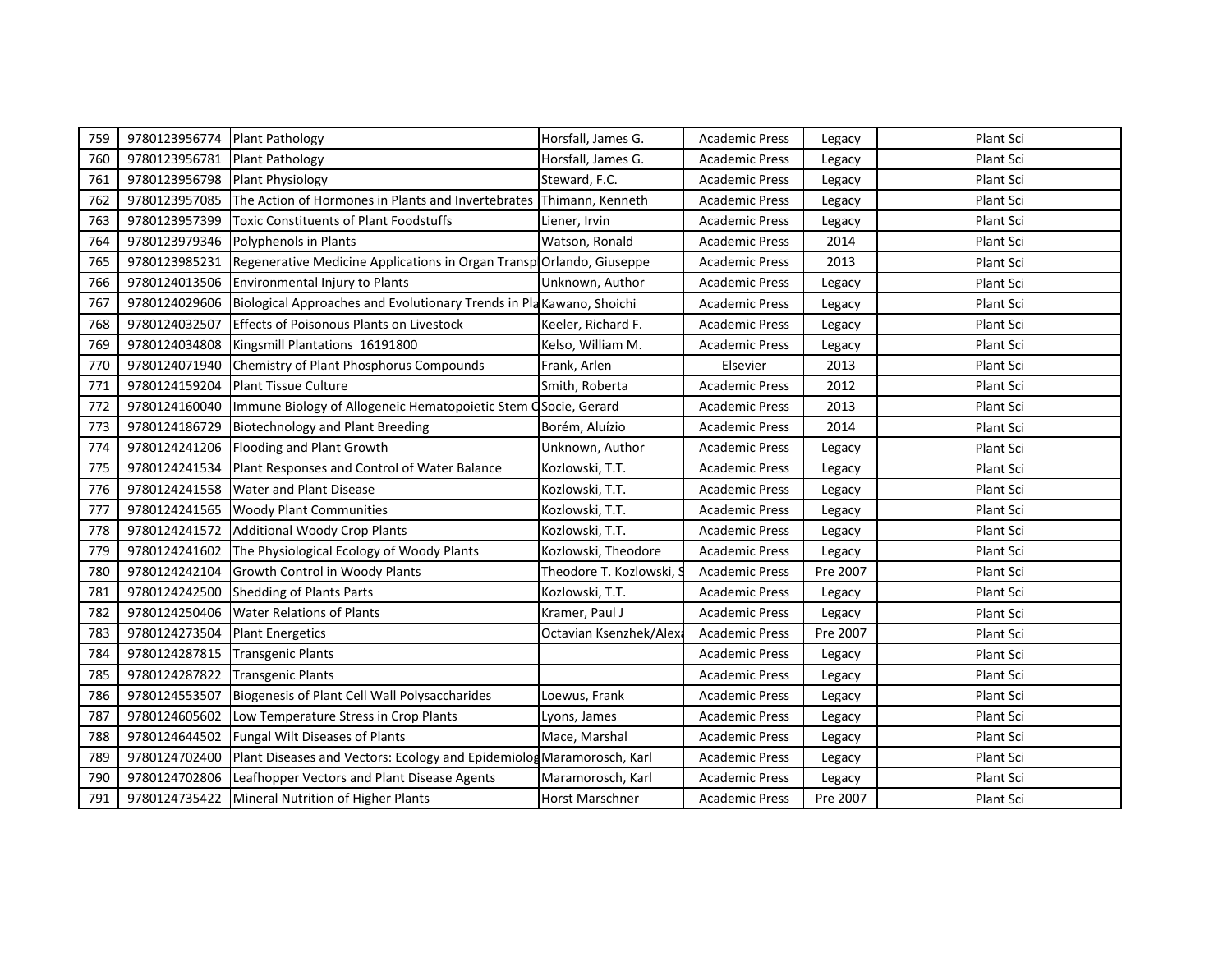| 792 | 9780124805538 | <b>Plant Virology</b>                                                   | Matthews, R.             | <b>Academic Press</b> | Legacy   | Plant Sci |
|-----|---------------|-------------------------------------------------------------------------|--------------------------|-----------------------|----------|-----------|
| 793 | 9780124805583 | <b>Fundamentals of Plant Virology</b>                                   | Matthews, R.             | <b>Academic Press</b> | Legacy   | Plant Sci |
| 794 | 9780124805606 | <b>Plant Virology</b>                                                   | Matthews, R. E. F.       | <b>Academic Press</b> | Legacy   | Plant Sci |
| 795 | 9780125094504 | Responses of Plants to Air Pollution                                    | Mudd, J.B.               | <b>Academic Press</b> | Legacy   | Plant Sci |
| 796 | 9780125125147 | Plants and Organelles                                                   | Atencio, Edwin J.        | <b>Academic Press</b> | Legacy   | Plant Sci |
| 797 | 9780125200202 | Physicochemical and Plant Physiology                                    | Nobel, Park              | <b>Academic Press</b> | Legacy   | Plant Sci |
| 798 | 9780125200219 | Physicochemical and Environmental Plant Physiology Nobel, Park          |                          | <b>Academic Press</b> | Legacy   | Plant Sci |
| 799 | 9780125200264 | Physicochemical and Environmental Plant Physiology Park Nobel           |                          | <b>Academic Press</b> | Pre 2007 | Plant Sci |
| 800 | 9780125209151 | Plant Cell Death Processes                                              | Larry Nooden             | <b>Academic Press</b> | Pre 2007 | Plant Sci |
| 801 | 9780125209205 | Senescence and Aging in Plants                                          | Nooden, L.D.             | <b>Academic Press</b> | Legacy   | Plant Sci |
| 802 | 9780125310604 | Cannon's Point Plantation 1794 - 1860                                   | Otto, John Solomon       | Academic Press        | Legacy   | Plant Sci |
| 803 | 9780125971836 | Herbivores: their Interactions with Secondary Plant N Rosenthal, Gerald |                          | <b>Academic Press</b> | Legacy   | Plant Sci |
| 804 | 9780125977807 | Plant Nonprotein Amino and Imino Acids                                  | Rosenthal, Gerald        | <b>Academic Press</b> | Legacy   | Plant Sci |
| 805 | 9780126019506 | Molecular Biology of Plants                                             | Rubenstein, Irwin        | <b>Academic Press</b> | Legacy   | Plant Sci |
| 806 | 9780126020502 | The Plant Seed                                                          | Rubenstein, Irwin        | <b>Academic Press</b> | Legacy   | Plant Sci |
| 807 | 9780126124088 | Metabolism and Regulation of Secondary Plant ProdeRuneckles, V.C.       |                          | <b>Academic Press</b> | Legacy   | Plant Sci |
| 808 | 9780126144406 | C4 Plant Biology                                                        | Rowan F. Sage, Russell K | <b>Academic Press</b> | Pre 2007 | Plant Sci |
| 809 | 9780126323405 | Methods in Plant Molecular Biology                                      | Schuler, Mary            | <b>Academic Press</b> | Legacy   | Plant Sci |
| 810 | 9780126332100 | The Biology of Frankia and Actinorhizal Plants                          | Schwintzer, Christa R.   | <b>Academic Press</b> | Legacy   | Plant Sci |
| 811 | 9780126390100 | <b>Trace Gas Emissions by Plants</b>                                    |                          | <b>Academic Press</b> | Legacy   | Plant Sci |
| 812 | 9780126503401 | <b>Plant Tissue Culture</b>                                             | Smith, Robert H.         | Academic Press        | Legacy   | Plant Sci |
| 813 | 9780126513509 | A Textbook of Plant Virus Diseases                                      | Smith, Kenneth M.        | <b>Academic Press</b> | Legacy   | Plant Sci |
| 814 | 9780126605709 | Plant Growth and Development                                            | Lalit Srivastava         | Academic Press        | Pre 2007 | Plant Sci |
| 815 | 9780126686067 | Plant Physiology                                                        | Steward, F.C.            | <b>Academic Press</b> | Legacy   | Plant Sci |
| 816 | 9780126686081 | <b>Plant Physiology</b>                                                 | Steward, F.C.            | <b>Academic Press</b> | Legacy   | Plant Sci |
| 817 | 9780126686098 | <b>Plant Physiology</b>                                                 | Steward, F.C.            | <b>Academic Press</b> | Legacy   | Plant Sci |
| 818 | 9780126686104 | Plant Physiology                                                        | Steward, F.C.            | <b>Academic Press</b> | Legacy   | Plant Sci |
| 819 | 9780126686463 | <b>Plant Physiology</b>                                                 | Steward, F.C.            | <b>Academic Press</b> | Legacy   | Plant Sci |
| 820 | 9780126686562 | <b>Plant Physiology</b>                                                 | Steward, F.C.            | <b>Academic Press</b> | Legacy   | Plant Sci |
| 821 | 9780126686609 | Plants Chemicals and Growth                                             | Steward, F.C.            | <b>Academic Press</b> | Legacy   | Plant Sci |
| 822 | 9780126686623 | Plants Chemicals and Growth                                             | Steward, F.C.            | <b>Academic Press</b> | Legacy   | Plant Sci |
| 823 | 9780126754018 | The Plant Cell                                                          | Tolbert, N. E.           | <b>Academic Press</b> | Legacy   | Plant Sci |
| 824 |               | 9780126754070 Secondary Plant Products                                  | Conn, E. E.              | <b>Academic Press</b> | Legacy   | Plant Sci |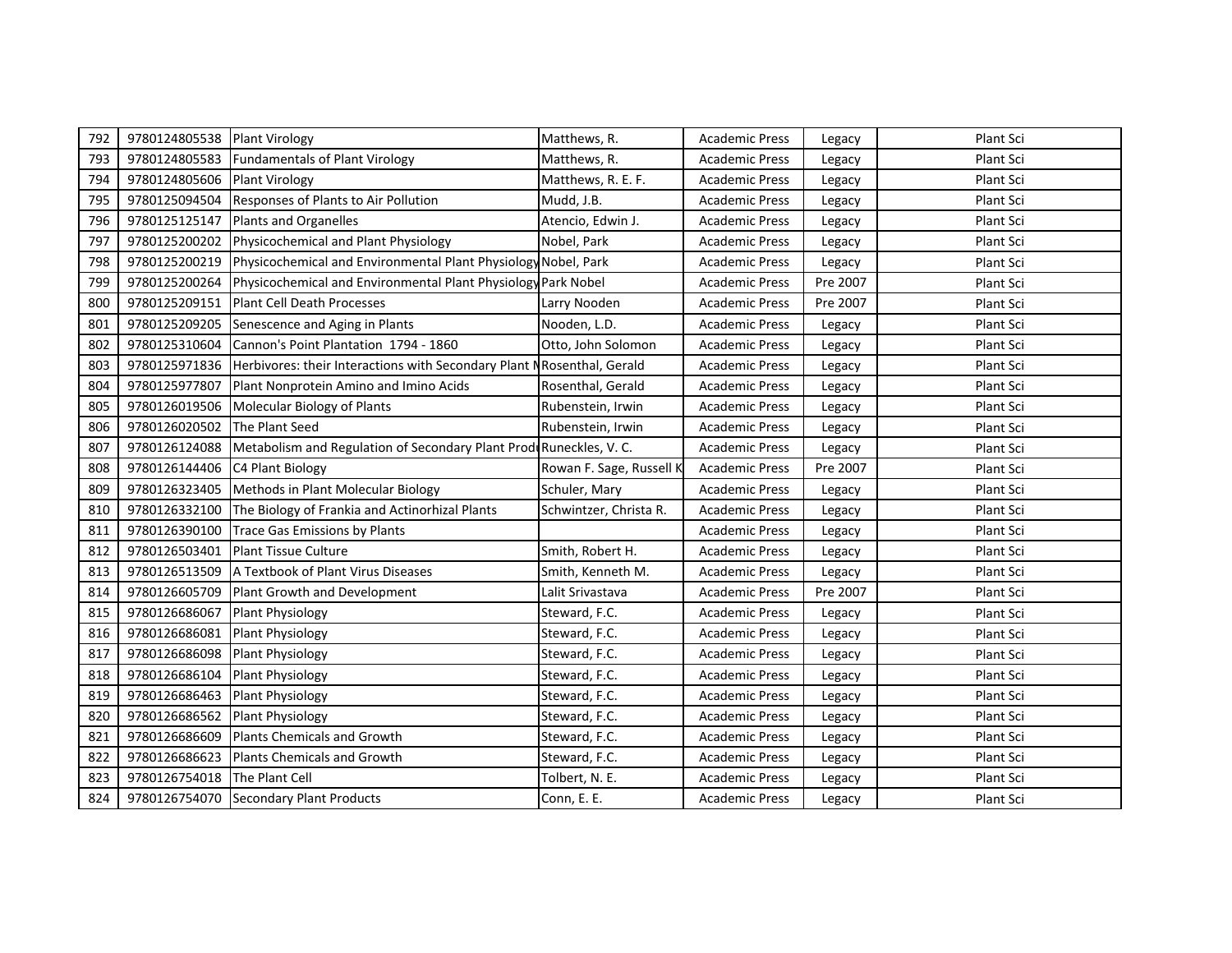| 825 | 9780126790528 | Rhythmic Phenomena in Plants                                         | Sweeney, Beatrice M.   | <b>Academic Press</b> | Legacy   | Plant Sci |
|-----|---------------|----------------------------------------------------------------------|------------------------|-----------------------|----------|-----------|
| 826 | 9780126884906 | Photoperiodism in Plants                                             | Brian Thomas/Daphne \  | <b>Academic Press</b> | Pre 2007 | Plant Sci |
| 827 | 9780126906806 | <b>Plant Tissue Culture</b>                                          | Unknown, Author        | <b>Academic Press</b> | Legacy   | Plant Sci |
| 828 | 9780126909500 | Controlled Environment Guidelines for Plant Researd Tibbitts, T.W.   |                        | <b>Academic Press</b> | Legacy   | Plant Sci |
| 829 | 9780127114200 | Host-pathogen Interactions in Plant Disease                          | Vanderplank, J.        | <b>Academic Press</b> | Legacy   | Plant Sci |
| 830 | 9780127114422 | Disease Resistance in Plants                                         | Vanderplank, J.E.      | <b>Academic Press</b> | Legacy   | Plant Sci |
| 831 | 9780127114507 | <b>Plant Diseases</b>                                                | Van Der Plank, J. E.   | <b>Academic Press</b> | Legacy   | Plant Sci |
| 832 | 9780127114606 | Principles of Plant Infection                                        | Van Der Plank, J       | <b>Academic Press</b> | Legacy   | Plant Sci |
| 833 | 9780127141800 | Serology and Immunochemistry of Plant Viruses                        | Van Regenmortel, M.H.V | <b>Academic Press</b> | Legacy   | Plant Sci |
| 834 | 9780127150031 | Plant Regeneration and Genetic Variability                           | Vasil, Indra           | <b>Academic Press</b> | Legacy   | Plant Sci |
| 835 | 9780127150055 | Phytochemicals in Plant Cell Cultures                                | Vasil, Indra K.        | <b>Academic Press</b> | Legacy   | Plant Sci |
| 836 | 9780127150062 | Molecular Biology of Plant Nuclear Genes                             | Vasil, Indra           | <b>Academic Press</b> | Legacy   | Plant Sci |
| 837 | 9780127150086 | Scale-up and Automation in Plant Propagation                         | Vasil, Indra           | <b>Academic Press</b> | Legacy   | Plant Sci |
| 838 | 9780127300641 | Economic and Medicinal Plant Research                                | Wagner, H.             | <b>Academic Press</b> | Legacy   | Plant Sci |
| 839 | 9780127348506 | Transport and Transfer Process in Plants                             | Wardlaw, I             | <b>Academic Press</b> | Legacy   | Plant Sci |
| 840 | 9780127436555 | Methods for Plant Molecular Biology                                  | Weissbach, Arthur      | <b>Academic Press</b> | Legacy   | Plant Sci |
| 841 | 9780127466200 | Contemporary Problems in Plant Anatomy                               | White, Richard         | <b>Academic Press</b> | Legacy   | Plant Sci |
| 842 | 9780127578804 | <b>Exotic Plant Pests and North American Agriculture</b>             | Wilson, Charles        | <b>Academic Press</b> | Legacy   | Plant Sci |
| 843 | 9780127753102 | <b>Biotechnology in Plant Science</b>                                | Zaitlin, Milton        | <b>Academic Press</b> | Legacy   | Plant Sci |
| 844 | 9780127792507 | Photosynthesis Photorespiration and Plant Productiv Zelitch, Israel  |                        | <b>Academic Press</b> | Legacy   | Plant Sci |
| 845 | 9780127822037 | <b>Plant Parasitic Nematodes</b>                                     | Zuckerman, Bert        | <b>Academic Press</b> | Legacy   | Plant Sci |
| 846 | 9780127850474 | Principles of Tzeltal Plant Classification                           | Berlin, Brent          | <b>Academic Press</b> | Legacy   | Plant Sci |
| 847 | 9780127999630 | <b>Oxidative Damage to Plants</b>                                    | Ahmad, Parvaiz         | <b>Academic Press</b> | 2014     | Plant Sci |
| 848 | 9780128008546 | <b>Plant Transcription Factors</b>                                   | Gonzalez, Daniel       | <b>Academic Press</b> | 2015     | Plant Sci |
| 849 | 9780128008850 | Personalized Immunosuppression in Transplantation Oellerich, Michael |                        | Elsevier              | 2015     | Plant Sci |
| 850 | 9780128040737 | Phenotyping Crop Plants for Physiological and Bioche Sudhakar, P.    |                        | <b>Academic Press</b> | 2016     | Plant Sci |
| 851 | 9780407007802 | Progress in Plant Breeding1                                          | Russell, G.E.          | utterworth-Heinema    | Legacy   | Plant Sci |
| 852 | 9780407009202 | Ethylene and Plant Development                                       | Roberts, J. A.         | utterworth-Heinema    | Legacy   | Plant Sci |
| 853 | 9780408007962 | Hormone Action in Plant Development A Critical App Hoad, G. V.       |                        | utterworth-Heinema    | Legacy   | Plant Sci |
| 854 | 9780408013505 | The Exergy Method of Thermal Plant Analysis                          | Kotas, T. J.           | itterworth-Heinema    | Legacy   | Plant Sci |
| 855 | 9780408014274 | Power Plant Performance                                              | Gill, A B              | utterworth-Heinemai   | Legacy   | Plant Sci |
| 856 | 9780408047791 | Genetic Engineering of Crop Plants                                   | Lycett, G. W.          | itterworth-Heinema    | Legacy   | Plant Sci |
| 857 | 9780408106498 | Physiological Processes Limiting Plant Productivity                  | Johnson, C. B.         | utterworth-Heinemal   | Legacy   | Plant Sci |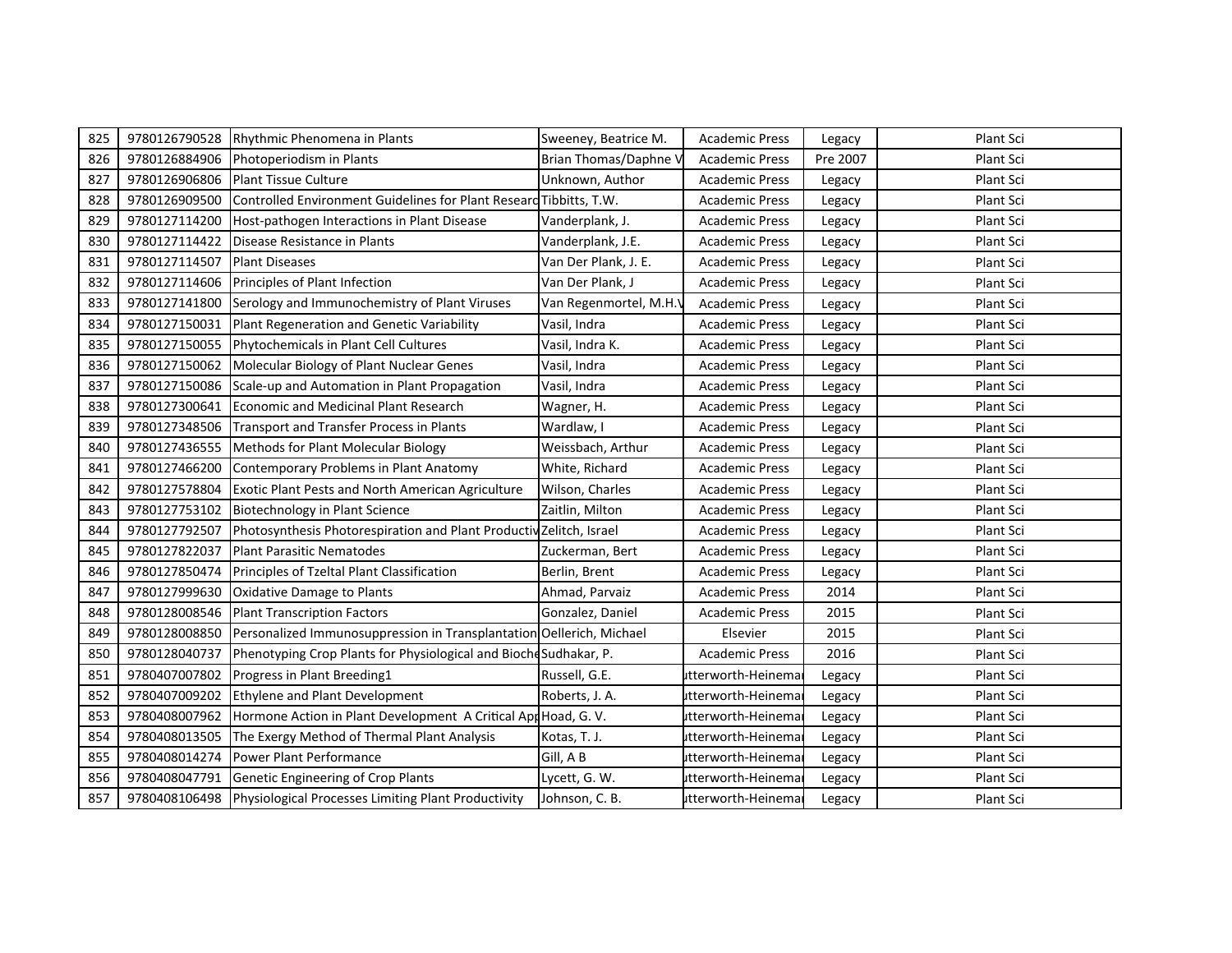| 858 | 9780408111522 | Gaseous Air Pollutants and Plant Metabolism                                                                     | Kozioł, M. J.            | itterworth-Heinemai         | Legacy   | Plant Sci |
|-----|---------------|-----------------------------------------------------------------------------------------------------------------|--------------------------|-----------------------------|----------|-----------|
| 859 | 9780408705585 | Transport of Nutrients in Plants                                                                                | Peel, A. J.              | itterworth-Heinema          | Legacy   | Plant Sci |
| 860 | 9780408709187 | <b>Plant Proteins</b>                                                                                           | Norton, G.               | itterworth-Heinema          | Legacy   | Plant Sci |
| 861 | 9780409701371 | Plant Breeding in New Zealand                                                                                   | Wratt, G.S.              | itterworth-Heinema          | Legacy   | Plant Sci |
| 862 | 9780433188100 | Tumor Specific Transplantation Antigen                                                                          | Koldovský, Pavel         | utterworth-Heinema          | Legacy   | Plant Sci |
| 863 | 9780434902347 | Landscape Design with Plants                                                                                    | Clouston, Brian          | <b>Newnes</b>               | Legacy   | Plant Sci |
| 864 | 9780444412737 | Plant Modification For More Efficient Water Use                                                                 | Stone, John              | Elsevier                    | Legacy   | Plant Sci |
| 865 | 9780444422149 | Plant Production and Management under Drought C Stone, J.F.                                                     |                          | <b>Elsevier Science</b>     | Legacy   | Plant Sci |
| 866 | 9780444422507 | <b>Evapotranspiration from Plant Communities</b>                                                                | Sharma, M.L.             | <b>Elsevier Science</b>     | Legacy   | Plant Sci |
| 867 | 9780444423207 | <b>Trace Elements in Plants</b>                                                                                 | Shkolnik, M.Ya.          | <b>Elsevier Science</b>     | Legacy   | Plant Sci |
| 868 | 9780444425218 | Processes and Control of Plant Senescence                                                                       | Leshem, Y.Y.             | <b>Elsevier Science</b>     | Legacy   | Plant Sci |
| 869 | 9780444427038 | The Origin and Domestication of Cultivated Plants                                                               | Barigozzi, C.            | <b>Elsevier Science</b>     | Legacy   | Plant Sci |
| 870 | 9780444501806 | Advances in Plant Glycosides, Chemistry and Biology Chong-Ren Yang, Osamu                                       |                          | Elsevier                    | Pre 2007 | Plant Sci |
| 871 | 9780444502698 | Carbohydrate Reserves in Plants Synthesis and Regu A.K. Gupta                                                   |                          | Elsevier                    | Pre 2007 | Plant Sci |
| 872 | 9780444503268 | Phytosfere'99 Highlights in European Plant Biotechn G.E. de Vries, K. Metzlaff                                  |                          | Elsevier                    | Pre 2007 | Plant Sci |
| 873 | 9780444504302 | <b>Plant Genetic Engineering</b>                                                                                | A.D. Arencibia           | Elsevier                    | Pre 2007 | Plant Sci |
| 874 | 9780444509581 | Molecular Breeding of Woody Plants                                                                              | N. Morohoshi, A. Koman   | Elsevier                    | Pre 2007 | Plant Sci |
| 875 | 9780444530813 | Evaluation of the Effects and Consequences of Major Joaquim Casal                                               |                          | <b>Elsevier Science</b>     | 2008     | Plant Sci |
| 876 | 9780444816238 | Plant Tissue Culture: Theory and Practice                                                                       | S.S. Bhojwani, M.K. Razd | Elsevier                    | Pre 2007 | Plant Sci |
| 877 | 9780444882608 | Chromosome Engineering in Plants                                                                                | Gupta, P.K.              | <b>Elsevier Science</b>     | Legacy   | Plant Sci |
| 878 | 9780444888839 | <b>Plant Tissue Culture</b>                                                                                     | Bhojwani, S.S.           | <b>Elsevier Science</b>     | Legacy   | Plant Sci |
| 879 | 9780444891044 | Plant roots and Their Environment                                                                               | McMichael, B.L.          | <b>Elsevier Science</b>     | Legacy   | Plant Sci |
| 880 | 9780444892157 | <b>Kuwaiti Plants</b>                                                                                           | Middleditch, B.S.        | <b>Elsevier Science</b>     | Legacy   | Plant Sci |
| 881 | 9780444899392 | Advances in Plant Biotechnology                                                                                 | Ryu, D.D.Y.              | <b>Elsevier Science</b>     | Legacy   | Plant Sci |
| 882 | 9780444987389 | Experimental Morphogenesis and Integration of Plan Šebánek, J.                                                  |                          | <b>Elsevier Science</b>     | Legacy   | Plant Sci |
| 883 | 9780444997234 | Hand book of Laboratory Distillation With an Introdu Erich Krell                                                |                          | Elsevier                    | Pre 2007 | Plant Sci |
| 884 | 9780750675215 | Serious Incident Prevention:: How to Sustain Accider Thomas Burns                                               |                          | Professional Publish        | Pre 2007 | Plant Sci |
| 885 | 9780750677097 | Still Going Wrong!: Case Histories of Process Plant Di Trevor Kletz                                             |                          | Professional Publish        | Pre 2007 | Plant Sci |
| 886 | 9780750677660 | Ludwig's Applied Process Design for Chemical and PeA. Kayode Coker Ph.D.                                        |                          | Professional Publisl        | 2007     | Plant Sci |
| 887 | 9780857091284 | Wear of Orthopaedic Implants and Artificial Joints                                                              | Affatato, S              | <b>Noodhead Publishin</b>   | 2012     | Plant Sci |
| 888 | 9780884150251 | Applied Process Design for Chemical and Petrochemi Ernest E. Ludwig                                             |                          | <b>Professional Publisl</b> | Pre 2007 | Plant Sci |
| 889 | 9780884151012 | Applied Process Design for Chemical and Petrochemi Ernest E. Ludwig                                             |                          | Professional Publisl        | Pre 2007 | Plant Sci |
| 890 |               | 9780884156512 Applied Process Design for Chemical and Petrochemi Ernest E. Ludwig, Andreaf Professional Publish |                          |                             | Pre 2007 | Plant Sci |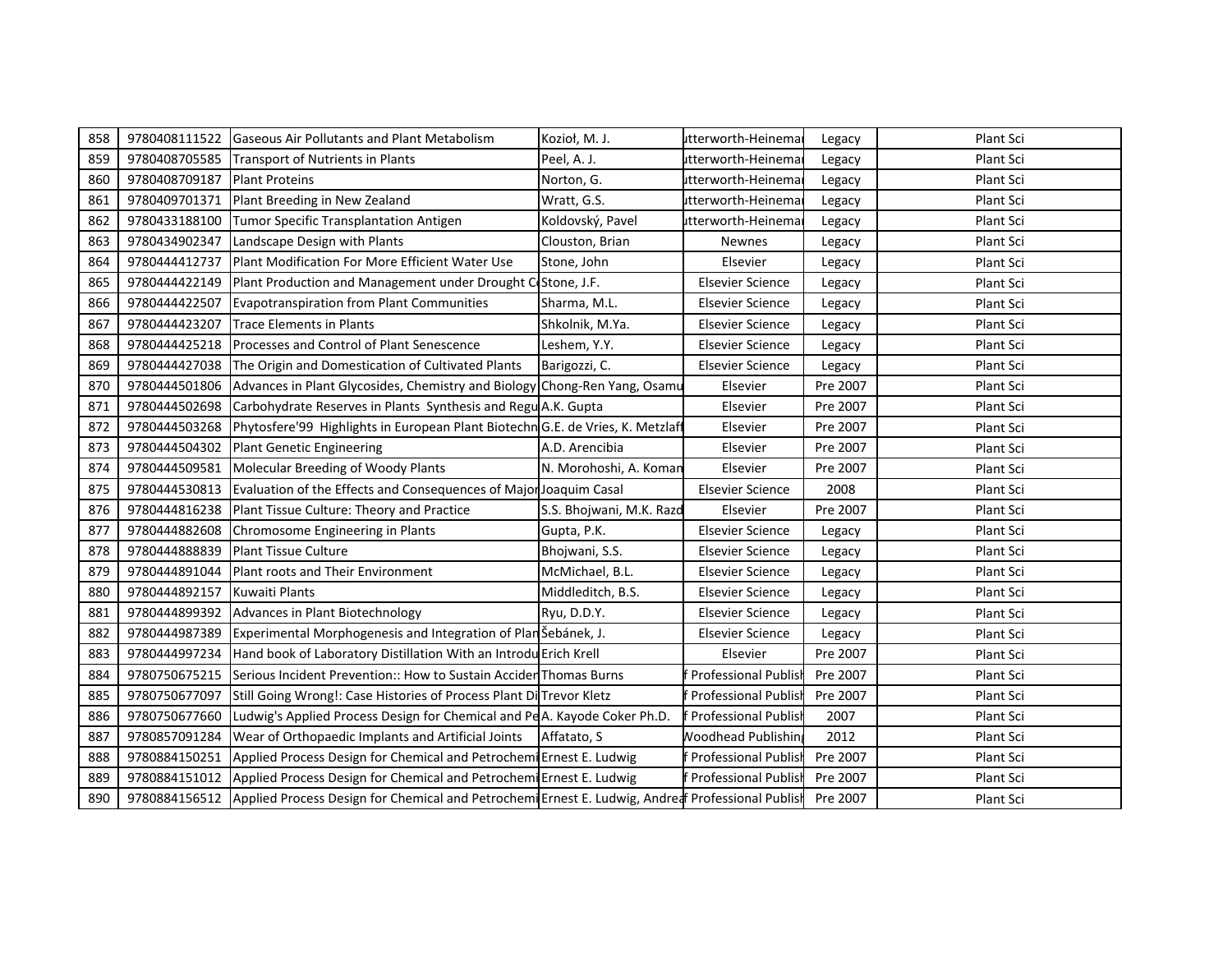| 891 | 9781483197180 | Pyrrole Pigments Isoprenoid Compounds and Pheno Florkin, Marcel     |                        | Elsevier                   | Legacy   | Plant Sci |
|-----|---------------|---------------------------------------------------------------------|------------------------|----------------------------|----------|-----------|
| 892 | 9781483198941 | Reproductive Biology and Taxonomy of Vascular Plan Hawkes, J. G.    |                        | Pergamon                   | Legacy   | Plant Sci |
| 893 | 9781845695934 | Current Good Manufacturing Practices/Food Plant Sa Gould, WA        |                        | <b>Noodhead Publishin</b>  | Pre 2007 | Plant Sci |
| 894 | 9781855737952 | Plant Polymeric Carbohydrates                                       | Meuser, F              | <b>Noodhead Publishing</b> | Pre 2007 | Plant Sci |
| 895 | 9781855738140 | <b>Toxic Substances in Crop Plants</b>                              | Felix D'Mello, J P     | <b>Noodhead Publishing</b> | Pre 2007 | Plant Sci |
| 896 | 9781907568299 | From Plant Genomics to Plant Biotechnology                          | Poltronieri, P         | <b>Noodhead Publishin</b>  | 2013     | Plant Sci |
| 897 | 9780080255071 | Soil Fungi and Soil Fertility                                       | Garrett, S.D.          | Pergamon                   | Legacy   | SOIL      |
| 898 | 9780080259147 | Agrochemicals in Soils                                              | Banin, A.              | Pergamon                   | Legacy   | SOIL      |
| 899 | 9780080316321 | Thesaurus of Rock and Soil Mechanics Terms                          | Jenkins, J P           | Pergamon                   | Legacy   | SOIL      |
| 900 | 9780080348520 | NMR Techniques & Applications in Geochemistry & SWilson, M.A.       |                        | Pergamon                   | Legacy   | SOIL      |
| 901 | 9780080418872 | Electrochemical Methods in Soil and Water Research Yu, T.R.         |                        | Pergamon                   | Legacy   | SOIL      |
| 902 | 9780080918693 | Introduction to Soil Physics                                        | Hillel, Daniel         | <b>Academic Press</b>      | Legacy   | SOIL      |
| 903 | 9780080918709 | <b>Fundamentals of Soil Physics</b>                                 | Hillel, Daniel         | <b>Academic Press</b>      | Legacy   | SOIL      |
| 904 | 9780120798704 | Iron Chelation in Plants and Soil Microorganisms                    | Barton, Larry          | <b>Academic Press</b>      | Legacy   | SOIL      |
| 905 | 9780120887828 | Soil Respiration and the Environment                                | Yiqi Luo, Xuhui Zhou   | <b>Academic Press</b>      | Pre 2007 | SOIL      |
| 906 | 9780121797263 | <b>Fundamentals of Soil Ecology</b>                                 | David Coleman/D. Cross | <b>Academic Press</b>      | Pre 2007 | SOIL      |
| 907 | 9780123255501 | The Soil-Root Interface                                             | Harley, J.             | <b>Academic Press</b>      | Legacy   | SOIL      |
| 908 | 9780123349101 | Mineral Nitrogen in the Plant-Soil System                           | Haynes, R              | <b>Academic Press</b>      | Legacy   | SOIL      |
| 909 | 9780123485403 | Optimizing the Soil Physical Environment Toward GreHillel, Daniel   |                        | <b>Academic Press</b>      | Legacy   | SOIL      |
| 910 | 9780123485502 | Soil and Water                                                      | Hillel, Daniel         | <b>Academic Press</b>      | Legacy   | SOIL      |
| 911 | 9780123485809 | <b>Applications of Soil Physics</b>                                 | Hillel, Daniel         | <b>Academic Press</b>      | Legacy   | SOIL      |
| 912 | 9780123486554 | Introduction to Environmental Soil Physics                          | Daniel Hillel          | <b>Academic Press</b>      | Pre 2007 | SOIL      |
| 913 | 9780123850362 | Digital Terrain Analysis in Soil Science and Geology                | Florinsky, Igor        | <b>Academic Press</b>      | 2011     | SOIL      |
| 914 | 9780123878212 | Explorations into a Dynamic Process-Oriented Soil Sc Frink, Douglas |                        | Elsevier                   | 2011     | SOIL      |
| 915 | 9780123956996 | Soil Biology                                                        | Burgers, A             | <b>Academic Press</b>      | Legacy   | SOIL      |
| 916 | 9780123957283 | The Soil: Plant System                                              | Fried, Maurice         | <b>Academic Press</b>      | Legacy   | SOIL      |
| 917 | 9780124080768 | Soil Improvement and Ground Modification Method: Nicholson, Peter   |                        | itterworth-Heinema         | 2014     | SOIL      |
| 918 | 9780124097513 | Principles of Soil and Plant Water Relations                        | M.B. Kirkham           | <b>Academic Press</b>      | Pre 2007 | SOIL      |
| 919 | 9780124200227 | Principles of Soil and Plant Water Relations                        | Kirkham, M.B.          | <b>Academic Press</b>      | 2014     | SOIL      |
| 920 | 9780124201156 | Design and Construction of Soil Anchor Plates                       | Niroumand, Hamed       | itterworth-Heinema         | 2016     | SOIL      |
| 921 | 9780124241541 | Soil Water Measurement Plant Responses and Breed Kozlowski, T.T.    |                        | <b>Academic Press</b>      | Legacy   | SOIL      |
| 922 | 9780124404052 | <b>Ecology of Soil Seed Banks</b>                                   | Leck, Mary Allessio    | <b>Academic Press</b>      | Legacy   | SOIL      |
| 923 | 9780125184014 | Nitrogen Behavior in Field Soil                                     | Nielsen, Donald R.     | Academic Press             | Legacy   | SOIL      |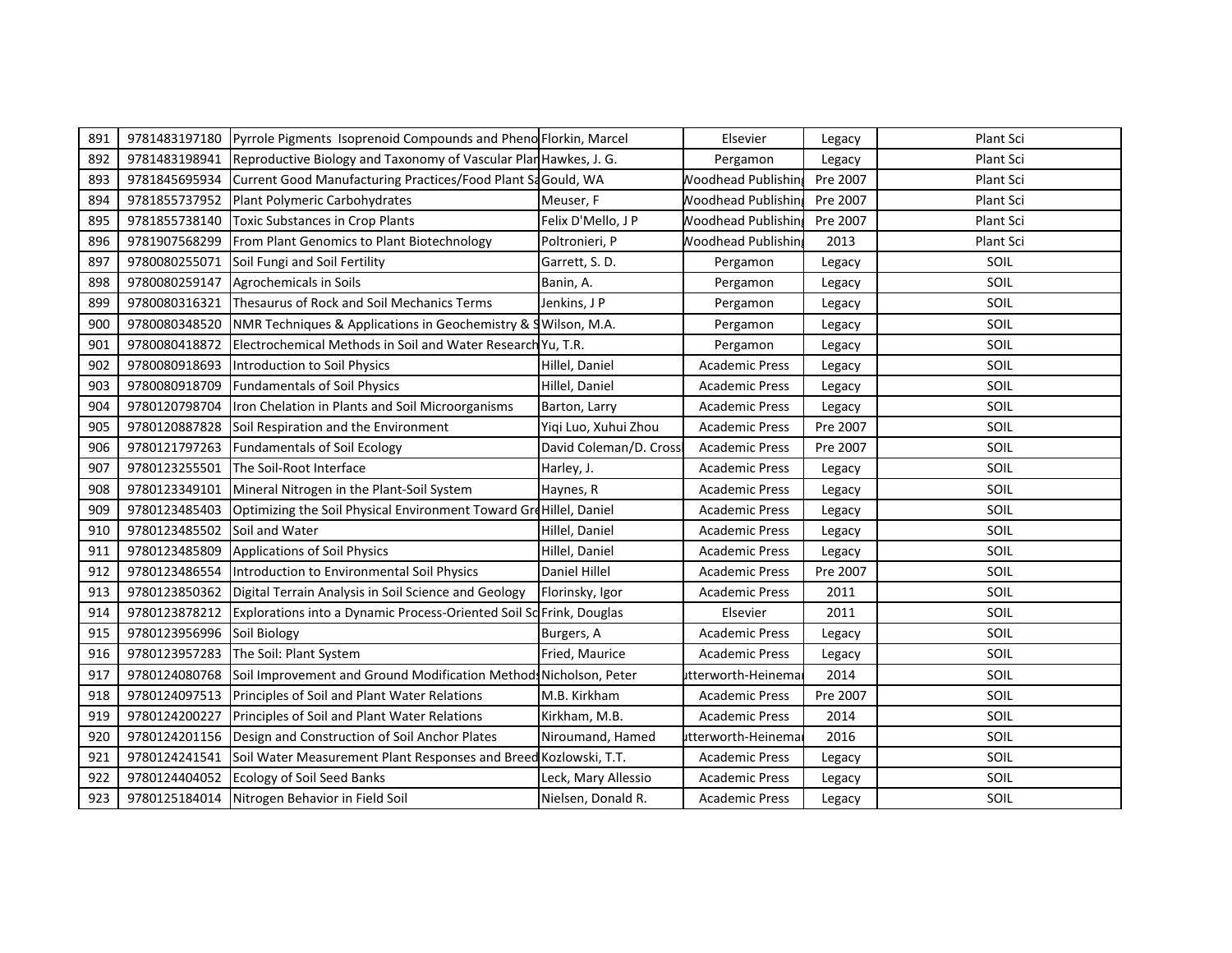| 924 | 9780125184021 | SoilPlantNitrogen Relationships                                              | Nielsen, Donald R.        | <b>Academic Press</b>   | Legacy   | SOIL |
|-----|---------------|------------------------------------------------------------------------------|---------------------------|-------------------------|----------|------|
| 925 | 9780125881203 | The Genesis and Classification of Cold Soils                                 | Rieger, Samuel            | <b>Academic Press</b>   | Legacy   | SOIL |
| 926 | 9780125906555 | Soil Acidity and Plant Growth                                                | Robson, A                 | <b>Academic Press</b>   | Legacy   | SOIL |
| 927 | 9780126564402 | Kinetics of Soil Chemical Processes                                          | Sparks, Donald            | <b>Academic Press</b>   | Legacy   | SOIL |
| 928 | 9780126564457 | <b>Environmental Soil Chemistry</b>                                          | Sparks, Donald            | <b>Academic Press</b>   | Legacy   | SOIL |
| 929 | 9780127999371 | Soil Remediation and Plants                                                  | Hakeem, Khalid            | <b>Academic Press</b>   | 2014     | SOIL |
| 930 | 9780128026540 | Determination of Metals in Natural Waters, Sedimen Crompton, T. R.           |                           | Elsevier                | 2015     | SOIL |
| 931 | 9780128033883 | Satellite Soil Moisture Retrieval                                            | Srivastava, Prashant      | Elsevier                | 2016     | SOIL |
| 932 | 9780128046326 | Digital Terrain Analysis in Soil Science and Geology                         | Florinsky, Igor           | <b>Academic Press</b>   | 2016     | SOIL |
| 933 | 9780408013659 | <b>Basic Soil Mechanics</b>                                                  | Milligan, G W E           | utterworth-Heinema      | Legacy   | SOIL |
| 934 | 9780408014571 | Engineering Properties of Soils and Rocks                                    | Bell, F. G.               | itterworth-Heinema      | Legacy   | SOIL |
| 935 | 9780408035491 | <b>Earth Reinforcement and Soil Structures</b>                               | Jones, Colin J F P        | itterworth-Heinemai     | Legacy   | SOIL |
| 936 | 9780444409768 | The Penetrometer and Soil Exploration                                        | Sanglerat, G.             | <b>Elsevier Science</b> | Legacy   | SOIL |
| 937 | 9780444410177 | Soil Organic Matter and Its Role in Crop Production                          | F.E. Allison              | Elsevier                | Pre 2007 | SOIL |
| 938 | 9780444411679 | Soil Properties and Behaviour                                                | Young, R.                 | Elsevier                | Legacy   | SOIL |
| 939 | 9780444411990 | Non-Agricultural Applications of Soil Surveys                                | R.W. Simonson             | Elsevier                | Pre 2007 | SOIL |
| 940 | 9780444412492 | Limit Analysis and Soil Plasticity                                           | Chen, Wai-Fah             | Elsevier                | Legacy   | SOIL |
| 941 | 9780444412836 | Laterite Soil Engineering                                                    | Gidigasu, M               | Elsevier                | Legacy   | SOIL |
| 942 | 9780444413932 | Foundations on Expansive Soils                                               | Chen, Fu Hua              | Elsevier                | Legacy   | SOIL |
| 943 | 9780444414359 | Soil Chemistry A. Basic Elements                                             | G.H. Bolt, M.G.M. Brugg   | Elsevier                | Pre 2007 | SOIL |
| 944 | 9780444414397 | Soils of Arid Regions                                                        | H.E. Dregne               | Elsevier                | Pre 2007 | SOIL |
| 945 | 9780444415110 | <b>Trace Elements in Soils</b>                                               | H. Aubert, M. Pinta       | Elsevier                | Pre 2007 | SOIL |
| 946 | 9780444416100 | Soil Organic Matter                                                          | M. Schnitzer, S.U. Khan   | Elsevier                | Pre 2007 | SOIL |
| 947 | 9780444416384 | Interactions Between Non-Pathogenic Soil Microorga Dommergues, Y.R.          |                           | Elsevier                | Legacy   | SOIL |
| 948 | 9780444416636 | Elastic Analysis of Soil-Foundation Interaction                              | Selvadurai, A.P.S.        | <b>Elsevier Science</b> | Legacy   | SOIL |
| 949 | 9780444416926 | Soil disinfestation                                                          | Mulder, D                 | Elsevier                | Legacy   | SOIL |
| 950 | 9780444420602 | Soil Chemistry: B. Physico-Chemical Models                                   | G.H. Bolt                 | Elsevier                | Pre 2007 | SOIL |
| 951 | 9780444421005 | Pedogenesis and Soil Taxonomy I. Concepts and InterL.P. Wilding, N.E. Smeck, |                           | Elsevier                | Pre 2007 | SOIL |
| 952 | 9780444421081 | Physical Characteristics of Soils Plasticity Settlement Unknown, Author      |                           | <b>Elsevier Science</b> | Legacy   | SOIL |
| 953 | 9780444421371 | Pedogenesis and Soil Taxonomy II. The Soil Orders                            | L.P. Wilding, N.E. Smeck, | Elsevier                | Pre 2007 | SOIL |
| 954 | 9780444421951 | Submicroscopic Studies of Soils                                              | E.B.A. Bisdom, J. Ducloux | Elsevier                | Pre 2007 | SOIL |
| 955 | 9780444422231 | Rheological Fundamentals of Soil Mechanics                                   | Vyalov, S.S.              | <b>Elsevier Science</b> | Legacy   | SOIL |
| 956 | 9780444422422 | <b>Elements of Soil Physics</b>                                              | P. Koorevaar, G. Menelik  | Elsevier                | Pre 2007 | SOIL |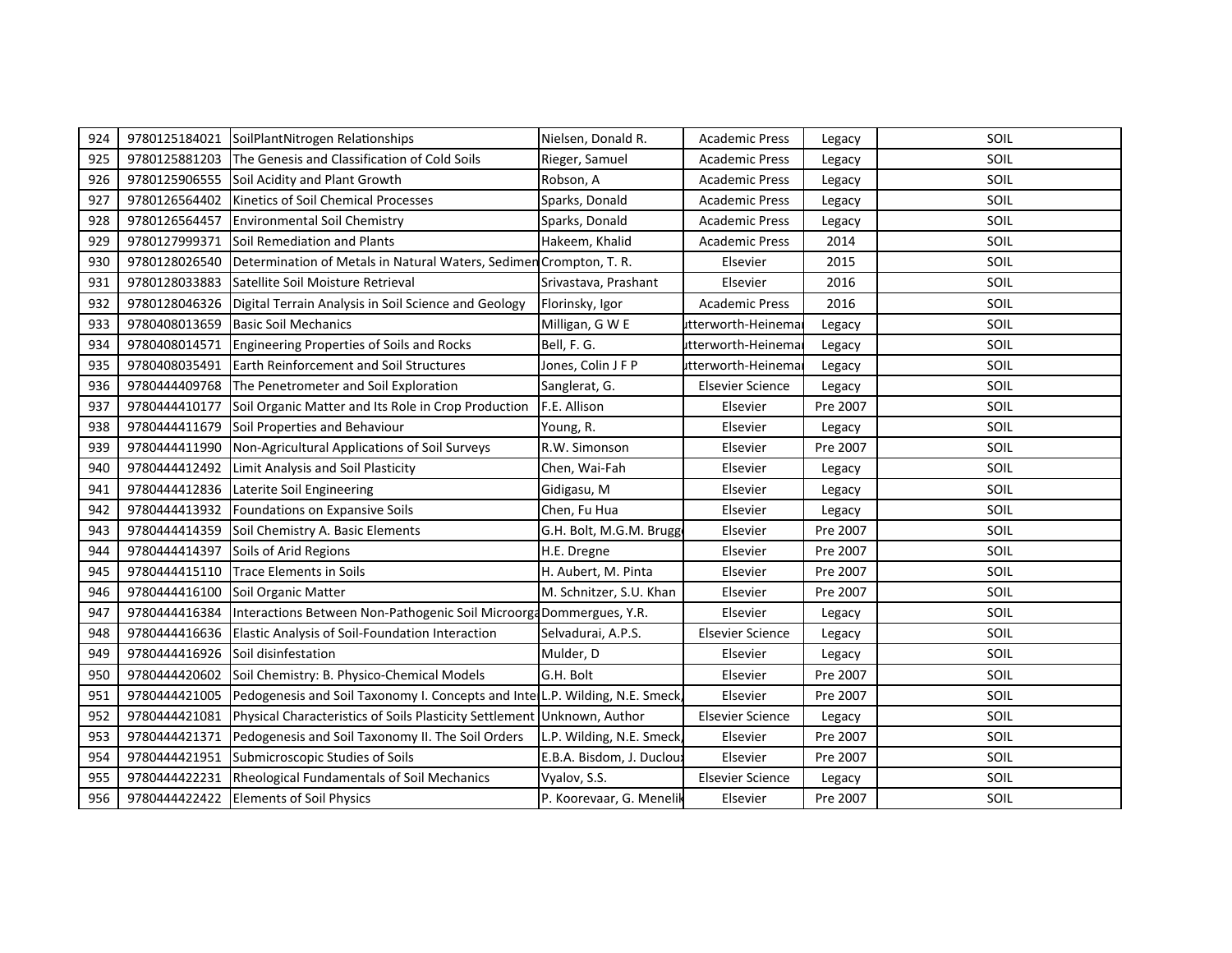| 957 | 9780444424556 | Soil Plasticity                                                                | Chen, W.F.                                     | <b>Elsevier Science</b> | Legacy   | SOIL |
|-----|---------------|--------------------------------------------------------------------------------|------------------------------------------------|-------------------------|----------|------|
| 958 | 9780444425577 | Soil Physics With Basic Transport Models for Soil-Plan Gaylon S. Campbell      |                                                | Elsevier                | Pre 2007 | SOIL |
| 959 | 9780444427830 | Remote Sensing in Soil Science                                                 | M.A. Mulders                                   | Elsevier                | Pre 2007 | SOIL |
| 960 | 9780444427847 | Antarctica: Soils, Weathering Processes and Environn I.B. Campbell, G.G.C. Cla |                                                | Elsevier                | Pre 2007 | SOIL |
| 961 | 9780444430427 | Limit Analysis in Soil Mechanics                                               | Chen, W.F.                                     | <b>Elsevier Science</b> | Legacy   | SOIL |
| 962 | 9780444500359 | Dynamic Soil-Structure Interaction                                             | C. Zhang, J.P. Wolf                            | Elsevier                | Pre 2007 | SOIL |
| 963 | 9780444500571 | <b>Enzymology of Disturbed Soils</b>                                           | S. Kiss, D. Paşca, M. Drăg                     | Elsevier                | Pre 2007 | SOIL |
| 964 | 9780444505309 | <b>Fractals in Soil Science</b>                                                | Y. Pachepsky, J.W. Crawl                       | Elsevier                | Pre 2007 | SOIL |
| 965 | 9780444506757 | Soil Liquid Phase Composition                                                  | V.V. Snakin/A.A. Prisyazh Elsevier Science Ltd |                         | Pre 2007 | SOIL |
| 966 | 9780444510389 | Soil Mineral-Organic Matter-Microorganism Interact A. Violante, P.M. Huang,    |                                                | Elsevier                | Pre 2007 | SOIL |
| 967 | 9780444510396 | Soil Mineral-Organic Matter-Microorganism InteractiA. Violante, P.M. Huang,    |                                                | Elsevier                | Pre 2007 | SOIL |
| 968 | 9780444511669 | Soil, Fertilizer, and Plant Silicon Research in Japan                          | Jian Feng Ma/Eiichi Taka Elsevier Science Ltd  |                         | Pre 2007 | SOIL |
| 969 | 9780444512697 | Soil Water Repellency                                                          | Ritsema, C.J.                                  | <b>Elsevier Science</b> | Legacy   | SOIL |
| 970 | 9780444517050 | Development of Pedotransfer Functions in Soil HydroY. Pachepsky, W.J. Rawls    |                                                | Elsevier                | Pre 2007 | SOIL |
| 971 | 9780444517722 | <b>Vital Soil</b>                                                              | P. Doelman, H.J.P. Eijsac                      | Elsevier                | Pre 2007 | SOIL |
| 972 | 9780444518200 | Arsenic in Soil and Groundwater Environment                                    | Prosun Bhattacharya, Ar                        | <b>Elsevier Science</b> | 2007     | SOIL |
| 973 | 9780444529589 | Digital Soil Mapping                                                           | Philippe Lagacherie, Alex                      | <b>Elsevier Science</b> | 2007     | SOIL |
| 974 | 9780444529756 | Soilless Culture: Theory and Practice                                          | Michael Raviv, J. Heinric                      | <b>Elsevier Science</b> | 2008     | SOIL |
| 975 | 9780444531568 | Interpretation of Micromorphological Features of SolStoops, Georges            |                                                | <b>Elsevier Science</b> | 2010     | SOIL |
| 976 | 9780444814906 | Soil Structure/Soil Biota Interrelationships                                   | Brussaard, L.                                  | <b>Elsevier Science</b> | Legacy   | SOIL |
| 977 | 9780444816610 | Soil Quality for Crop Production and Ecosystem Healt E.G. Gregorich, M.R. Car  |                                                | Elsevier                | Pre 2007 | SOIL |
| 978 | 9780444880802 | Agricultural Engineering Soil Mechanics                                        | McKyes, E.                                     | <b>Elsevier Science</b> | Legacy   | SOIL |
| 979 | 9780444882738 | <b>Embankments on Organic Soils</b>                                            | J. Hartlén, W. Wolski                          | Elsevier                | Pre 2007 | SOIL |
| 980 | 9780444882868 | Soil Compaction in Crop Production                                             | Soane, B.D.                                    | <b>Elsevier Science</b> | Legacy   | SOIL |
| 981 | 9780444883025 | Soil Micro-Morphology: A Basic and Applied Science Lowell A. Douglas           |                                                | Elsevier                | Pre 2007 | SOIL |
| 982 | 9780444887283 | Biotic interactions and soil- borne diseases                                   | Beemster, A.B.R.                               | <b>Elsevier Science</b> | Legacy   | SOIL |
| 983 | 9780444888389 | Soils on A Warmer Earth Effects of Expected Climate H.W. Scharpenseel, M. S    |                                                | Elsevier                | Pre 2007 | SOIL |
| 984 | 9780444889119 | Principles of Testing Soils Rocks and Concrete                                 | Nagaraj, T.S.                                  | <b>Elsevier Science</b> | Legacy   | SOIL |
| 985 | 9780444891983 | <b>Weathering Soils &amp; Paleosols</b>                                        | Martini, I.P.                                  | <b>Elsevier Science</b> | Legacy   | SOIL |
| 986 | 9780444897923 | Soil Micromorpohlogy: Studies in Management and (A.J. Ringrose-Voase, G.S.     |                                                | Elsevier                | Pre 2007 | SOIL |
| 987 | 9780444897992 | Volcanic Ash Soils Genesis, Properties and Utilization Sadao Shoji, Masami Nai |                                                | Elsevier                | Pre 2007 | SOIL |
| 988 | 9780444987921 | Soil Conservation and Silviculture                                             | J. Dvorak, L. Novak                            | Elsevier                | Pre 2007 | SOIL |
| 989 | 9780444987983 | Chemistry and Biology of Water, Air and Soil Environ J. Tolgyessy              |                                                | Elsevier                | Pre 2007 | SOIL |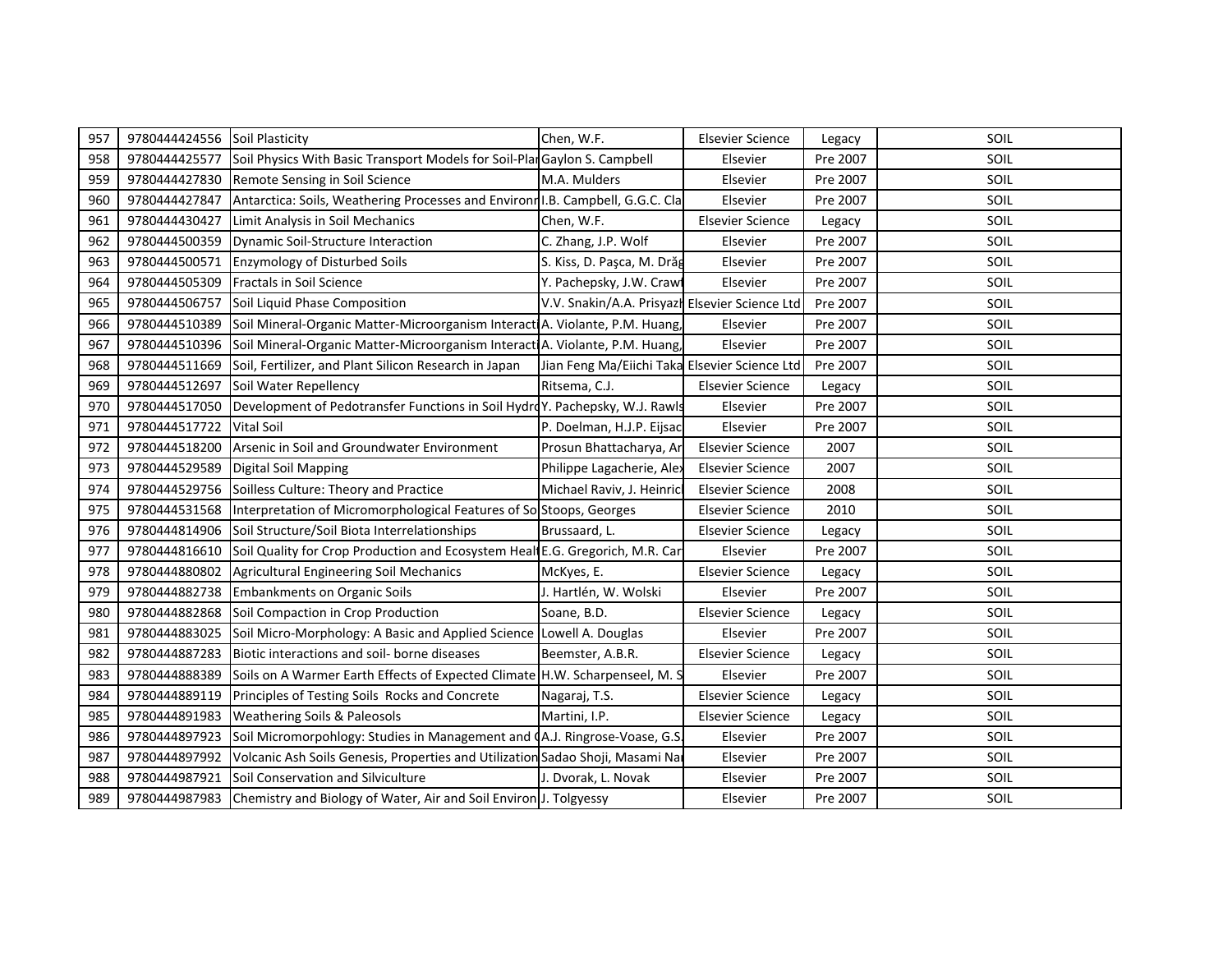| 990  | 9780444988096 | The Soil Mites of the World                                                  | Balogh, P.      | <b>Elsevier Science</b>   | Legacy   | SOIL                       |
|------|---------------|------------------------------------------------------------------------------|-----------------|---------------------------|----------|----------------------------|
| 991  | 9780444988225 | Creep of Soils                                                               | Feda, J.        | <b>Elsevier Science</b>   | Legacy   | SOIL                       |
| 992  | 9780444988591 | Modelling of Soil-Structure Interaction                                      | Kolár, V.       | <b>Elsevier Science</b>   | Legacy   | SOIL                       |
| 993  | 9780444989222 | Interrelationships between Microorganisms and Plan Vlastimil Vancura, Franti |                 | Elsevier                  | Pre 2007 | SOIL                       |
| 994  | 9780444989291 | Soil Mechanics of Earthworks Foundations and Highy Unknown, Author           |                 | <b>Elsevier Science</b>   | Legacy   | SOIL                       |
| 995  | 9780444989369 | Chemistry of Soil Organic Matter                                             | Kyoichi Kumada  | Elsevier                  | Pre 2007 | SOIL                       |
| 996  | 9780444989505 | <b>Rock and Soil Mechanics</b>                                               | Derski, W.      | <b>Elsevier Science</b>   | Legacy   | SOIL                       |
| 997  | 9780444989574 | <b>ISoil-Structure Interaction</b>                                           | Cakmak, A.S.    | <b>Elsevier Science</b>   | Legacy   | SOIL                       |
| 998  | 9780444989581 | Soil Dynamics and Liquefaction                                               | Cakmak, A.S.    | <b>Elsevier Science</b>   | Legacy   | SOIL                       |
| 999  | 9780444989611 | Soil Microbial Associations                                                  | Vancura, V.     | <b>Elsevier Science</b>   | Legacy   | SOIL                       |
| 1000 | 9780444996558 | The Soil Mites of the World                                                  | Balogh, J.      | <b>Elsevier Science</b>   | Legacy   | SOIL                       |
| 1001 | 9780444996893 | Anchoring in Rock and Soil                                                   | Hobst, L.       | <b>Elsevier Science</b>   | Legacy   | SOIL                       |
| 1002 | 9780444997258 | Soil Erosion                                                                 | Dusan Zachar    | Elsevier                  | Pre 2007 | SOIL                       |
| 1003 | 9780444997906 | <b>Soil Physics</b>                                                          | Kézdi, A.       | <b>Elsevier Science</b>   | Legacy   | SOIL                       |
| 1004 | 9780444998002 | Stress in Subsoil and Methods of Final Settlement Ca Feda, J.                |                 | <b>Elsevier Science</b>   | Legacy   | SOIL                       |
| 1005 | 9780750604895 | Engineering Properties of Soils and Rocks                                    | Bell, F. G.     | itterworth-Heinema        | Legacy   | SOIL                       |
| 1006 | 9781483196756 | Fungicides Nematocides and Soil Fumigants Rodentid Zweig, Gunter             |                 | <b>Academic Press</b>     | Legacy   | SOIL                       |
| 1007 | 9781855738133 | Advances in Soil Organic Matter Research                                     | Wilson, W S     | <b>Noodhead Publishin</b> | Pre 2007 | SOIL                       |
| 1008 | 9780323011259 | <b>Clinical Veterinary Toxicology</b>                                        | Plumlee         | Mosby                     | Pre 2007 | Veterinary Medicine        |
| 1009 | 9780323012058 | Veterinary Diagnostic Imaging: The Dog and Cat                               | Farrow          | Mosby                     | Pre 2007 | Veterinary Medicine        |
| 1010 | 9780323012065 | Veterinary Diagnostic Imaging: The Horse                                     | Farrow          | Mosby                     | Pre 2007 | <b>Veterinary Medicine</b> |
| 1011 | 9780323013178 | Diagnostic Cytology and Hematology of the Horse                              | Cowell          | Mosby                     | Pre 2007 | Veterinary Medicine        |
| 1012 | 9780323013543 | Manual of Natural Veterinary Medicine                                        | Wynn            | Mosby                     | Pre 2007 | <b>Veterinary Medicine</b> |
| 1013 | 9780323017138 | Manual of Equine Reproduction                                                | Blanchard       | Mosby                     | Pre 2007 | <b>Veterinary Medicine</b> |
| 1014 | 9780323018487 | Atlas of Equine Endoscopy                                                    | Slovis          | Mosby                     | Pre 2007 | <b>Veterinary Medicine</b> |
| 1015 | 9780323025270 | Veterinary Diagnostic Imaging: Birds, Exotic Pets and Farrow                 |                 | Mosby                     | 2009     | <b>Veterinary Medicine</b> |
| 1016 | 9780323029988 | Veterinary Herbal Medicine                                                   | Wynn            | Mosby                     | 2007     | <b>Veterinary Medicine</b> |
| 1017 | 9780323044684 | Atlas of Canine and Feline Peripheral Blood Smears                           | Valenciano, Amy | Mosby                     | 2013     | <b>Veterinary Medicine</b> |
| 1018 | 9780323044783 | Handbook of Zoonoses                                                         | Colville        | Mosby                     | 2007     | Veterinary Medicine        |
| 1019 | 9780323046794 | Handbook of Veterinary Pain Management                                       | Gaynor          | Mosby                     | 2009     | <b>Veterinary Medicine</b> |
| 1020 | 9780323064828 | Manual of Equine Reproduction                                                | Brinsko, Steven | Mosby                     | 2010     | Veterinary Medicine        |
| 1021 | 9780323066198 | Canine and Feline Nutrition                                                  | Case            | Mosby                     | 2010     | <b>Veterinary Medicine</b> |
| 1022 | 9780323089357 | Handbook of Veterinary Pain Management                                       | Gaynor, James   | Mosby                     | 2014     | Veterinary Medicine        |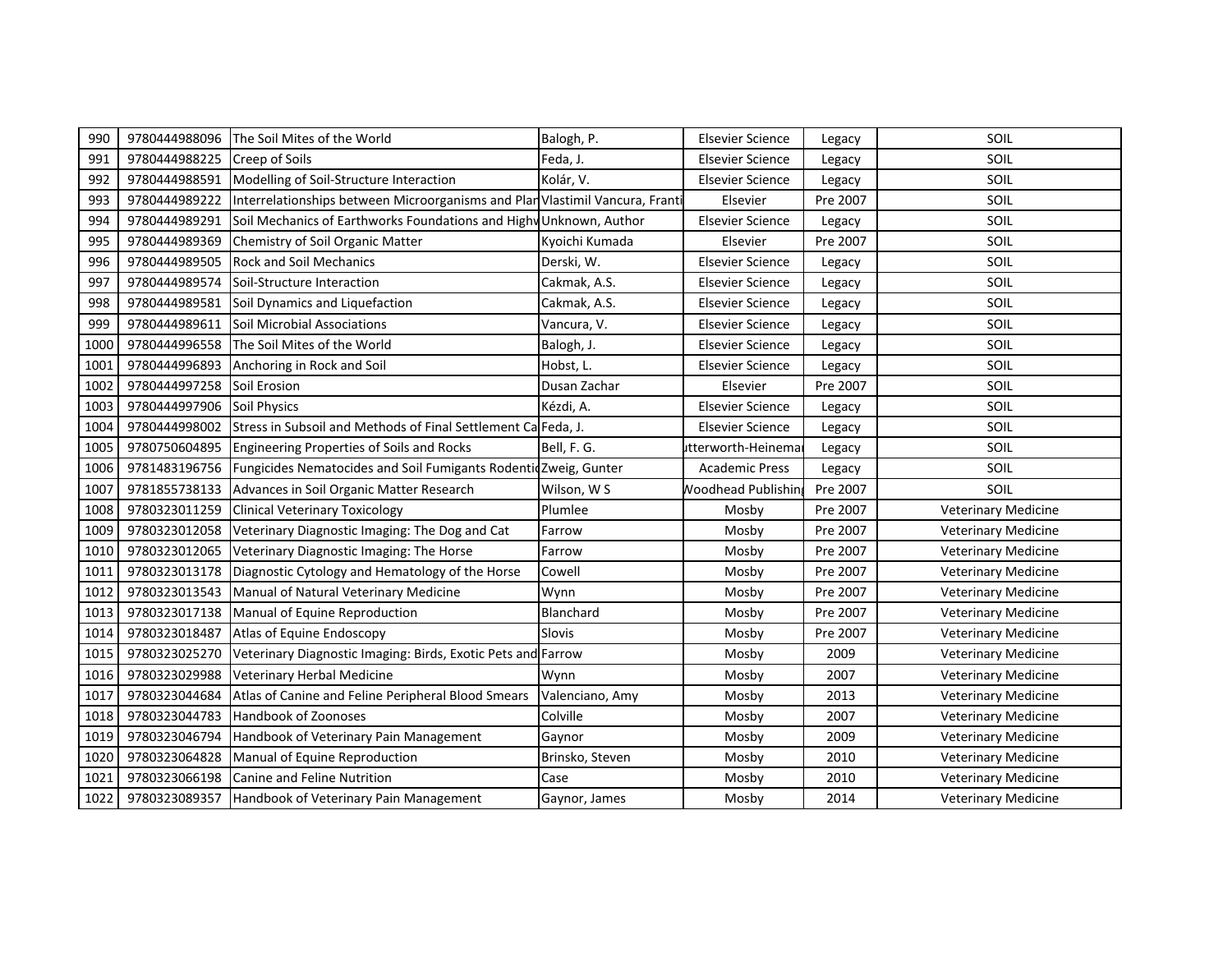| 1023 | 9780323226523 | August's Consultations in Feline Internal Medicine V Little, Susan          |                  | Saunders               | 2015     | <b>Veterinary Medicine</b> |
|------|---------------|-----------------------------------------------------------------------------|------------------|------------------------|----------|----------------------------|
| 1024 | 9780323244855 | Saunders Handbook of Veterinary Drugs                                       | Papich, Mark     | Saunders               | 2015     | <b>Veterinary Medicine</b> |
| 1025 | 9780323312257 | Atlas of Normal Radiographic Anatomy and Anatomi Thrall, Donald             |                  | Saunders               | 2016     | <b>Veterinary Medicine</b> |
| 1026 | 9780323316507 | Clinical Echocardiography of the Dog and Cat                                | de Madron, Eric  | <b>Elsevier Masson</b> | 2015     | <b>Veterinary Medicine</b> |
| 1027 | 9780702020353 | Veterinary Anaesthesia                                                      | Hall             | W.B. Saunders          | Pre 2007 | <b>Veterinary Medicine</b> |
| 1028 | 9780702024849 | Equine Clinical Pharmacology                                                | Bertone          | W.B. Saunders          | Pre 2007 | <b>Veterinary Medicine</b> |
| 1029 | 9780702024863 | Manual of Equine Gastroenterology                                           | Mair             | W.B. Saunders          | Pre 2007 | <b>Veterinary Medicine</b> |
| 1030 | 9780702024887 | Problem-Based Feline Medicine                                               | Rand             | W.B. Saunders          | Pre 2007 | <b>Veterinary Medicine</b> |
| 1031 | 9780702025563 | Arthur's Veterinary Reproduction and Obstetrics                             | <b>Noakes</b>    | W.B. Saunders          | Pre 2007 | <b>Veterinary Medicine</b> |
| 1032 | 9780702026348 | Equine Behavior                                                             | McGreevy         | W.B. Saunders          | Pre 2007 | Veterinary Medicine        |
| 1033 | 9780702026713 | Equine Sports Medicine and Surgery                                          | Hinchcliff       | W.B. Saunders          | Pre 2007 | <b>Veterinary Medicine</b> |
| 1034 | 9780702027246 | <b>Equine Dentistry</b>                                                     | Baker            | W.B. Saunders          | Pre 2007 | <b>Veterinary Medicine</b> |
| 1035 | 9780702027406 | Handbook of Veterinary Obstetrics                                           | Jackson          | W.B. Saunders          | Pre 2007 | <b>Veterinary Medicine</b> |
| 1036 | 9780702027475 | Veterinary Dentistry for the General Practitioner                           | Gorrel           | W.B. Saunders          | Pre 2007 | <b>Veterinary Medicine</b> |
| 1037 | 9780702027581 | Color Atlas of Veterinary Pathology                                         | van Dijk         | W.B. Saunders          | 2007     | <b>Veterinary Medicine</b> |
| 1038 | 9780702027598 | Equine Respiratory Medicine and Surgery                                     | McGorum          | W.B. Saunders          | 2007     | <b>Veterinary Medicine</b> |
| 1039 | 9780702027697 | The Equine Manual                                                           | Higgins          | W.B. Saunders          | Pre 2007 | <b>Veterinary Medicine</b> |
| 1040 | 9780702027802 | <b>Bovine Laminitis and Lameness</b>                                        | Greenough        | W.B. Saunders          | 2007     | <b>Veterinary Medicine</b> |
| 1041 | 9780702027826 | Clinical Anatomy and Physiology of Exotic Species                           | O'Malley         | W.B. Saunders          | Pre 2007 | <b>Veterinary Medicine</b> |
| 1042 | 9780702027918 | WSAVA Standards for Clinical and Histological Diagnd WSAVA Liver Standardiz |                  | W.B. Saunders          | Pre 2007 | <b>Veterinary Medicine</b> |
| 1043 | 9780702027925 | Diagnostic Techniques in Equine Medicine                                    | Taylor           | W.B. Saunders          | 2010     | Veterinary Medicine        |
| 1044 | 9780702027932 | Veterinary Anaesthesia                                                      | Clarke, Kathy    | Saunders Ltd.          | 2013     | <b>Veterinary Medicine</b> |
| 1045 | 9780702027970 | <b>Veterinary Ocular Pathology</b>                                          | <b>Dubielzig</b> | W.B. Saunders          | 2010     | <b>Veterinary Medicine</b> |
| 1046 | 9780702028014 | Equine Medicine Surgery and Reproduction                                    | Mair, Tim        | Saunders Ltd.          | 2013     | <b>Veterinary Medicine</b> |
| 1047 | 9780702028106 | Color Atlas of Diseases and Disorders of the Foal                           | McAuliffe        | W.B. Saunders          | 2008     | <b>Veterinary Medicine</b> |
| 1048 | 9780702028175 | Cardiology of the Horse                                                     | Marr             | W.B. Saunders          | 2010     | <b>Veterinary Medicine</b> |
| 1049 | 9780702028182 | Handbook of Equine Respiratory Endoscopy                                    | Barakzai         | W.B. Saunders          | 2007     | <b>Veterinary Medicine</b> |
| 1050 | 9780702028274 | Ferret Husbandry, Medicine and Surgery                                      | Lewington        | W.B. Saunders          | 2007     | <b>Veterinary Medicine</b> |
| 1051 | 9780702028281 | Handbook of Pig Medicine                                                    | Jackson          | W.B. Saunders          | 2007     | <b>Veterinary Medicine</b> |
| 1052 | 9780702028359 | Handbook of Equine Anaesthesia                                              | Taylor           | W.B. Saunders          | 2007     | <b>Veterinary Medicine</b> |
| 1053 | 9780702028571 | <b>Equine Exercise Physiology</b>                                           | Hinchcliff       | W.B. Saunders          | 2008     | <b>Veterinary Medicine</b> |
| 1054 | 9780702028625 | <b>Poultry Diseases</b>                                                     | Pattison         | W.B. Saunders          | 2008     | <b>Veterinary Medicine</b> |
| 1055 |               | 9780702028632 Handbook of Equine Radiography                                | Weaver           | W.B. Saunders          | 2009     | <b>Veterinary Medicine</b> |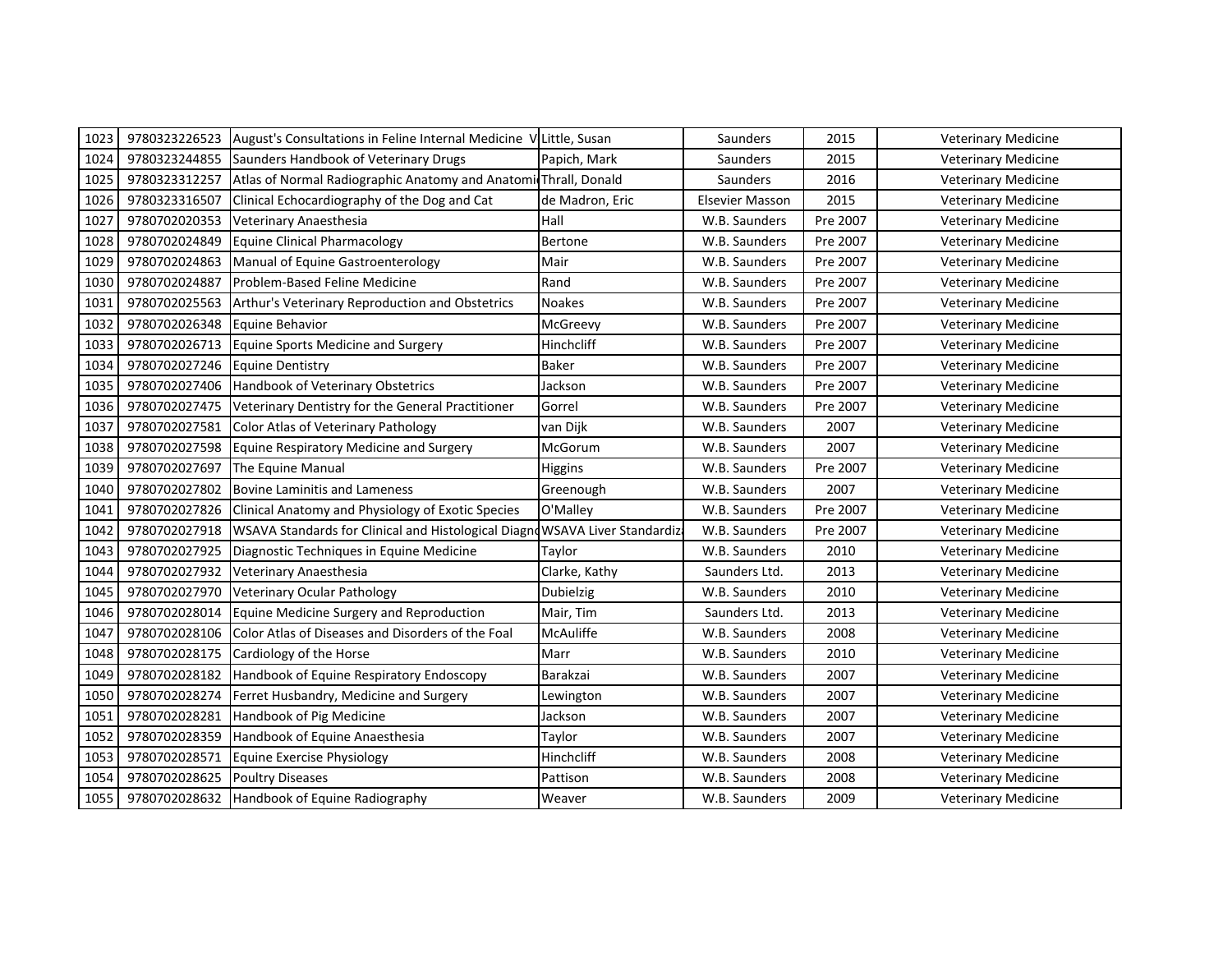| 1056 | 9780702028748 | Handbook of Avian Medicine                                   | Tully                 | W.B. Saunders      | 2009     | <b>Veterinary Medicine</b> |
|------|---------------|--------------------------------------------------------------|-----------------------|--------------------|----------|----------------------------|
| 1057 | 9780702028885 | Anaesthesia of Exotic Pets                                   | Longley               | W.B. Saunders      | 2008     | <b>Veterinary Medicine</b> |
| 1058 | 9780702029202 | Veterinary Practice Management                               | Shilcock              | W.B. Saunders      | 2008     | <b>Veterinary Medicine</b> |
| 1059 | 9780702029806 | <b>Equine Dentistry</b>                                      | Easley                | W.B. Saunders      | 2010     | <b>Veterinary Medicine</b> |
| 1060 | 9780702029868 | Feline Orthopedic Surgery and Musculoskeletal Disea Montavon |                       | W.B. Saunders      | 2009     | <b>Veterinary Medicine</b> |
| 1061 | 9780702034220 | <b>Equine Applied and Clinical Nutrition</b>                 | Geor, Raymond         | Saunders           | 2013     | <b>Veterinary Medicine</b> |
| 1062 | 9780702034299 | Veterinary Ophthalmic Surgery                                | Gelatt, Kirk          | Saunders Ltd.      | 2011     | <b>Veterinary Medicine</b> |
| 1063 | 9780702042669 | <b>Clinical Equine Oncology</b>                              | Knottenbelt, Derek    | Elsevier           | 2016     | <b>Veterinary Medicine</b> |
| 1064 | 9780702043369 | Feline Soft Tissue and General Surgery                       | Langley-Hobbs, S. J.  | Saunders Ltd.      | 2013     | <b>Veterinary Medicine</b> |
| 1065 | 9780702045455 | Handbook of Equine Emergencies                               | Archer, Debra         | Saunders           | 2013     | <b>Veterinary Medicine</b> |
| 1066 | 9780702046186 | Oral and Maxillofacial Surgery in Dogs and Cats              | Verstraete, Frank     | Saunders           | 2012     | <b>Veterinary Medicine</b> |
| 1067 | 9780702047718 | <b>Equine Sports Medicine and Surgery</b>                    | Hinchcliff, Kenneth W | Saunders Ltd.      | 2013     | <b>Veterinary Medicine</b> |
| 1068 | 9780702049439 | Veterinary Dentistry for the General Practitioner            | Gorrel, Cecilia       | Saunders Ltd.      | 2013     | <b>Veterinary Medicine</b> |
| 1069 | 9780702049798 | Textbook of Rabbit Medicine                                  | Varga, Molly          | itterworth-Heinema | 2013     | <b>Veterinary Medicine</b> |
| 1070 | 9780702051098 | Saunders Equine Formulary                                    | Knottenbelt, Derek    | Saunders Ltd.      | 2014     | <b>Veterinary Medicine</b> |
| 1071 | 9780721600758 | <b>The Athletic Horse</b>                                    | Hodgson, David        | Saunders           | 2013     | <b>Veterinary Medicine</b> |
| 1072 | 9780721601236 | Manual of Veterinary Dietetics                               | Buffington            | W.B. Saunders      | Pre 2007 | <b>Veterinary Medicine</b> |
| 1073 | 9780721601380 | Kirk and Bistner's Handbook of Veterinary Procedure Ford     |                       | W.B. Saunders      | Pre 2007 | <b>Veterinary Medicine</b> |
| 1074 | 9780721601632 | Equine Geriatric Medicine and Surgery                        | Bertone               | W.B. Saunders      | Pre 2007 | <b>Veterinary Medicine</b> |
| 1075 | 9780721602523 | Current Therapy in Equine Reproduction                       | Samper                | W.B. Saunders      | 2007     | <b>Veterinary Medicine</b> |
| 1076 | 9780721603834 | <b>Equine Podiatry</b>                                       | Floyd                 | W.B. Saunders      | 2007     | <b>Veterinary Medicine</b> |
| 1077 | 9780721604237 | Consultations in Feline Internal Medicine                    | August                | W.B. Saunders      | Pre 2007 | <b>Veterinary Medicine</b> |
| 1078 | 9780721605227 | Equine Ophthalmology                                         | Gilger                | W.B. Saunders      | Pre 2007 | <b>Veterinary Medicine</b> |
| 1079 | 9780721605616 | Slatter's Fundamentals of Veterinary Ophthalmology Maggs     |                       | W.B. Saunders      | 2008     | <b>Veterinary Medicine</b> |
| 1080 | 9780721606354 | Radiology of Birds                                           | Silverman             | W.B. Saunders      | 2009     | <b>Veterinary Medicine</b> |
| 1081 | 9780721625713 | Equine Dermatology                                           | Scott                 | W.B. Saunders      | Pre 2007 | <b>Veterinary Medicine</b> |
| 1082 | 9780721663340 | Atlas of Veterinary Hematology                               | Harvey                | W.B. Saunders      | Pre 2007 | <b>Veterinary Medicine</b> |
| 1083 | 9780721667065 | Veterinary Neuroanatomy and Clinical Neurology               | de Lahunta            | W.B. Saunders      | 2009     | <b>Veterinary Medicine</b> |
| 1084 | 9780721676654 | <b>Veterinary Pediatrics</b>                                 | Hoskins               | W.B. Saunders      | Pre 2007 | Veterinary Medicine        |
| 1085 | 9780721681788 | Canine and Feline Nephrology and Urology                     | Chew, Dennis          | Saunders           | 2011     | <b>Veterinary Medicine</b> |
| 1086 | 9780721682396 | Color Atlas of Canine and Feline Ophthalmology               | Dziezyc               | W.B. Saunders      | Pre 2007 | <b>Veterinary Medicine</b> |
| 1087 | 9780721683423 | Diagnosis and Management of Lameness in the Hors Ross        |                       | W.B. Saunders      | Pre 2007 | <b>Veterinary Medicine</b> |
| 1088 | 9780721687063 | Textbook of Respiratory Disease in Dogs and Cats             | King                  | W.B. Saunders      | Pre 2007 | <b>Veterinary Medicine</b> |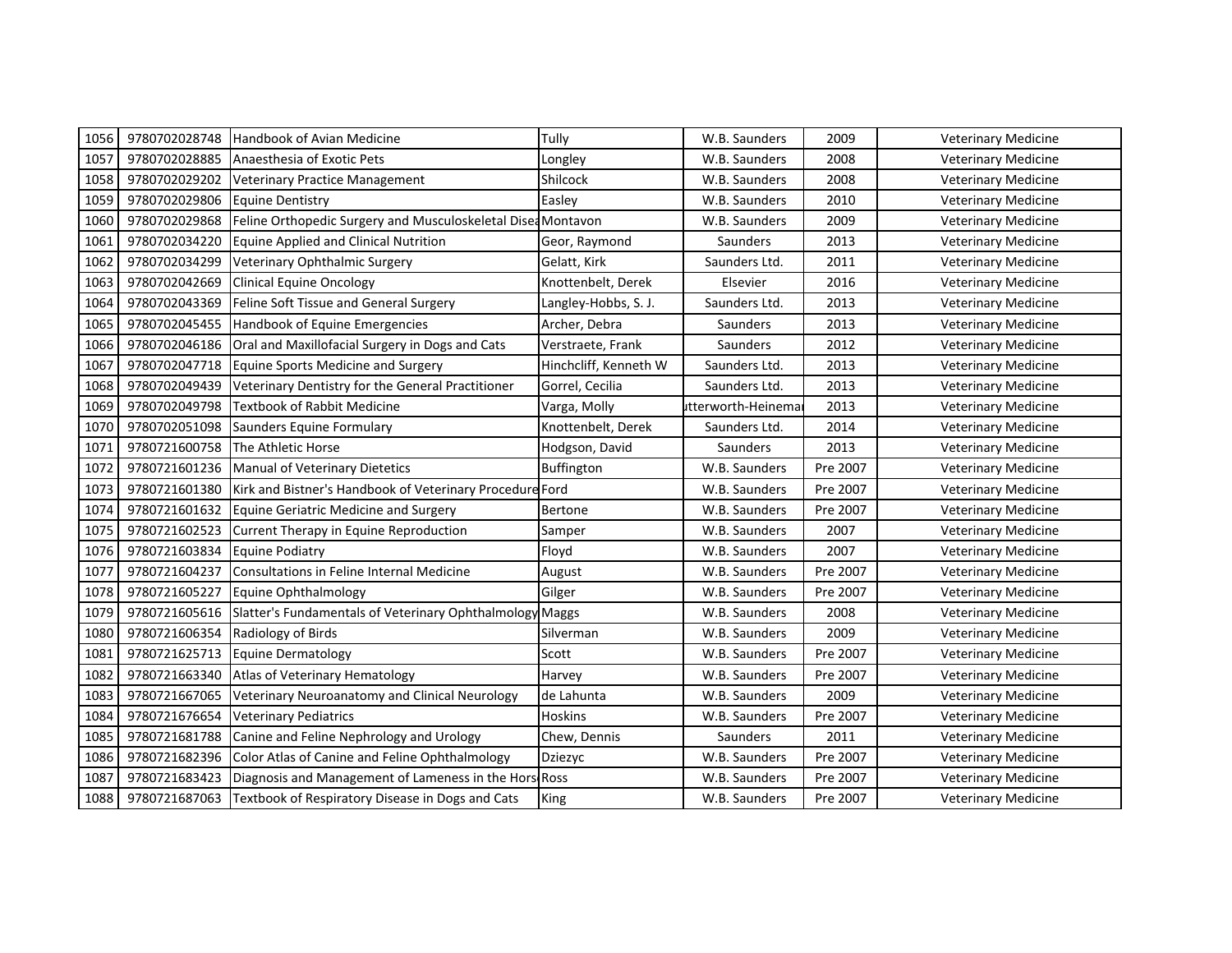| 1089 | 9780721687070 | An Atlas of Surgical Approaches to the Bones and Joi Piermattei         |                      | W.B. Saunders       | Pre 2007 | <b>Veterinary Medicine</b> |
|------|---------------|-------------------------------------------------------------------------|----------------------|---------------------|----------|----------------------------|
| 1090 | 9780721687995 | Geriatrics & Gerontology of the Dog and Cat                             | Hoskins              | W.B. Saunders       | Pre 2007 | <b>Veterinary Medicine</b> |
| 1091 | 9780721689029 | Diagnostic Radiology & Ultrasonography of the Dog a Kealy               |                      | W.B. Saunders       | Pre 2007 | <b>Veterinary Medicine</b> |
| 1092 | 9780721690520 | Sheep & Goat Medicine                                                   | Pugh                 | W.B. Saunders       | Pre 2007 | <b>Veterinary Medicine</b> |
| 1093 | 9780721693279 | Reptile Medicine and Surgery                                            | Mader                | W.B. Saunders       | Pre 2007 | <b>Veterinary Medicine</b> |
| 1094 | 9780721693774 | Ferrets, Rabbits, and Rodents                                           | Quesenberry          | W.B. Saunders       | Pre 2007 | <b>Veterinary Medicine</b> |
| 1095 | 9780721693811 | Atlas of Orthopedic Surgical Procedures of the Dog a Johnson            |                      | W.B. Saunders       | Pre 2007 | <b>Veterinary Medicine</b> |
| 1096 | 9780721694986 | Feline Behavior                                                         | Beaver               | W.B. Saunders       | Pre 2007 | Veterinary Medicine        |
| 1097 | 9780721695402 | Current Therapy in Equine Medicine                                      | Robinson             | W.B. Saunders       | Pre 2007 | <b>Veterinary Medicine</b> |
| 1098 | 9780721695556 | Canine Rehabilitation & Physical Therapy                                | Millis               | W.B. Saunders       | Pre 2007 | <b>Veterinary Medicine</b> |
| 1099 | 9780721697772 | Equine Internal Medicine                                                | Reed                 | W.B. Saunders       | Pre 2007 | <b>Veterinary Medicine</b> |
| 1100 | 9780721697895 | Radiology of Rodents, Rabbits, and Ferrets                              | Silverman            | W.B. Saunders       | Pre 2007 | <b>Veterinary Medicine</b> |
| 1101 | 9780723432050 | Color Atlas of Diseases and Disorders of Cattle                         | Blowey               | Mosby               | Pre 2007 | <b>Veterinary Medicine</b> |
| 1102 | 9780723432814 | Diagnostic and Surgical Arthroscopy in the Horse                        | McIlwraith           | Mosby               | Pre 2007 | <b>Veterinary Medicine</b> |
| 1103 | 9780723436027 | Color Atlas of Diseases and Disorders of Cattle                         | Blowey, Roger        | Mosby Ltd.          | 2011     | <b>Veterinary Medicine</b> |
| 1104 | 9780723436607 | Knottenbelt and Pascoe's Color Atlas of Diseases and McAuliffe, Siobhan |                      | Saunders            | 2013     | <b>Veterinary Medicine</b> |
| 1105 | 9780723436935 | Diagnostic and Surgical Arthroscopy in the Horse                        | McIlwraith, C. Wayne | Mosby Ltd.          | 2014     | <b>Veterinary Medicine</b> |
| 1106 | 9780723438328 | Avian Medicine                                                          | Samour, Jaime        | Mosby Ltd.          | 2016     | <b>Veterinary Medicine</b> |
| 1107 | 9780750635608 | Veterinary Ocular Emergencies                                           | Williams             | utterworth-Heinema  | Pre 2007 | <b>Veterinary Medicine</b> |
| 1108 | 9780750635981 | <b>Avian Medicine</b>                                                   | Tully                | utterworth-Heinema  | Pre 2007 | <b>Veterinary Medicine</b> |
| 1109 | 9780750640022 | <b>Textbook of Rabbit Medicine</b>                                      | Harcourt-Brown       | utterworth-Heinema  | Pre 2007 | <b>Veterinary Medicine</b> |
| 1110 | 9780750672276 | Veterinary Anesthesia                                                   | Cornick-Seahorn      | itterworth-Heinemai | Pre 2007 | <b>Veterinary Medicine</b> |
| 1111 | 9780750672405 | <b>Veterinary Toxicology</b>                                            | Roder                | utterworth-Heinema  | Pre 2007 | <b>Veterinary Medicine</b> |
| 1112 | 9780750672610 | <b>Veterinary Parasitology</b>                                          | Ballweber            | utterworth-Heinema  | Pre 2007 | <b>Veterinary Medicine</b> |
| 1113 | 9780750672962 | <b>Veterinary Oncology</b>                                              | Hahn                 | utterworth-Heinema  | Pre 2007 | <b>Veterinary Medicine</b> |
| 1114 | 9780750673112 | Veterinary Epidemiology                                                 | Slater               | itterworth-Heinemai | Pre 2007 | <b>Veterinary Medicine</b> |
| 1115 | 9781416000099 | <b>Exotic Pet Behavior</b>                                              | Bradley Bays         | W.B. Saunders       | Pre 2007 | <b>Veterinary Medicine</b> |
| 1116 | 9781416001195 | Manual of Exotic Pet Practice                                           | Mitchell             | W.B. Saunders       | 2009     | <b>Veterinary Medicine</b> |
| 1117 | 9781416001232 | <b>Equine Surgery</b>                                                   | Auer                 | W.B. Saunders       | Pre 2007 | <b>Veterinary Medicine</b> |
| 1118 | 9781416002703 | Manual of Equine Field Surgery                                          | Wilson               | W.B. Saunders       | Pre 2007 | <b>Veterinary Medicine</b> |
| 1119 | 9781416023265 | Equine Anesthesia                                                       | Muir                 | W.B. Saunders       | 2009     | <b>Veterinary Medicine</b> |
| 1120 | 9781416023531 | Equine Neonatal Medicine                                                | Paradis              | W.B. Saunders       | Pre 2007 | <b>Veterinary Medicine</b> |
| 1121 |               | 9781416023982 Manual of Canine and Feline Cardiology                    | Tilley               | W.B. Saunders       | 2008     | <b>Veterinary Medicine</b> |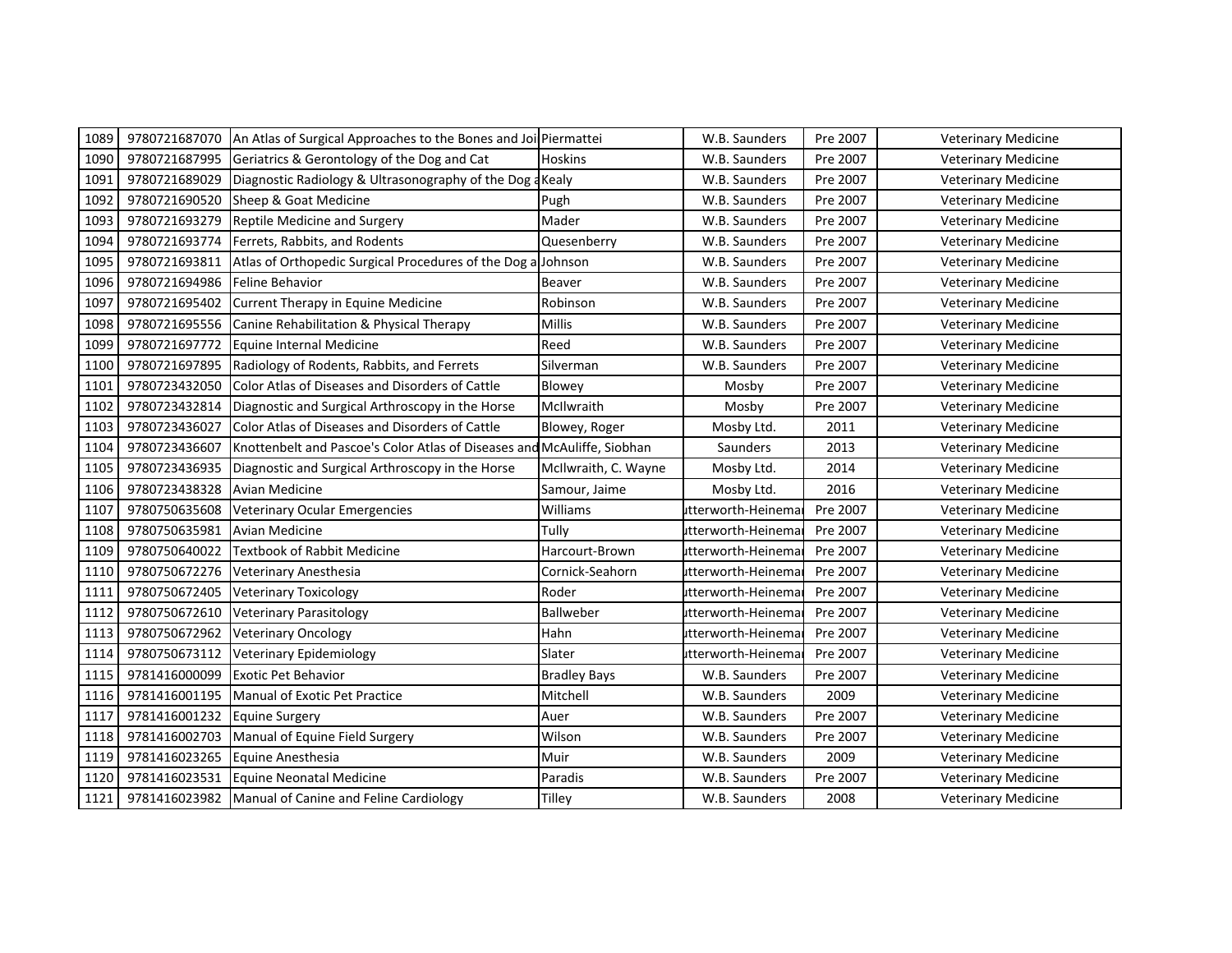| 1122 | 9781416024064 | Equine Infectious Diseases                                             | Sellon                 | W.B. Saunders | 2007     | <b>Veterinary Medicine</b> |
|------|---------------|------------------------------------------------------------------------|------------------------|---------------|----------|----------------------------|
| 1123 | 9781416031390 | The Dog Breeder's Guide to Successful Breeding and Root Kustritz       |                        | W.B. Saunders | Pre 2007 | <b>Veterinary Medicine</b> |
| 1124 | 9781416033868 | Atlas of Dental Radiography in Dogs and Cats                           | <b>DuPont</b>          | W.B. Saunders | 2009     | <b>Veterinary Medicine</b> |
| 1125 | 9781416036098 | Equine Emergencies                                                     | Orsini                 | W.B. Saunders | 2008     | <b>Veterinary Medicine</b> |
| 1126 | 9781416036616 | Canine and Feline Gastroenterology                                     | Washabau, Robert       | Saunders      | 2012     | <b>Veterinary Medicine</b> |
| 1127 | 9781416039693 | <b>Clinical Veterinary Advisor: Birds and Exotic Pets</b>              | Mayer, Joerg           | Saunders      | 2012     | <b>Veterinary Medicine</b> |
| 1128 | 9781416049852 | Canine and Feline Cytology                                             | Raskin                 | W.B. Saunders | 2009     | <b>Veterinary Medicine</b> |
| 1129 | 9781416052340 | Equine Breeding Management and Artificial Insemina Samper              |                        | W.B. Saunders | 2009     | <b>Veterinary Medicine</b> |
| 1130 | 9781416054191 | Canine Behavior                                                        | Beaver                 | W.B. Saunders | 2009     | <b>Veterinary Medicine</b> |
| 1131 | 9781416060697 | Diagnosis and Management of Lameness in the Hors Ross, Michael         |                        | Saunders      | 2011     | <b>Veterinary Medicine</b> |
| 1132 | 9781416066217 | Ferrets, Rabbits, and Rodents                                          | Quesenberry, Katherine | Saunders      | 2011     | <b>Veterinary Medicine</b> |
| 1133 | 9781416099796 | Clinical Veterinary Advisor: The Horse                                 | Wilson, David          | Saunders      | 2011     | <b>Veterinary Medicine</b> |
| 1134 | 9781437701500 | Diagnostic Radiology and Ultrasonography of the Do, Kealy              |                        | W.B. Saunders | 2010     | <b>Veterinary Medicine</b> |
| 1135 | 9781437701739 | <b>Veterinary Hematology</b>                                           | Harvey, John           | Saunders      | 2012     | <b>Veterinary Medicine</b> |
| 1136 | 9781437703092 | Canine Rehabilitation and Physical Therapy                             | Millis, Darryl         | Saunders      | 2013     | <b>Veterinary Medicine</b> |
| 1137 | 9781437706512 | Handbook of Veterinary Neurology                                       | Lorenz, Michael        | Saunders      | 2011     | <b>Veterinary Medicine</b> |
| 1138 | 9781437706604 | The Cat                                                                | Little, Susan          | Saunders      | 2011     | <b>Veterinary Medicine</b> |
| 1139 | 9781437707953 | Canine and Feline Infectious Diseases                                  | Sykes, Jane            | Saunders      | 2013     | <b>Veterinary Medicine</b> |
| 1140 | 9781437707984 | Kirk & Bistner's Handbook of Veterinary Procedures (Ford, Richard      |                        | Saunders      | 2011     | <b>Veterinary Medicine</b> |
| 1141 | 9781437708462 | Equine Ophthalmology                                                   | Gilger                 | W.B. Saunders | 2010     | <b>Veterinary Medicine</b> |
| 1142 | 9781437708677 | <b>Equine Surgery</b>                                                  | Auer, Jorg             | Saunders      | 2011     | <b>Veterinary Medicine</b> |
| 1143 | 9781437709209 | Equine Dermatology                                                     | Scott                  | W.B. Saunders | 2010     | <b>Veterinary Medicine</b> |
| 1144 | 9781437716344 | Piermattei's Atlas of Surgical Approaches to the Bond Johnson, Kenneth |                        | Saunders      | 2013     | <b>Veterinary Medicine</b> |
| 1145 | 9781437723526 | Llama and Alpaca Care                                                  | Cebra, Chris           | Saunders      | 2013     | <b>Veterinary Medicine</b> |
| 1146 | 9781437723533 | Sheep and Goat Medicine                                                | Pugh, D.               | Saunders      | 2011     | <b>Veterinary Medicine</b> |
| 1147 | 9781455708918 | Equine Infectious Diseases                                             | Sellon, Debra          | Saunders      | 2013     | <b>Veterinary Medicine</b> |
| 1148 | 9781455708925 | Equine Emergencies                                                     | Orsini, James          | Saunders      | 2013     | <b>Veterinary Medicine</b> |
| 1149 | 9781455708932 | <b>Reptile Medicine and Surgery</b>                                    | Mader, Douglas         | Saunders      | 2013     | <b>Veterinary Medicine</b> |
| 1150 | 9781455740833 | Canine and Feline Cytology                                             | Raskin, Rose           | Saunders      | 2015     | <b>Veterinary Medicine</b> |
| 1151 | 9781455744565 | Canine and Feline Endocrinology                                        | Feldman, Edward        | Saunders      | 2015     | <b>Veterinary Medicine</b> |
| 1152 | 9781455745555 | Robinson's Current Therapy in Equine Medicine                          | Sprayberry, Kim        | Saunders      | 2014     | <b>Veterinary Medicine</b> |
| 1153 | 9781455746712 | Current Therapy in Avian Medicine and Surgery                          | Speer, Brian           | Saunders      | 2016     | <b>Veterinary Medicine</b> |
| 1154 | 9781455759699 | Joint Disease in the Horse                                             | McIlwraith, C. Wayne   | Saunders      | 2015     | <b>Veterinary Medicine</b> |